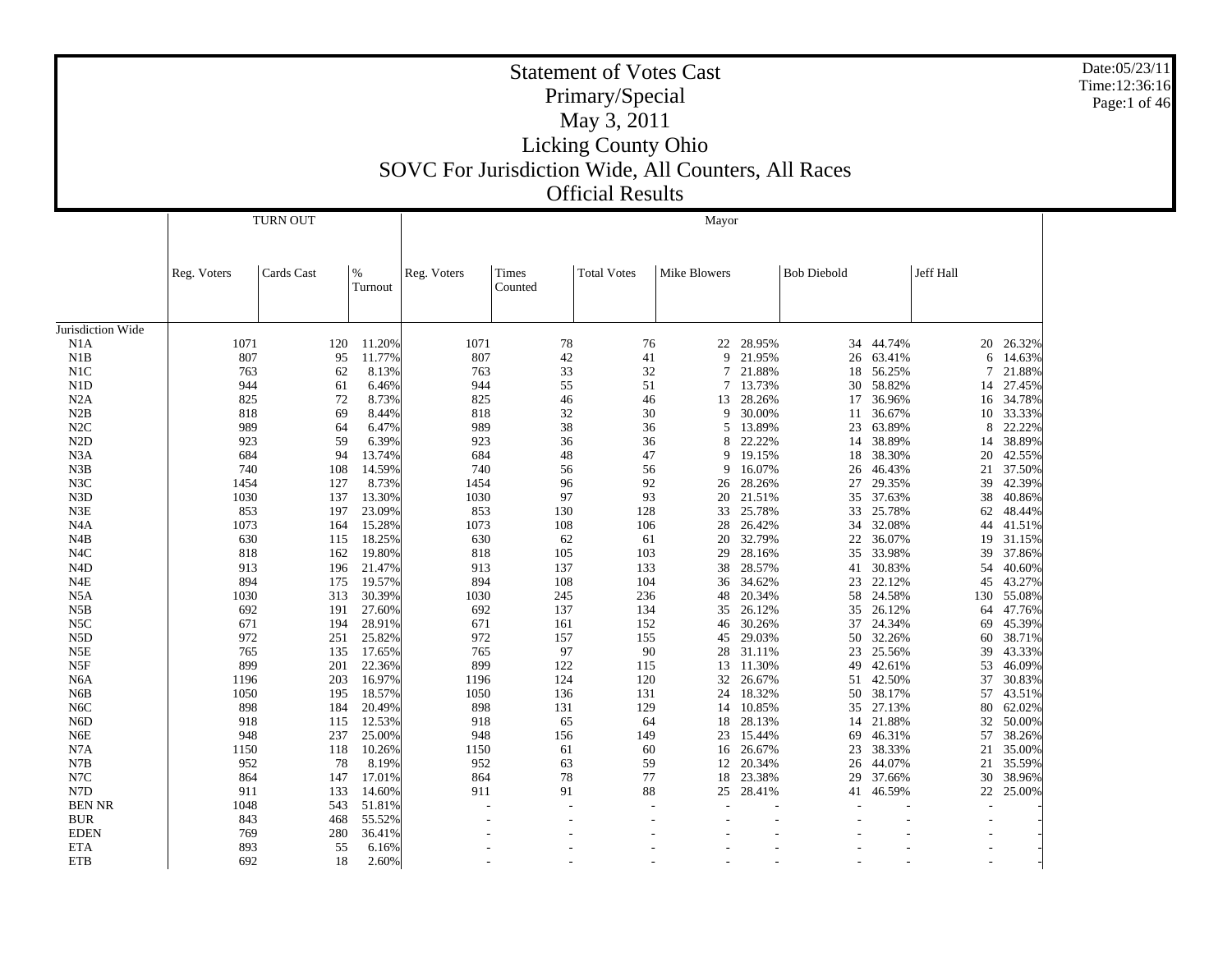|                               |                |                      |                  |             |                  | <b>Statement of Votes Cast</b><br>Primary/Special<br>May 3, 2011<br>Licking County Ohio<br>SOVC For Jurisdiction Wide, All Counters, All Races<br><b>Official Results</b> |              |                    |           | Date:05/23/11<br>Time:12:36:16<br>Page:2 of 46 |
|-------------------------------|----------------|----------------------|------------------|-------------|------------------|---------------------------------------------------------------------------------------------------------------------------------------------------------------------------|--------------|--------------------|-----------|------------------------------------------------|
|                               |                | TURN OUT             |                  |             |                  |                                                                                                                                                                           | Mayor        |                    |           |                                                |
|                               |                |                      |                  |             |                  |                                                                                                                                                                           |              |                    |           |                                                |
|                               | Reg. Voters    | Cards Cast           | $\%$<br>Turnout  | Reg. Voters | Times<br>Counted | <b>Total Votes</b>                                                                                                                                                        | Mike Blowers | <b>Bob Diebold</b> | Jeff Hall |                                                |
|                               |                |                      |                  |             |                  |                                                                                                                                                                           |              |                    |           |                                                |
| <b>ETC SWL</b>                | 1098           | 45                   | 4.10%            |             |                  |                                                                                                                                                                           |              |                    |           |                                                |
| ETD SWL                       | 683            | 76                   | 11.13%           |             |                  |                                                                                                                                                                           |              |                    |           |                                                |
| <b>ETE SWL</b>                | 1479           | 51                   | 3.45%            |             |                  |                                                                                                                                                                           |              |                    |           |                                                |
| ETF SWL<br>R2A                | 897<br>1115    | 19<br>31             | 2.12%<br>2.78%   |             |                  |                                                                                                                                                                           |              |                    |           |                                                |
| <b>R3A RCS</b>                | 1470           | 38                   | 2.59%            |             |                  |                                                                                                                                                                           |              |                    |           |                                                |
| R <sub>3</sub> B              | 900            | 17                   | 1.89%            |             |                  |                                                                                                                                                                           |              |                    |           |                                                |
| R <sub>3</sub> C              | 1348           | 46                   | 3.41%            |             |                  |                                                                                                                                                                           |              |                    |           |                                                |
| R3D RCS                       | 1507           | 40                   | 2.65%            |             |                  |                                                                                                                                                                           |              |                    |           |                                                |
| FB                            | 110            | 25                   | 22.73%           |             |                  |                                                                                                                                                                           |              |                    |           |                                                |
| $GTC$ $NC$<br><b>HANTA</b>    | 19<br>565      | $\mathfrak{S}$<br>24 | 26.32%<br>4.25%  |             |                  |                                                                                                                                                                           |              |                    |           |                                                |
| <b>HANTB</b>                  | 636            | 33                   | 5.19%            |             |                  |                                                                                                                                                                           |              |                    |           |                                                |
| HR A                          | 1051           | 61                   | 5.80%            |             |                  |                                                                                                                                                                           |              |                    |           |                                                |
| $\rm{HR}$ B                   | 1022           | 59                   | 5.77%            |             |                  |                                                                                                                                                                           |              |                    |           |                                                |
| HR C                          | 940            | 49                   | 5.21%            |             |                  |                                                                                                                                                                           |              |                    |           |                                                |
| HR D                          | 1309           | 101                  | 7.72%            |             |                  |                                                                                                                                                                           |              |                    |           |                                                |
| $\rm{HR} \; E$<br><b>KIRK</b> | 1098<br>383    | 96<br>28             | 8.74%<br>7.31%   |             |                  |                                                                                                                                                                           |              |                    |           |                                                |
| <b>HFT</b>                    | 674            | 299                  | 44.36%           |             |                  |                                                                                                                                                                           |              |                    |           |                                                |
| <b>HFV</b>                    | 251            | 130                  | 51.79%           |             |                  |                                                                                                                                                                           |              |                    |           |                                                |
| <b>JRA</b>                    | 67             | 17                   | 25.37%           |             |                  |                                                                                                                                                                           |              |                    |           |                                                |
| <b>JRB</b>                    | 857            | 313                  | 36.52%           |             |                  |                                                                                                                                                                           |              |                    |           |                                                |
| <b>JRC</b>                    | 378            | 174                  | 46.03%           |             |                  |                                                                                                                                                                           |              |                    |           |                                                |
| LBA                           | 247            | 125                  | 50.61%           |             |                  |                                                                                                                                                                           |              |                    |           |                                                |
| LBB<br><b>MADA</b>            | 370<br>83      | 210<br>8             | 56.76%<br>9.64%  |             |                  |                                                                                                                                                                           |              |                    |           |                                                |
| <b>MADB</b>                   | $\overline{c}$ | $\theta$             | 0.00%            |             |                  |                                                                                                                                                                           |              |                    |           |                                                |
| <b>MARYA</b>                  | 655            | 40                   | 6.11%            |             |                  |                                                                                                                                                                           |              |                    |           |                                                |
| <b>MARYB</b>                  | 767            | 42                   | 5.48%            |             |                  |                                                                                                                                                                           |              |                    |           |                                                |
| МK                            | 1060           |                      | 417 39.34%       |             |                  |                                                                                                                                                                           |              |                    |           |                                                |
| NKTA                          | 772            |                      | 191 24.74%       |             |                  |                                                                                                                                                                           |              |                    |           |                                                |
| $\rm NKTB$                    | 699            | 119                  | 17.02%           |             |                  |                                                                                                                                                                           |              |                    |           |                                                |
| <b>NNTA</b><br><b>NNTB</b>    | 594<br>695     | 228<br>239           | 38.38%<br>34.39% |             |                  |                                                                                                                                                                           |              |                    |           |                                                |
| <b>NNTC</b>                   | 623            | 257                  | 41.25%           |             |                  |                                                                                                                                                                           |              |                    |           |                                                |
| $\operatorname{STLOU}$        | 222            | 87                   | 39.19%           |             |                  |                                                                                                                                                                           |              |                    |           |                                                |
| P <sub>1</sub> A              | 902            | 177                  | 19.62%           |             |                  |                                                                                                                                                                           |              |                    |           |                                                |
| P1B                           | 1266           |                      | 178 14.06%       |             |                  |                                                                                                                                                                           |              |                    |           |                                                |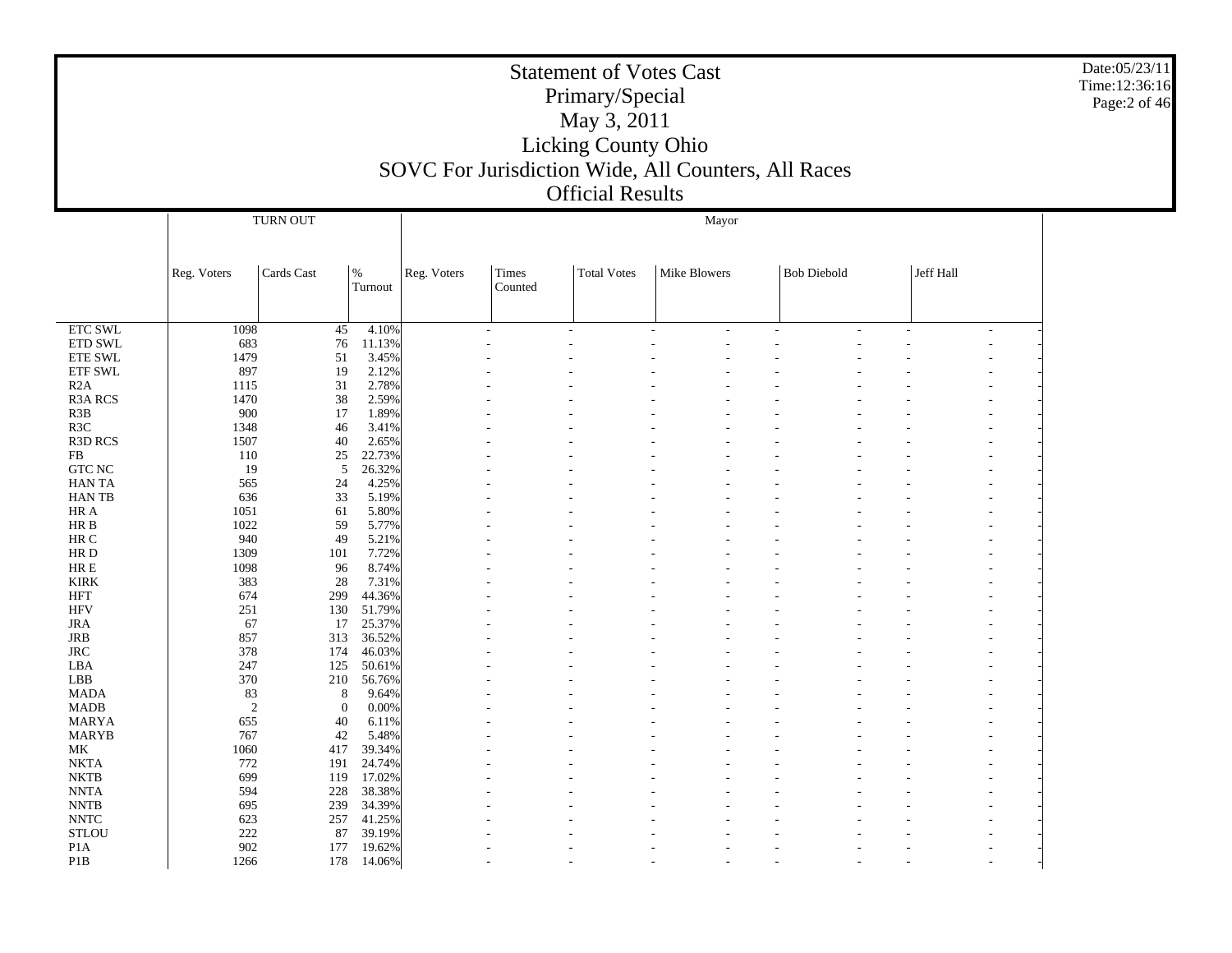|                  |             |            |                 | SOVC For Jurisdiction Wide, All Counters, All Races |                  | <b>Statement of Votes Cast</b><br>Primary/Special<br>May 3, 2011<br><b>Licking County Ohio</b><br><b>Official Results</b> |                     |            |                    |             |           |             | Date:05/23/11<br>Time:12:36:16<br>Page: 3 of 46 |
|------------------|-------------|------------|-----------------|-----------------------------------------------------|------------------|---------------------------------------------------------------------------------------------------------------------------|---------------------|------------|--------------------|-------------|-----------|-------------|-------------------------------------------------|
|                  |             | TURN OUT   |                 |                                                     |                  |                                                                                                                           | Mayor               |            |                    |             |           |             |                                                 |
|                  | Reg. Voters | Cards Cast | $\%$<br>Turnout | Reg. Voters                                         | Times<br>Counted | <b>Total Votes</b>                                                                                                        | <b>Mike Blowers</b> |            | <b>Bob Diebold</b> |             | Jeff Hall |             |                                                 |
| P <sub>2</sub> A | 797         | 306        | 38.39%          |                                                     |                  |                                                                                                                           |                     |            |                    |             |           |             |                                                 |
| P <sub>2</sub> B | 1313        | 343        | 26.12%          |                                                     |                  |                                                                                                                           |                     |            |                    |             |           |             |                                                 |
| P <sub>2C</sub>  | 991         | 229        | 23.11%          |                                                     |                  |                                                                                                                           |                     |            |                    |             |           |             |                                                 |
| P <sub>3</sub> A | 851         | 254        | 29.85%          |                                                     |                  |                                                                                                                           |                     |            |                    |             |           |             |                                                 |
| P3B              | 822         | 48         | 5.84%           |                                                     |                  |                                                                                                                           |                     |            |                    |             |           |             |                                                 |
| P3C              | 978         | 51         | 5.21%           |                                                     |                  |                                                                                                                           |                     |            |                    |             |           |             |                                                 |
| P <sub>4</sub> A | 1117        | 56         | 5.01%           |                                                     |                  |                                                                                                                           |                     |            |                    |             |           |             |                                                 |
| P <sub>4</sub> B | 1135        | 45         | 3.96%           |                                                     |                  |                                                                                                                           |                     |            |                    |             |           |             |                                                 |
| <b>STAA</b>      | 811         | 406        | 50.06%          |                                                     |                  |                                                                                                                           |                     |            |                    |             |           |             |                                                 |
| <b>STAB</b>      | 626         | 304        | 48.56%          |                                                     |                  |                                                                                                                           |                     |            |                    |             |           |             |                                                 |
| <b>ALEX</b>      | 340         | 179        | 52.65%          |                                                     |                  |                                                                                                                           |                     |            |                    |             |           |             |                                                 |
| <b>WASH</b>      | 672         | 363        | 54.02%          |                                                     |                  |                                                                                                                           |                     |            |                    |             |           |             |                                                 |
| <b>UTICA</b>     | 1212        | 476        | 39.27%          |                                                     |                  |                                                                                                                           |                     |            |                    |             |           |             |                                                 |
| Total            | 74869       | 13291      | 17.75%          | 30145                                               | 3131             | 3030                                                                                                                      |                     | 725 23.93% |                    | 1057 34.88% |           | 1248 41.19% |                                                 |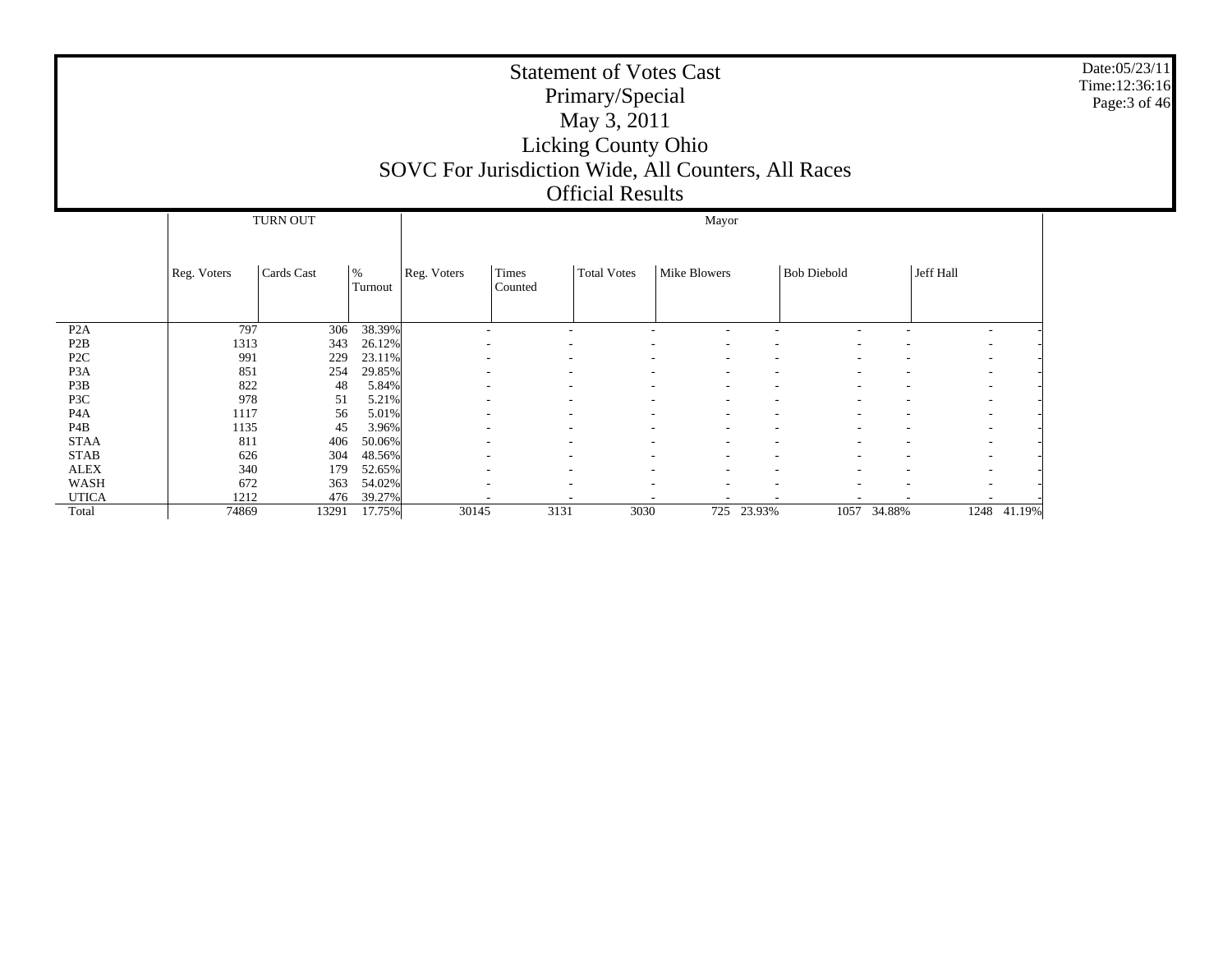|                   |             |                  | For President of Council |               |                          |             |                  | Auditor            |                          |
|-------------------|-------------|------------------|--------------------------|---------------|--------------------------|-------------|------------------|--------------------|--------------------------|
|                   | Reg. Voters | Times<br>Counted | <b>Total Votes</b>       | Don Ellington |                          | Reg. Voters | Times<br>Counted | <b>Total Votes</b> | Stephen E Johnson        |
| Jurisdiction Wide |             |                  |                          |               |                          |             |                  |                    |                          |
| N1A               | 1071        | 78               | 54                       |               | 54 100.00%               | 1071        | 78               | 60                 | 60 100.00%               |
| N1B               | 807         | 42               | 34                       |               | 34 100.00%               | 807         | 42               | 33                 | 33 100.00%               |
| N1C               | 763         | 33               | 25                       |               | 25 100.00%               | 763         | 33               | 21                 | 21 100.00%               |
| N1D               | 944         | 55               | 35                       |               | 35 100.00%               | 944         | 55               | 29                 | 29 100.00%               |
| N2A               | 825         | 46               | 35                       |               | 35 100.00%               | 825         | 46               | 35                 | 35 100.00%               |
| N2B               | 818         | 32               | 22                       |               | 22 100.00%               | 818         | 32               | 22                 | 22 100.00%               |
| N2C               | 989         | 38               | 26                       |               | 26 100.00%               | 989         | 38               | 26                 | 26 100.00%               |
| N2D               | 923         | 36               | 25                       |               | 25 100.00%               | 923         | 36               | 26                 | 26 100.00%               |
| N <sub>3</sub> A  | 684         | 48               | 39                       |               | 39 100.00%               | 684         | 48               | 41                 | 41 100.00%               |
| N3B               | 740         | 56               | 36                       |               | 36 100.00%               | 740         | 56               | 36                 | 36 100.00%               |
| N3C               | 1454        | 96               | 69                       |               |                          | 1454        | 96               | 74                 |                          |
| N <sub>3</sub> D  | 1030        | 97               | 75                       |               | 69 100.00%<br>75 100.00% | 1030        | 97               | 70                 | 74 100.00%<br>70 100.00% |
| N3E               | 853         | 130              | 102                      |               | 102 100.00%              | 853         | 130              | 103                | 103 100.00%              |
| N4A               | 1073        | 108              | 88                       |               |                          | 1073        | 108              | 83                 |                          |
|                   |             |                  |                          |               | 88 100.00%               |             |                  |                    | 83 100.00%               |
| N4B               | 630<br>818  | 62               | 47                       |               | 47 100.00%               | 630         | 62               | 48                 | 48 100.00%               |
| N <sub>4</sub> C  |             | 105              | 76                       |               | 76 100.00%               | 818         | 105              | 72                 | 72 100.00%               |
| N <sub>4</sub> D  | 913<br>894  | 137              | 102                      |               | 102 100.00%              | 913         | 137              | 107                | 107 100.00%              |
| N4E               |             | 108              | 77                       |               | 77 100.00%               | 894         | 108              | 72                 | 72 100.00%               |
| N5A               | 1030        | 245              | 197                      |               | 197 100.00%              | 1030        | 245              | 190                | 190 100.00%              |
| N5B               | 692         | 137              | 106                      |               | 106 100.00%              | 692         | 137              | 99                 | 99 100.00%               |
| N <sub>5</sub> C  | 671         | 161              | 121                      |               | 121 100.00%              | 671         | 161              | 118                | 118 100.00%              |
| N <sub>5</sub> D  | 972         | 157              | 123                      |               | 123 100.00%              | 972         | 157              | 116                | 116 100,00%              |
| N5E               | 765         | 97               | 74                       |               | 74 100.00%               | 765         | 97               | 65                 | 65 100.00%               |
| N5F               | 899         | 122              | 86                       |               | 86 100.00%               | 899         | 122              | 88                 | 88 100.00%               |
| N <sub>6</sub> A  | 1196        | 124              | 90                       |               | 90 100.00%               | 1196        | 124              | 91                 | 91 100.00%               |
| N <sub>6</sub> B  | 1050        | 136              | 101                      |               | 101 100.00%              | 1050        | 136              | 96                 | 96 100.00%               |
| N <sub>6</sub> C  | 898         | 131              | 100                      |               | 100 100.00%              | 898         | 131              | 105                | 105 100.00%              |
| N <sub>6</sub> D  | 918         | 65               | 51                       |               | 51 100.00%               | 918         | 65               | 44                 | 44 100.00%               |
| N <sub>6</sub> E  | 948         | 156              | 121                      |               | 121 100.00%              | 948         | 156              | 119                | 119 100.00%              |
| N7A               | 1150        | 61               | 44                       |               | 44 100.00%               | 1150        | 61               | 45                 | 45 100.00%               |
| N7B               | 952         | 63               | 46                       |               | 46 100.00%               | 952         | 63               | 45                 | 45 100.00%               |
| N7C               | 864         | 78               | 62                       |               | 62 100.00%               | 864         | 78               | 61                 | 61 100,00%               |
| N7D               | 911         | 91               | 72                       |               | 72 100.00%               | 911         | 91               | 71                 | 71 100.00%               |
| <b>BEN NR</b>     |             |                  |                          |               |                          |             |                  |                    |                          |
| <b>BUR</b>        |             |                  |                          |               |                          |             |                  |                    |                          |
| <b>EDEN</b>       |             |                  |                          |               |                          |             |                  |                    |                          |
| <b>ETA</b>        |             |                  |                          |               |                          |             |                  |                    |                          |
| <b>ETB</b>        |             |                  |                          |               |                          |             |                  |                    |                          |

Date:05/23/11 Time:12:36:16 Page:4 of 46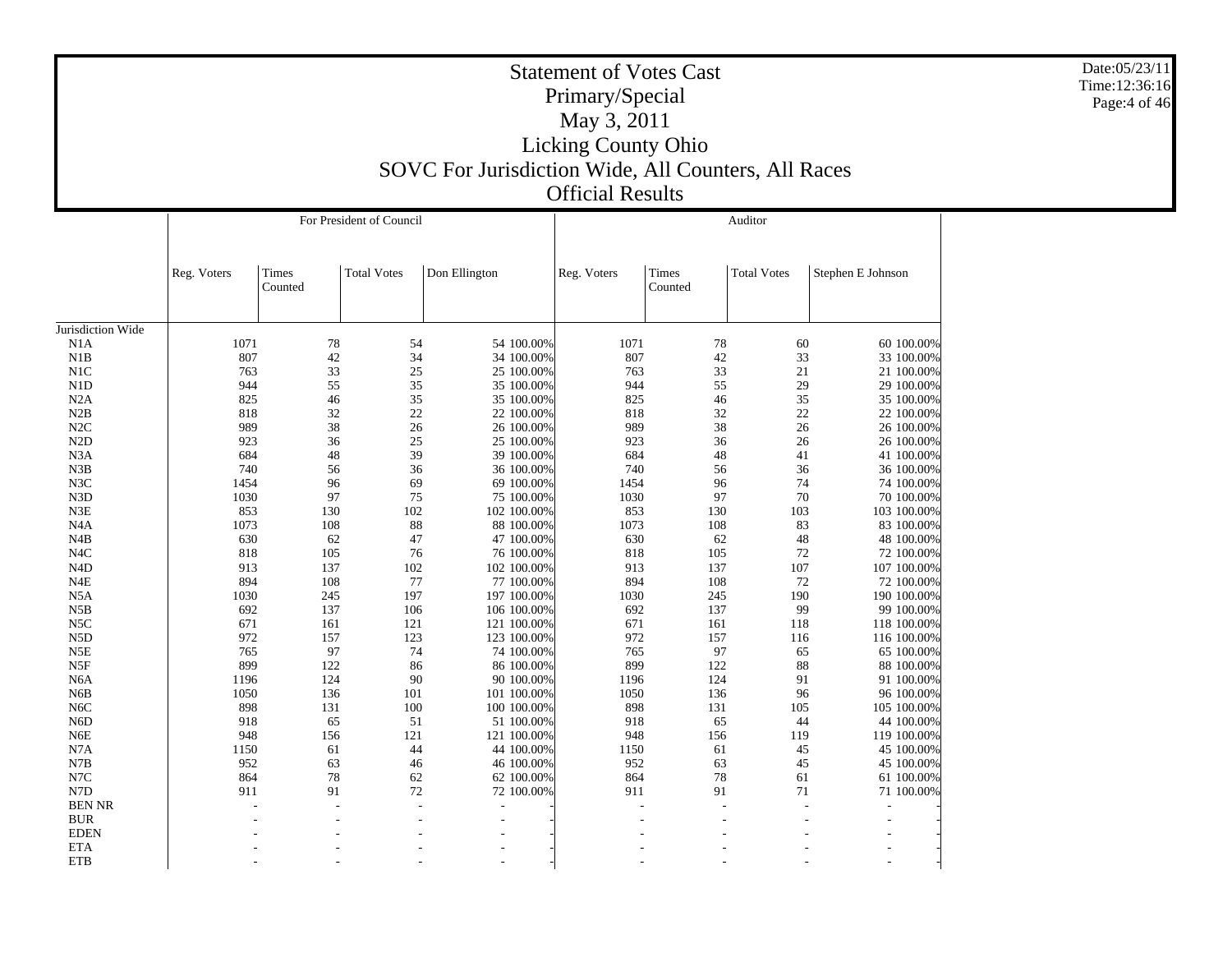|                                                                                                                                                                                                                                                                                                                                                                                                                                                                             |             |                  |                          | SOVC For Jurisdiction Wide, All Counters, All Races | <b>Statement of Votes Cast</b><br>Primary/Special<br>May 3, 2011<br>Licking County Ohio<br><b>Official Results</b> |                  |                    |                   | Date:05/23/11<br>Time:12:36:17<br>Page:5 of 46 |
|-----------------------------------------------------------------------------------------------------------------------------------------------------------------------------------------------------------------------------------------------------------------------------------------------------------------------------------------------------------------------------------------------------------------------------------------------------------------------------|-------------|------------------|--------------------------|-----------------------------------------------------|--------------------------------------------------------------------------------------------------------------------|------------------|--------------------|-------------------|------------------------------------------------|
|                                                                                                                                                                                                                                                                                                                                                                                                                                                                             |             |                  | For President of Council |                                                     |                                                                                                                    |                  | Auditor            |                   |                                                |
|                                                                                                                                                                                                                                                                                                                                                                                                                                                                             | Reg. Voters | Times<br>Counted | Total Votes              | Don Ellington                                       | Reg. Voters                                                                                                        | Times<br>Counted | <b>Total Votes</b> | Stephen E Johnson |                                                |
| $\overline{\text{ETC SWL}}$<br>ETD SWL<br><b>ETE SWL</b><br>${\rm ETF}$ SWL<br>R2A<br><b>R3A RCS</b><br>R3B<br>R3C<br>R3D RCS<br>FB<br>${\rm GTC}$ NC<br>HAN TA<br>HAN TB<br>HR A<br>HR B<br>HR C<br>HR D<br>HR E<br><b>KIRK</b><br><b>HFT</b><br><b>HFV</b><br>JRA<br>JRB<br>$\rm JRC$<br>LBA<br>LBB<br><b>MADA</b><br><b>MADB</b><br>MARYA<br><b>MARYB</b><br>МK<br><b>NKTA</b><br><b>NKTB</b><br><b>NNTA</b><br>$\ensuremath{\text{NNTB}}$<br>$\ensuremath{\text{NNTC}}$ |             |                  |                          |                                                     |                                                                                                                    |                  |                    |                   |                                                |
| <b>STLOU</b><br>P <sub>1</sub> A<br>P <sub>1</sub> B                                                                                                                                                                                                                                                                                                                                                                                                                        |             |                  |                          |                                                     |                                                                                                                    |                  |                    |                   |                                                |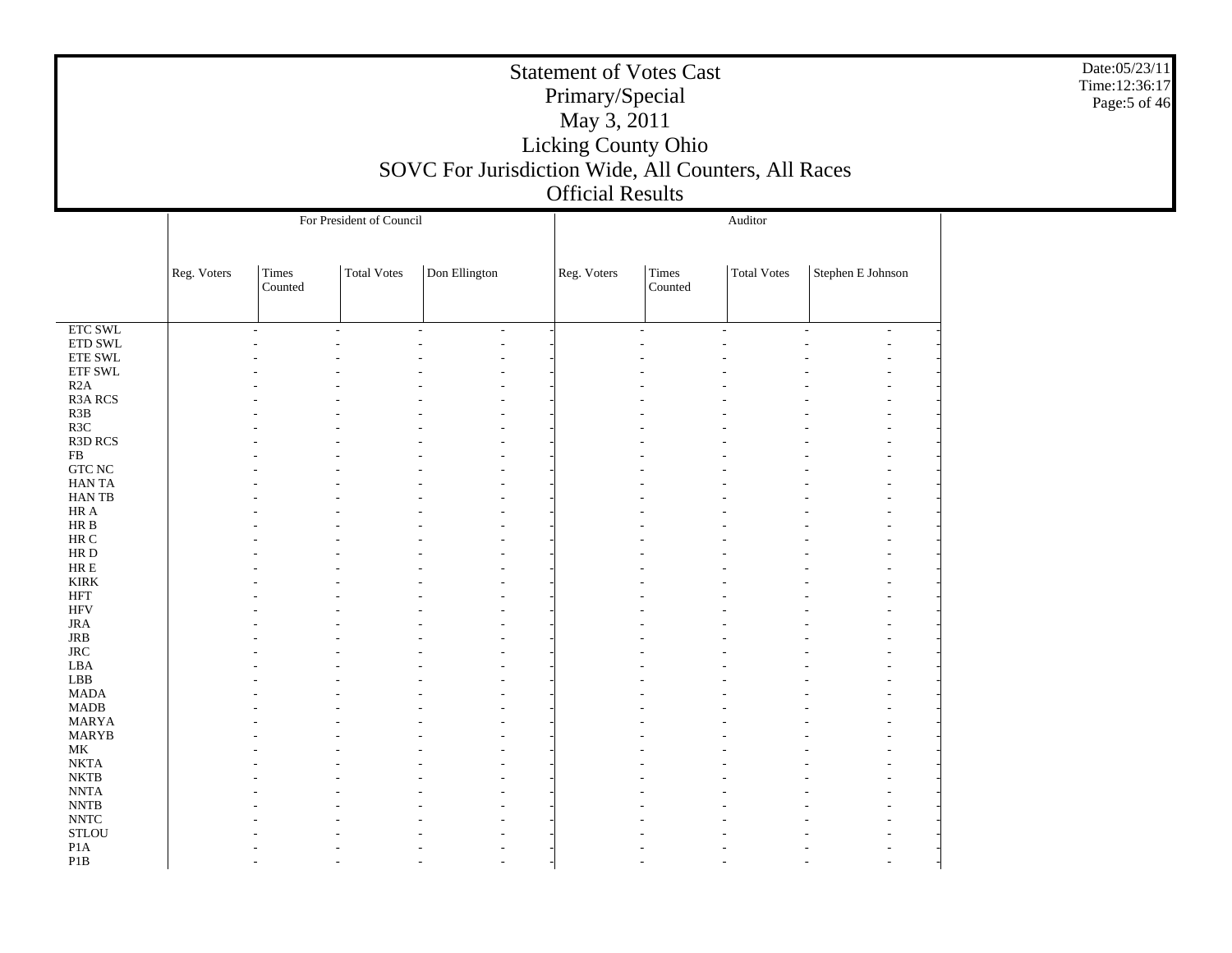|                                      |                                                       |                                     |               | SOVC For Jurisdiction Wide, All Counters, All Races | <b>Statement of Votes Cast</b><br>Primary/Special<br>May 3, 2011<br><b>Licking County Ohio</b><br><b>Official Results</b> |                    |                   |                               |              | Date:05/23/11<br>Time:12:36:17<br>Page:6 of 46 |  |  |  |  |
|--------------------------------------|-------------------------------------------------------|-------------------------------------|---------------|-----------------------------------------------------|---------------------------------------------------------------------------------------------------------------------------|--------------------|-------------------|-------------------------------|--------------|------------------------------------------------|--|--|--|--|
|                                      |                                                       | For President of Council<br>Auditor |               |                                                     |                                                                                                                           |                    |                   |                               |              |                                                |  |  |  |  |
|                                      | <b>Total Votes</b><br>Reg. Voters<br>Times<br>Counted |                                     | Don Ellington | Reg. Voters                                         | Times<br>Counted                                                                                                          | <b>Total Votes</b> | Stephen E Johnson |                               |              |                                                |  |  |  |  |
| P <sub>2</sub> A                     |                                                       | ٠                                   | ٠             | ٠<br>$\overline{\phantom{a}}$                       |                                                                                                                           | $\overline{a}$     |                   | $\overline{\phantom{a}}$<br>٠ |              |                                                |  |  |  |  |
| P <sub>2</sub> B<br>P <sub>2</sub> C |                                                       |                                     |               |                                                     |                                                                                                                           |                    |                   |                               |              |                                                |  |  |  |  |
| P <sub>3</sub> A                     |                                                       |                                     |               |                                                     |                                                                                                                           |                    |                   |                               |              |                                                |  |  |  |  |
| P3B                                  |                                                       |                                     |               |                                                     |                                                                                                                           |                    |                   |                               |              |                                                |  |  |  |  |
| P3C                                  |                                                       |                                     |               |                                                     |                                                                                                                           |                    |                   |                               |              |                                                |  |  |  |  |
| P <sub>4</sub> A                     |                                                       |                                     |               |                                                     |                                                                                                                           |                    |                   |                               |              |                                                |  |  |  |  |
| P <sub>4</sub> B                     |                                                       |                                     |               |                                                     |                                                                                                                           |                    |                   |                               |              |                                                |  |  |  |  |
| <b>STAA</b>                          |                                                       |                                     |               |                                                     |                                                                                                                           |                    |                   |                               |              |                                                |  |  |  |  |
| <b>STAB</b>                          |                                                       |                                     |               |                                                     |                                                                                                                           |                    |                   |                               |              |                                                |  |  |  |  |
| ${\rm ALEX}$                         |                                                       |                                     |               |                                                     |                                                                                                                           |                    |                   |                               |              |                                                |  |  |  |  |
| WASH<br><b>UTICA</b>                 |                                                       |                                     |               |                                                     |                                                                                                                           |                    |                   |                               |              |                                                |  |  |  |  |
| Total                                | 30145                                                 | 3131                                | 2361          | 2361 100.00%                                        | 30145                                                                                                                     | 3131               | 2311              |                               | 2311 100.00% |                                                |  |  |  |  |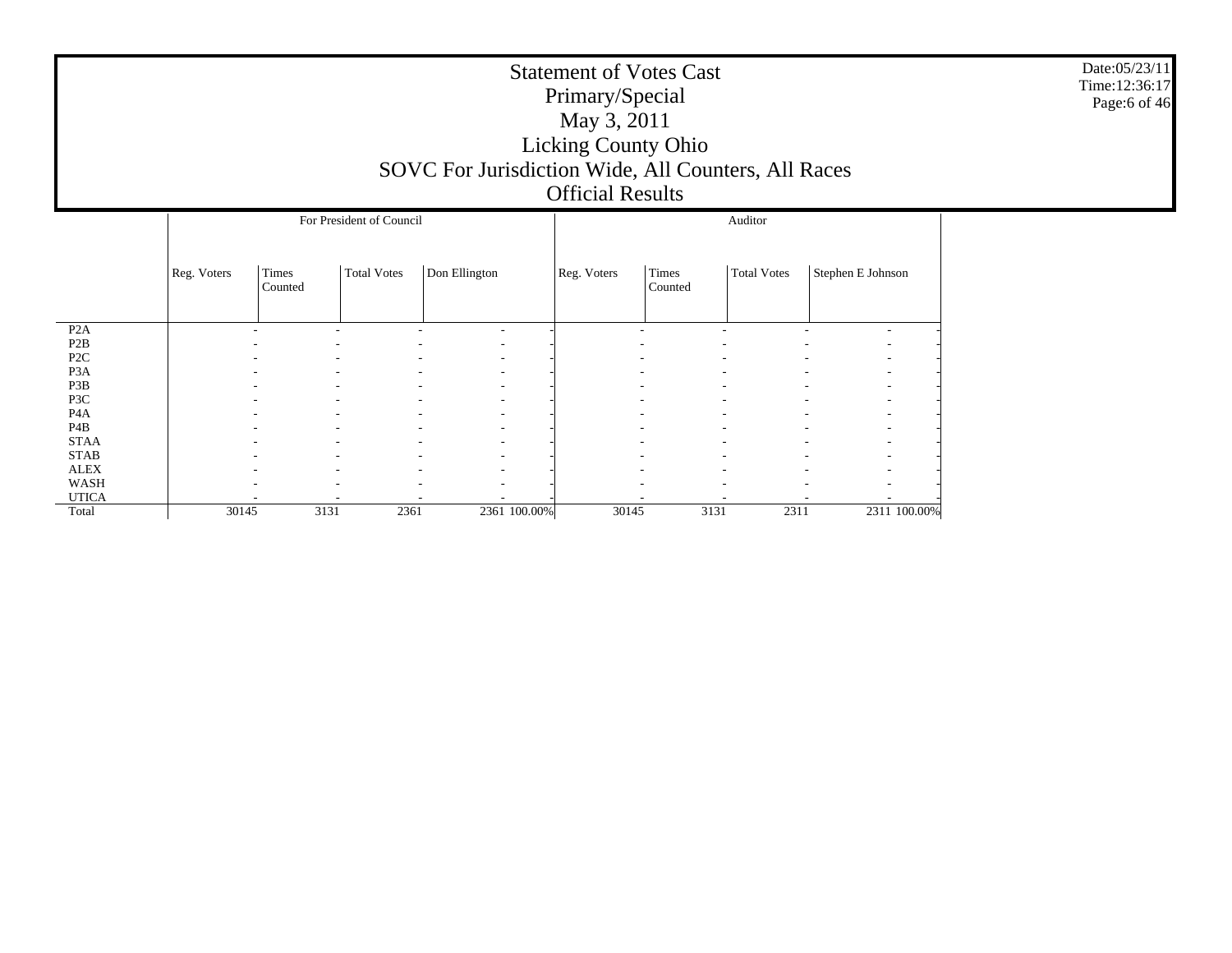| <b>Statement of Votes Cast</b>                      |
|-----------------------------------------------------|
| Primary/Special                                     |
| May 3, 2011                                         |
| <b>Licking County Ohio</b>                          |
| SOVC For Jurisdiction Wide, All Counters, All Races |
| <b>Official Results</b>                             |

| Date:05/23/11 |
|---------------|
| Time:12:36:17 |
| Page:7 of 46  |

Jurisdiction Wide N1A N1B N1C N1D N2A N2B N2C N2D N3A N3B N3C N3D N3E N4A N4B N4C N4D N4E N5A N5B N5C N5D N5E N5F N6A N6B N6C N6D N6E N7A N7B N7C N7D BEN NR BUR EDEN ETA**ETB** Reg. Voters Times Counted Total Votes Douglas E Sassen Law Director1071 78 54 54 100.00% 42 37 37 100.00%807763 33 21 21 100.00% 944 55 33 33 100.00% 46 37 37 100.00%8258 32 22 22 100.00% 818 38 27 27 100.00%989923 36 25 25 100.00% 684 48 40 40 100.00%0 56 37 37 37 100.00% 740 96 73 73 100.00% 14541030 97 71 71 100.00% 130 103 103 100.00% 8531073 108 82 82 100.00%0 62 47 47 100.00% 630 105 74 74 100.00% 818913 137 104 104 100.00% 108 79 79 100.00%8940 245 193 193 100.00% 1030692 137 102 102 100.00%161 118 118 100.00% 6712 157 124 124 100.00% 972 97 69 69 100.00% 765899 122 86 86 100.00%1196 124 91 91 100.00% 1050 136 98 98 100.00%8 131 113 113 100.00% 8989188 65 44 44 100.00% 948 156 126 126 100.00% 11500 61 44 44 100.00% 952 63 43 43 100.00% 78 63 63 100.00%8641 91 70 70 70 90.00% 911- - - - - - - - - - - - - - - - - - - - -

- - - -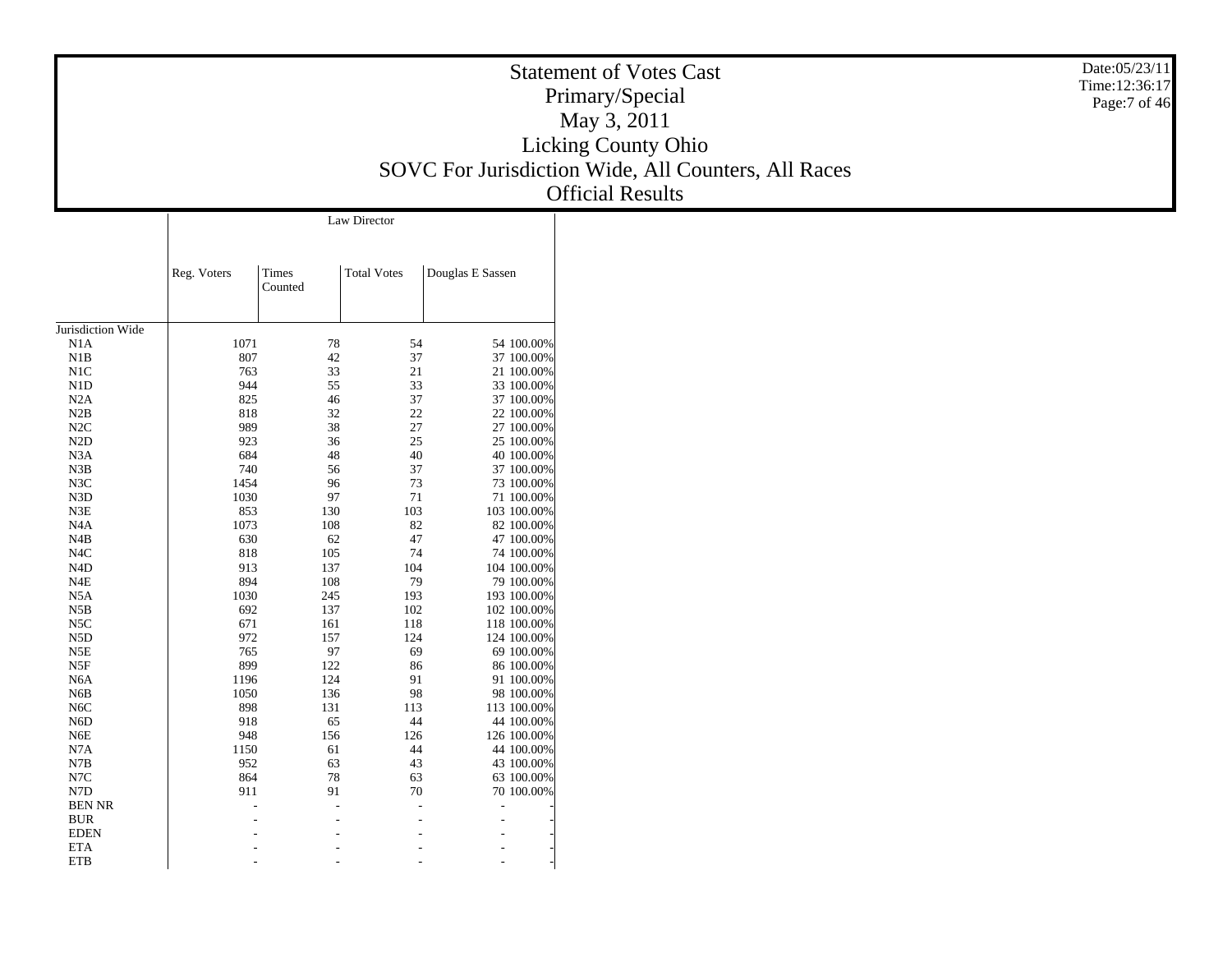|                                                      |             |                  |                    |                  | Date:05/23/11<br><b>Statement of Votes Cast</b><br>Time:12:36:17<br>Primary/Special<br>Page:8 of 46<br>May 3, 2011<br>Licking County Ohio<br>SOVC For Jurisdiction Wide, All Counters, All Races<br><b>Official Results</b> |
|------------------------------------------------------|-------------|------------------|--------------------|------------------|-----------------------------------------------------------------------------------------------------------------------------------------------------------------------------------------------------------------------------|
|                                                      |             |                  | Law Director       |                  |                                                                                                                                                                                                                             |
|                                                      |             |                  |                    |                  |                                                                                                                                                                                                                             |
|                                                      | Reg. Voters | Times<br>Counted | <b>Total Votes</b> | Douglas E Sassen |                                                                                                                                                                                                                             |
| <b>ETC SWL</b>                                       |             |                  |                    |                  |                                                                                                                                                                                                                             |
| $\rm ETD$ SWL                                        |             |                  |                    |                  |                                                                                                                                                                                                                             |
| ${\rm ETE}$ SWL<br>$\ensuremath{\text{ETF}}$ SWL     |             |                  |                    |                  |                                                                                                                                                                                                                             |
| R2A                                                  |             |                  |                    |                  |                                                                                                                                                                                                                             |
| R3A RCS                                              |             |                  |                    |                  |                                                                                                                                                                                                                             |
| R3B                                                  |             |                  |                    |                  |                                                                                                                                                                                                                             |
| R3C<br>R3D RCS                                       |             |                  |                    |                  |                                                                                                                                                                                                                             |
| ${\rm FB}$                                           |             |                  |                    |                  |                                                                                                                                                                                                                             |
| <b>GTC NC</b>                                        |             |                  |                    |                  |                                                                                                                                                                                                                             |
| HAN TA<br>HAN TB                                     |             |                  |                    |                  |                                                                                                                                                                                                                             |
| $\rm{HR}$ A                                          |             |                  |                    |                  |                                                                                                                                                                                                                             |
| $\rm{HR}$ B                                          |             |                  |                    |                  |                                                                                                                                                                                                                             |
| $\rm{HR}$ C                                          |             |                  |                    |                  |                                                                                                                                                                                                                             |
| $\rm HR$ D<br>$\rm{HR} \; E$                         |             |                  |                    |                  |                                                                                                                                                                                                                             |
| <b>KIRK</b>                                          |             |                  |                    |                  |                                                                                                                                                                                                                             |
| $\operatorname{HFT}$                                 |             |                  |                    |                  |                                                                                                                                                                                                                             |
| $\rm{HFV}$<br>$_{\rm JRA}$                           |             |                  |                    |                  |                                                                                                                                                                                                                             |
| $_{\rm JRB}$                                         |             |                  |                    |                  |                                                                                                                                                                                                                             |
| $_{\rm JRC}$                                         |             |                  |                    |                  |                                                                                                                                                                                                                             |
| ${\rm LBA}$                                          |             |                  |                    |                  |                                                                                                                                                                                                                             |
| ${\rm LBB}$<br><b>MADA</b>                           |             |                  |                    |                  |                                                                                                                                                                                                                             |
| $\mbox{MADB}$                                        |             |                  |                    |                  |                                                                                                                                                                                                                             |
| <b>MARYA</b>                                         |             |                  |                    |                  |                                                                                                                                                                                                                             |
| <b>MARYB</b>                                         |             |                  |                    |                  |                                                                                                                                                                                                                             |
| $\rm MK$<br><b>NKTA</b>                              |             |                  |                    |                  |                                                                                                                                                                                                                             |
| $\rm NKTB$                                           |             |                  |                    |                  |                                                                                                                                                                                                                             |
| $\ensuremath{\text{NNTA}}$                           |             |                  |                    |                  |                                                                                                                                                                                                                             |
| $\ensuremath{\text{NNTB}}$                           |             |                  |                    |                  |                                                                                                                                                                                                                             |
| $\ensuremath{\text{NNTC}}$<br>$\operatorname{STLOU}$ |             |                  |                    |                  |                                                                                                                                                                                                                             |
| P1A                                                  |             |                  |                    |                  |                                                                                                                                                                                                                             |
| $\mathbf{P}1\mathbf{B}$                              |             |                  |                    |                  |                                                                                                                                                                                                                             |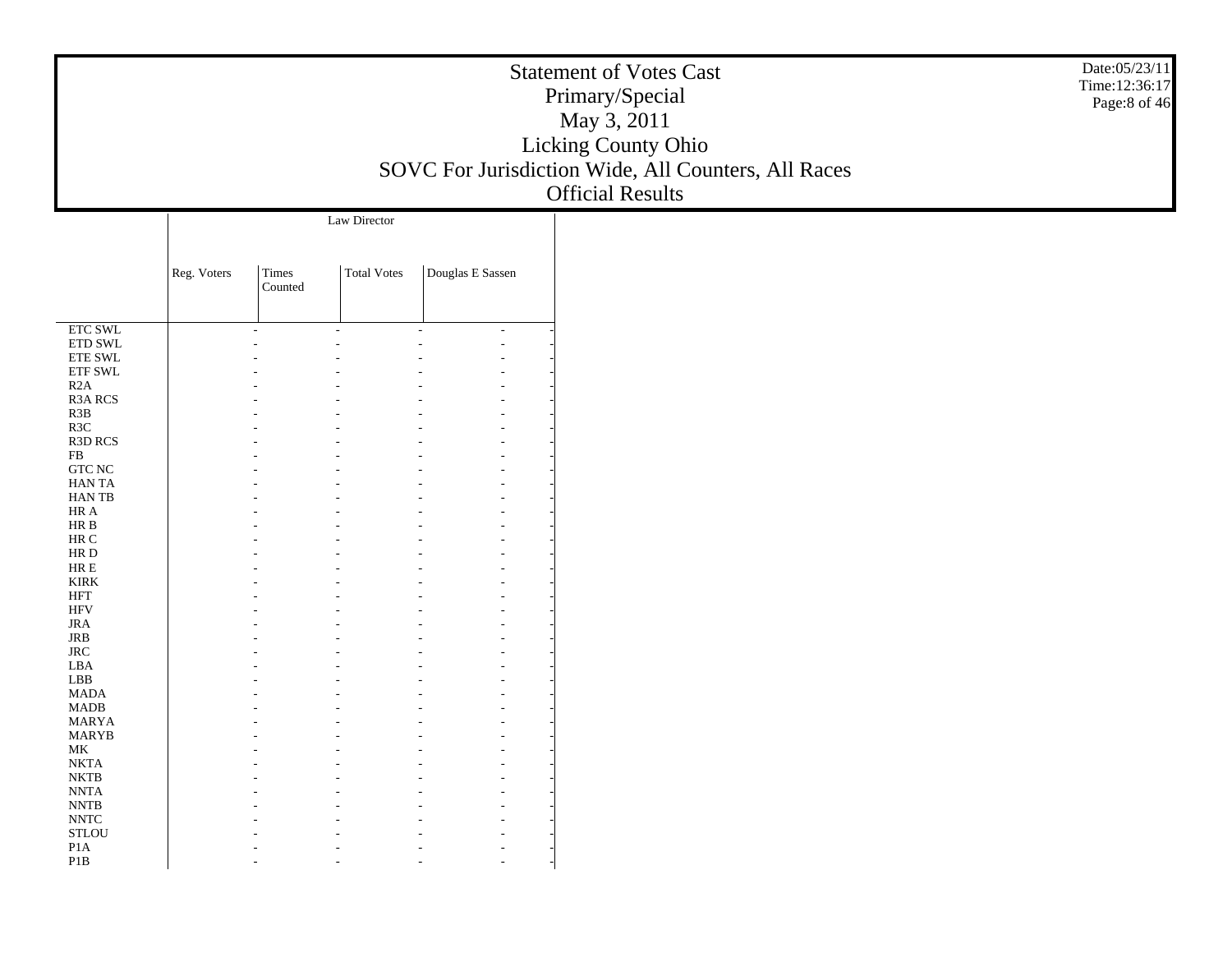|                                 |             |                          |                          |                                                      | <b>Statement of Votes Cast</b>                      | Date:05/23/11<br>Time: 12:36:17 |
|---------------------------------|-------------|--------------------------|--------------------------|------------------------------------------------------|-----------------------------------------------------|---------------------------------|
|                                 |             |                          |                          |                                                      | Primary/Special                                     |                                 |
|                                 |             |                          |                          |                                                      | May 3, 2011                                         |                                 |
|                                 |             |                          |                          |                                                      | Licking County Ohio                                 |                                 |
|                                 |             |                          |                          |                                                      |                                                     |                                 |
|                                 |             |                          |                          |                                                      | SOVC For Jurisdiction Wide, All Counters, All Races |                                 |
|                                 |             |                          |                          |                                                      | <b>Official Results</b>                             |                                 |
|                                 |             |                          | Law Director             |                                                      |                                                     |                                 |
|                                 |             |                          |                          |                                                      |                                                     |                                 |
|                                 |             |                          |                          |                                                      |                                                     |                                 |
|                                 | Reg. Voters | Times<br>Counted         | <b>Total Votes</b>       | Douglas E Sassen                                     |                                                     |                                 |
|                                 |             |                          |                          |                                                      |                                                     |                                 |
| P2A                             |             | $\overline{\phantom{a}}$ | $\overline{\phantom{a}}$ | $\overline{\phantom{a}}$                             |                                                     |                                 |
| $\mathbf{P2B}$                  |             |                          |                          |                                                      |                                                     |                                 |
| P <sub>2</sub> C                |             |                          |                          | $\overline{\phantom{a}}$                             |                                                     |                                 |
| P <sub>3</sub> A<br>P3B         |             |                          |                          | $\overline{\phantom{a}}$<br>$\overline{\phantom{a}}$ |                                                     |                                 |
| P3C                             |             |                          |                          | $\overline{\phantom{a}}$                             |                                                     |                                 |
| P <sub>4</sub> A                |             |                          |                          | $\overline{\phantom{a}}$                             |                                                     |                                 |
| P <sub>4</sub> B<br><b>STAA</b> |             |                          |                          | $\overline{\phantom{a}}$<br>$\overline{\phantom{a}}$ |                                                     |                                 |
| <b>STAB</b>                     |             |                          |                          | $\overline{\phantom{a}}$                             |                                                     |                                 |
| <b>ALEX</b><br>WASH             |             |                          |                          | $\overline{\phantom{a}}$                             |                                                     |                                 |
|                                 |             |                          |                          | $\overline{\phantom{a}}$                             |                                                     |                                 |

 - - - - - - - -

3131 2350 2350 100.00%

 UTICA**Total** 

30145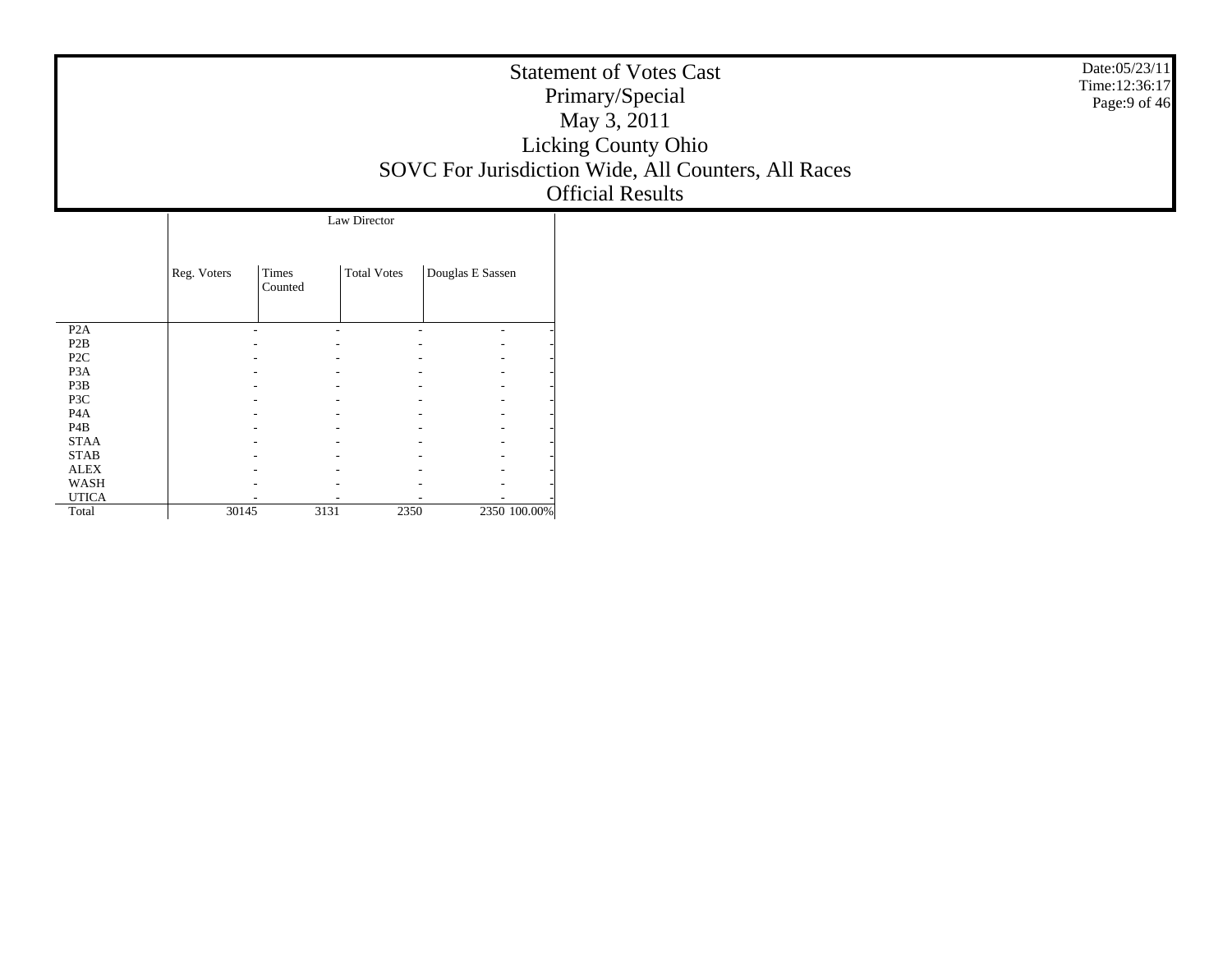|                   |             |                  |                    | Council at Large     |        |             |           | Rey Mayor R    |           |             |                  |  |                            |  |
|-------------------|-------------|------------------|--------------------|----------------------|--------|-------------|-----------|----------------|-----------|-------------|------------------|--|----------------------------|--|
|                   | Reg. Voters | Times<br>Counted | <b>Total Votes</b> | <b>Beau Bromberg</b> |        | Ryan T Bubb |           | David R Rhodes |           | Reg. Voters | Times<br>Counted |  | Total Votes   Brad McCloud |  |
|                   |             |                  |                    |                      |        |             |           |                |           |             |                  |  |                            |  |
| Jurisdiction Wide |             |                  |                    |                      |        |             |           |                |           |             |                  |  |                            |  |
| N1A               | 1071        | 78               | 120                | 44                   | 36.67% | 39          | 32.50%    | 37             | 30.83%    |             |                  |  |                            |  |
| N1B               | 807         | 42               | 59                 | 21                   | 35.59% | 18          | 30.51%    | 20             | 33.90%    |             |                  |  |                            |  |
| N1C               | 763         | 33               | 52                 | 19                   | 36.54% | 21          | 40.38%    | 12             | 23.08%    |             |                  |  |                            |  |
| N1D               | 944         | 55               | 67                 | 18                   | 26.87% | 29          | 43.28%    | 20             | 29.85%    |             |                  |  |                            |  |
| N2A               | 825         | 46               | 78                 | 26                   | 33.33% | 29          | 37.18%    | 23             | 29.49%    |             |                  |  |                            |  |
| N2B               | 818         | 32               | 51                 | 16                   | 31.37% | 18          | 35.29%    |                | 17 33.33% |             |                  |  |                            |  |
| N2C               | 989         | 38               | 55                 | 17                   | 30.91% | 22          | 40.00%    | 16             | 29.09%    |             |                  |  |                            |  |
| N2D               | 923         | 36               | 50                 | 13                   | 26.00% | 21          | 42.00%    |                | 16 32.00% |             |                  |  |                            |  |
| N <sub>3</sub> A  | 684         | 48               | 88                 | 22                   | 25.00% |             | 33 37.50% | 33             | 37.50%    |             |                  |  |                            |  |
| N3B               | 740         | 56               | 89                 | 21                   | 23.60% | 38          | 42.70%    | 30             | 33.71%    |             |                  |  |                            |  |
| N3C               | 1454        | 96               | 164                | 43                   | 26.22% | 60          | 36.59%    | 61             | 37.20%    |             |                  |  |                            |  |
| N <sub>3</sub> D  | 1030        | 97               | 149                | 40                   | 26.85% | 56          | 37.58%    | 53             | 35.57%    |             |                  |  |                            |  |
| N3E               | 853         | 130              | 220                | 55                   | 25.00% | 82          | 37.27%    | 83             | 37.73%    |             |                  |  |                            |  |
| N <sub>4</sub> A  | 1073        | 108              | 160                | 37                   | 23.13% | 69          | 43.13%    | 54             | 33.75%    |             |                  |  |                            |  |
| N4B               | 630         | 62               | 110                | 39                   | 35.45% | 36          | 32.73%    | 35             | 31.82%    |             |                  |  |                            |  |
| N <sub>4</sub> C  | 818         | 105              | 156                | 40                   | 25.64% | 63          | 40.38%    | 53             | 33.97%    |             |                  |  |                            |  |
| N <sub>4</sub> D  | 913         | 137              | 220                | 61                   | 27.73% | 81          | 36.82%    | 78             | 35.45%    |             |                  |  |                            |  |
| N <sub>4E</sub>   | 894         | 108              | 183                | 55                   | 30.05% | 61          | 33.33%    | 67             | 36.61%    |             |                  |  |                            |  |
| N <sub>5</sub> A  | 1030        | 245              | 420                | 105                  | 25.00% | 151         | 35.95%    | 164            | 39.05%    |             |                  |  |                            |  |
| N5B               | 692         | 137              | 222                | 56                   | 25.23% | 83          | 37.39%    | 83             | 37.39%    |             |                  |  |                            |  |
| N5C               | 671         | 161              | 243                | 58                   | 23.87% | 82          | 33.74%    | 103            | 42.39%    |             |                  |  |                            |  |
| N5D               | 972         | 157              | 267                | 74                   | 27.72% | 98          | 36.70%    | 95             | 35.58%    |             |                  |  |                            |  |
| N5E               | 765         | 97               | 136                | 36                   | 26.47% | 58          | 42.65%    | 42             | 30.88%    |             |                  |  |                            |  |
| N5F               | 899         | 122              | 166                | 55                   | 33.13% | 56          | 33.73%    | 55             | 33.13%    |             |                  |  |                            |  |
| N <sub>6</sub> A  | 1196        | 124              | 180                | 49                   | 27.22% | 65          | 36.11%    | 66             | 36.67%    |             |                  |  |                            |  |
| N6B               | 1050        | 136              | 194                | 49                   | 25.26% | 82          | 42.27%    | 63             | 32.47%    |             |                  |  |                            |  |
| N6C               | 898         | 131              | 204                | 51                   | 25.00% | 87          | 42.65%    | 66             | 32.35%    |             |                  |  |                            |  |
| N <sub>6</sub> D  | 918         | 65               | 100                | 29                   | 29.00% | 38          | 38.00%    | 33             | 33.00%    |             |                  |  |                            |  |
| N <sub>6</sub> E  | 948         | 156              | 252                | 75                   | 29.76% | 96          | 38.10%    | 81             | 32.14%    |             |                  |  |                            |  |
| N7A               | 1150        | 61               | 99                 | 33                   | 33.33% | 35          | 35.35%    | 31             | 31.31%    |             |                  |  |                            |  |
| N7B               | 952         | 63               | 93                 | 34                   | 36.56% |             | 31 33.33% | 28             | 30.11%    |             |                  |  |                            |  |
| N7C               | 864         | 78               | 127                | 33                   | 25.98% | 50          | 39.37%    | 44             | 34.65%    |             |                  |  |                            |  |
| N7D               | 911         | 91               | 142                | 48                   | 33.80% |             | 47 33.10% | 47             | 33.10%    |             |                  |  |                            |  |
| <b>BEN NR</b>     |             |                  |                    |                      |        |             |           |                |           |             |                  |  |                            |  |
| <b>BUR</b>        |             |                  |                    |                      |        |             |           |                |           |             |                  |  |                            |  |
| <b>EDEN</b>       |             |                  |                    |                      |        |             |           |                |           |             |                  |  |                            |  |
| <b>ETA</b>        |             |                  |                    |                      |        |             |           |                |           |             |                  |  |                            |  |
| <b>ETB</b>        |             |                  |                    |                      |        |             |           |                |           |             |                  |  |                            |  |
|                   |             |                  |                    |                      |        |             |           |                |           |             |                  |  |                            |  |

Date:05/23/11 Time:12:36:17 Page:10 of 46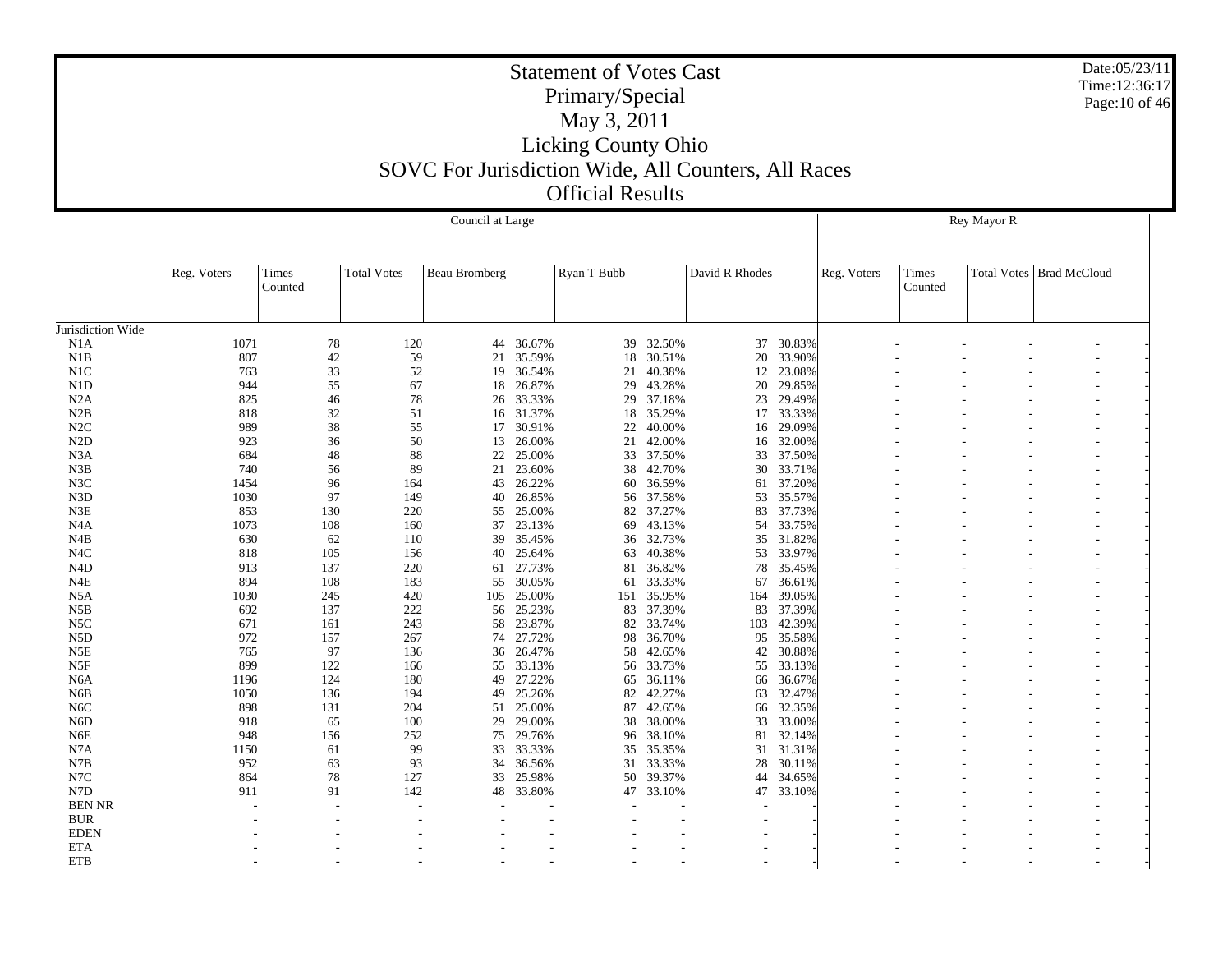|                              |             |                  |                    |                      | <b>Statement of Votes Cast</b><br>Primary/Special<br>May 3, 2011<br>Licking County Ohio<br><b>Official Results</b> | SOVC For Jurisdiction Wide, All Counters, All Races |             |                  |             | Date:05/23/11<br>Time:12:36:17<br>Page:11 of 46 |  |
|------------------------------|-------------|------------------|--------------------|----------------------|--------------------------------------------------------------------------------------------------------------------|-----------------------------------------------------|-------------|------------------|-------------|-------------------------------------------------|--|
|                              |             |                  |                    | Council at Large     |                                                                                                                    |                                                     |             |                  | Rey Mayor R |                                                 |  |
|                              | Reg. Voters | Times<br>Counted | <b>Total Votes</b> | <b>Beau Bromberg</b> | Ryan T Bubb                                                                                                        | David R Rhodes                                      | Reg. Voters | Times<br>Counted |             | Total Votes   Brad McCloud                      |  |
| <b>ETC SWL</b>               |             |                  |                    |                      |                                                                                                                    |                                                     |             |                  |             |                                                 |  |
| ETD SWL                      |             |                  |                    |                      |                                                                                                                    |                                                     |             |                  |             |                                                 |  |
| <b>ETE SWL</b><br>ETF SWL    |             |                  |                    |                      |                                                                                                                    |                                                     |             |                  |             | $\overline{a}$                                  |  |
| R2A                          |             |                  |                    |                      |                                                                                                                    |                                                     | 1115        | 15               | 13          | 13 100.00%                                      |  |
| R3A RCS                      |             |                  |                    |                      |                                                                                                                    |                                                     | 1470        | 20               | 19          | 19 100.00%                                      |  |
| R3B<br>R3C                   |             |                  |                    |                      |                                                                                                                    |                                                     | 900<br>1348 | 13<br>24         | 12<br>19    | 12 100.00%<br>19 100.00%                        |  |
| R3D RCS                      |             |                  |                    |                      |                                                                                                                    |                                                     | 1507        |                  | 6<br>6      | 6 100.00%                                       |  |
| FB                           |             |                  |                    |                      |                                                                                                                    |                                                     |             |                  |             |                                                 |  |
| <b>GTC NC</b>                |             |                  |                    |                      |                                                                                                                    |                                                     |             |                  |             |                                                 |  |
| <b>HANTA</b><br><b>HANTB</b> |             |                  |                    |                      |                                                                                                                    |                                                     |             |                  |             |                                                 |  |
| HR A                         |             |                  |                    |                      |                                                                                                                    |                                                     |             |                  |             |                                                 |  |
| HR B                         |             |                  |                    |                      |                                                                                                                    |                                                     |             |                  |             |                                                 |  |
| HR C                         |             |                  |                    |                      |                                                                                                                    |                                                     |             |                  |             |                                                 |  |
| HR D<br>$HRE$                |             |                  |                    |                      |                                                                                                                    |                                                     |             |                  |             |                                                 |  |
| <b>KIRK</b>                  |             |                  |                    |                      |                                                                                                                    |                                                     |             |                  |             |                                                 |  |
| <b>HFT</b>                   |             |                  |                    |                      |                                                                                                                    |                                                     |             |                  |             |                                                 |  |
| <b>HFV</b><br><b>JRA</b>     |             |                  |                    |                      |                                                                                                                    |                                                     |             |                  |             |                                                 |  |
| JRB                          |             |                  |                    |                      |                                                                                                                    |                                                     |             |                  |             |                                                 |  |
| <b>JRC</b>                   |             |                  |                    |                      |                                                                                                                    |                                                     |             |                  |             |                                                 |  |
| LBA                          |             |                  |                    |                      |                                                                                                                    |                                                     |             |                  |             |                                                 |  |
| LBB<br><b>MADA</b>           |             |                  |                    |                      |                                                                                                                    |                                                     |             |                  |             |                                                 |  |
| <b>MADB</b>                  |             |                  |                    |                      |                                                                                                                    |                                                     |             |                  |             |                                                 |  |
| <b>MARYA</b>                 |             |                  |                    |                      |                                                                                                                    |                                                     |             |                  |             |                                                 |  |
| <b>MARYB</b>                 |             |                  |                    |                      |                                                                                                                    |                                                     |             |                  |             |                                                 |  |
| MK<br><b>NKTA</b>            |             |                  |                    |                      |                                                                                                                    |                                                     |             |                  |             |                                                 |  |
| <b>NKTB</b>                  |             |                  |                    |                      |                                                                                                                    |                                                     |             |                  |             |                                                 |  |
| <b>NNTA</b>                  |             |                  |                    |                      |                                                                                                                    |                                                     |             |                  |             |                                                 |  |
| $\ensuremath{\text{NNTB}}$   |             |                  |                    |                      |                                                                                                                    |                                                     |             |                  |             |                                                 |  |
| <b>NNTC</b><br><b>STLOU</b>  |             |                  |                    |                      |                                                                                                                    |                                                     |             |                  |             |                                                 |  |
| P <sub>1</sub> A             |             |                  |                    |                      |                                                                                                                    |                                                     |             |                  |             |                                                 |  |
| P <sub>1</sub> B             |             |                  |                    |                      |                                                                                                                    |                                                     |             |                  |             |                                                 |  |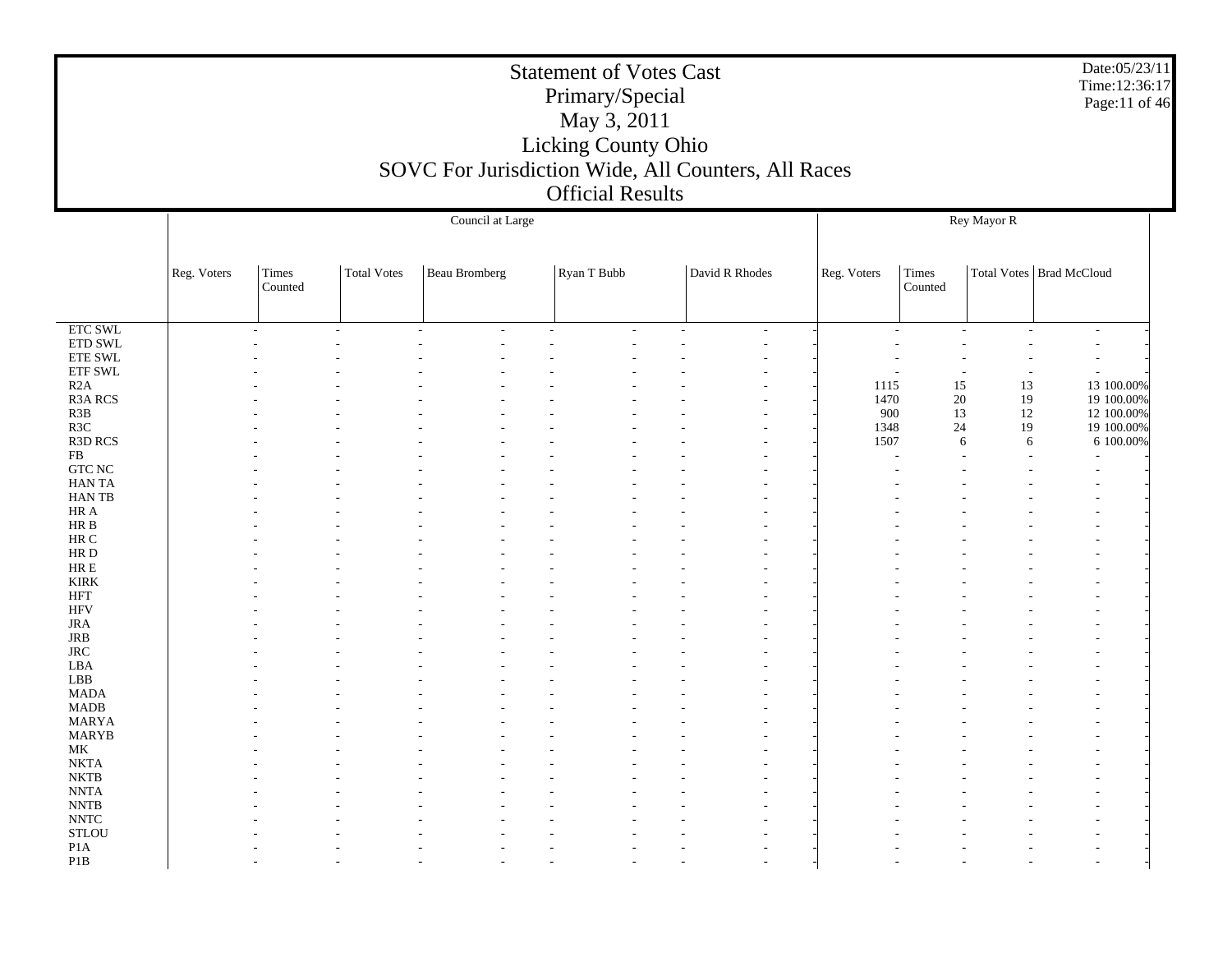|                  |             |                  |                    |                  |             | <b>Statement of Votes Cast</b><br>Primary/Special<br>May 3, 2011<br><b>Licking County Ohio</b><br><b>Official Results</b> |             | SOVC For Jurisdiction Wide, All Counters, All Races |             |         |  |  | Date:05/23/11<br>Time:12:36:17<br>Page: 12 of 46 |
|------------------|-------------|------------------|--------------------|------------------|-------------|---------------------------------------------------------------------------------------------------------------------------|-------------|-----------------------------------------------------|-------------|---------|--|--|--------------------------------------------------|
|                  |             |                  |                    | Council at Large |             | Rey Mayor R<br>Total Votes   Brad McCloud<br>Times                                                                        |             |                                                     |             |         |  |  |                                                  |
|                  | Reg. Voters | Times<br>Counted | <b>Total Votes</b> | Beau Bromberg    |             | Ryan T Bubb                                                                                                               |             | David R Rhodes                                      | Reg. Voters | Counted |  |  |                                                  |
| P <sub>2</sub> A |             | ٠                |                    |                  |             |                                                                                                                           |             | $\overline{\phantom{a}}$                            |             |         |  |  |                                                  |
| P2B              |             |                  |                    |                  |             |                                                                                                                           |             |                                                     |             |         |  |  |                                                  |
| P <sub>2C</sub>  |             |                  |                    |                  |             |                                                                                                                           |             |                                                     |             |         |  |  |                                                  |
| P <sub>3</sub> A |             |                  |                    |                  |             |                                                                                                                           |             |                                                     |             |         |  |  |                                                  |
| P3B<br>P3C       |             |                  |                    |                  |             |                                                                                                                           |             |                                                     |             |         |  |  |                                                  |
| P <sub>4</sub> A |             |                  |                    |                  |             |                                                                                                                           |             |                                                     |             |         |  |  |                                                  |
| P <sub>4</sub> B |             |                  |                    |                  |             |                                                                                                                           |             |                                                     |             |         |  |  |                                                  |
| <b>STAA</b>      |             |                  |                    |                  |             |                                                                                                                           |             | $\overline{\phantom{a}}$                            |             |         |  |  |                                                  |
| <b>STAB</b>      |             |                  |                    |                  |             |                                                                                                                           |             | $\overline{\phantom{a}}$                            |             |         |  |  |                                                  |
| <b>ALEX</b>      |             |                  |                    |                  |             |                                                                                                                           |             |                                                     |             |         |  |  |                                                  |
| WASH             |             |                  |                    |                  |             |                                                                                                                           |             |                                                     |             |         |  |  |                                                  |
| <b>UTICA</b>     |             |                  |                    |                  | 1372 27.91% |                                                                                                                           | 1835 37.33% | 1709 34.76%                                         | 6340        |         |  |  |                                                  |
| Total            | 30145       | 3131             | 4916               | 78               | 69          | 69 100.00%                                                                                                                |             |                                                     |             |         |  |  |                                                  |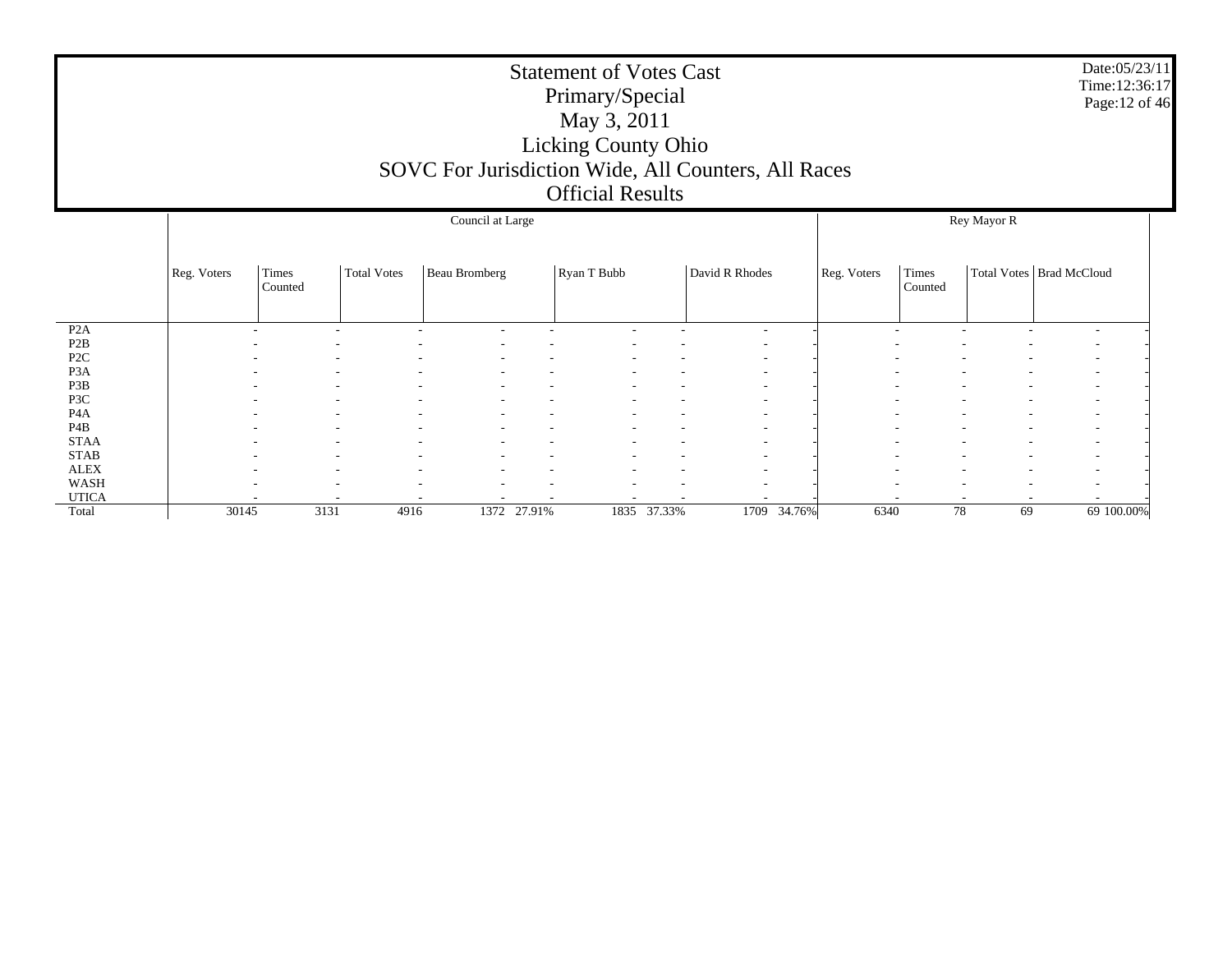|                                      |             |                  |                       | SOVC For Jurisdiction Wide, All Counters, All Races |             | Primary/Special<br>May 3, 2011<br><b>Official Results</b> | <b>Statement of Votes Cast</b><br>Licking County Ohio |                            |             |                  |                      | Date:05/23/11<br>Time:12:36:17<br>Page:13 of 46 |  |  |  |
|--------------------------------------|-------------|------------------|-----------------------|-----------------------------------------------------|-------------|-----------------------------------------------------------|-------------------------------------------------------|----------------------------|-------------|------------------|----------------------|-------------------------------------------------|--|--|--|
|                                      |             |                  | Rey Pres of Council R |                                                     |             |                                                           | Rey City Attorney R                                   |                            |             |                  | Rey Ward 2 Council R |                                                 |  |  |  |
|                                      | Reg. Voters | Times<br>Counted |                       | Total Votes   Doug Joseph                           | Reg. Voters | Times<br>Counted                                          |                                                       | Total Votes   James E Hood | Reg. Voters | Times<br>Counted |                      | Total Votes   Leslie A Kelly                    |  |  |  |
| Jurisdiction Wide                    |             |                  |                       |                                                     |             |                                                           |                                                       |                            |             |                  |                      |                                                 |  |  |  |
| N1A                                  |             |                  |                       |                                                     |             |                                                           |                                                       |                            |             |                  |                      |                                                 |  |  |  |
| N1B<br>N1C                           |             |                  |                       |                                                     |             |                                                           |                                                       |                            |             |                  |                      |                                                 |  |  |  |
| N1D                                  |             |                  |                       |                                                     |             |                                                           |                                                       |                            |             |                  |                      |                                                 |  |  |  |
| N2A                                  |             |                  |                       |                                                     |             |                                                           |                                                       |                            |             |                  |                      |                                                 |  |  |  |
| N2B                                  |             |                  |                       |                                                     |             |                                                           |                                                       |                            |             |                  |                      |                                                 |  |  |  |
| N2C<br>N2D                           |             |                  |                       |                                                     |             |                                                           |                                                       |                            |             |                  |                      |                                                 |  |  |  |
| N3A                                  |             |                  |                       |                                                     |             |                                                           |                                                       |                            |             |                  |                      |                                                 |  |  |  |
| N3B                                  |             |                  |                       |                                                     |             |                                                           |                                                       |                            |             |                  |                      |                                                 |  |  |  |
| N3C                                  |             |                  |                       |                                                     |             |                                                           |                                                       |                            |             |                  |                      |                                                 |  |  |  |
| N3D                                  |             |                  |                       |                                                     |             |                                                           |                                                       |                            |             |                  |                      |                                                 |  |  |  |
| N3E<br>N4A                           |             |                  |                       |                                                     |             |                                                           |                                                       |                            |             |                  |                      |                                                 |  |  |  |
| N4B                                  |             |                  |                       |                                                     |             |                                                           |                                                       |                            |             |                  |                      |                                                 |  |  |  |
| N <sub>4</sub> C                     |             |                  |                       |                                                     |             |                                                           |                                                       |                            |             |                  |                      |                                                 |  |  |  |
| N4D                                  |             |                  |                       |                                                     |             |                                                           |                                                       |                            |             |                  |                      |                                                 |  |  |  |
| N4E                                  |             |                  |                       |                                                     |             |                                                           |                                                       |                            |             |                  |                      |                                                 |  |  |  |
| N <sub>5</sub> A                     |             |                  |                       |                                                     |             |                                                           |                                                       |                            |             |                  |                      |                                                 |  |  |  |
| N5B<br>N5C                           |             |                  |                       |                                                     |             |                                                           |                                                       |                            |             |                  |                      |                                                 |  |  |  |
| N <sub>5</sub> D                     |             |                  |                       |                                                     |             |                                                           |                                                       |                            |             |                  |                      |                                                 |  |  |  |
| N5E                                  |             |                  |                       |                                                     |             |                                                           |                                                       |                            |             |                  |                      |                                                 |  |  |  |
| N5F                                  |             |                  |                       |                                                     |             |                                                           |                                                       |                            |             |                  |                      |                                                 |  |  |  |
| N <sub>6</sub> A                     |             |                  |                       |                                                     |             |                                                           |                                                       |                            |             |                  |                      |                                                 |  |  |  |
| N6B                                  |             |                  |                       |                                                     |             |                                                           |                                                       |                            |             |                  |                      |                                                 |  |  |  |
| N <sub>6</sub> C<br>N <sub>6</sub> D |             |                  |                       |                                                     |             |                                                           |                                                       | $\overline{a}$             |             |                  |                      |                                                 |  |  |  |
| N6E                                  |             |                  |                       |                                                     |             |                                                           |                                                       |                            |             |                  |                      |                                                 |  |  |  |
| N7A                                  |             |                  |                       |                                                     |             |                                                           |                                                       |                            |             |                  |                      |                                                 |  |  |  |
| $_{\rm N7B}$                         |             |                  |                       |                                                     |             |                                                           |                                                       |                            |             |                  |                      |                                                 |  |  |  |
| $_{\rm N7C}$                         |             |                  |                       |                                                     |             |                                                           |                                                       |                            |             |                  |                      |                                                 |  |  |  |
| ${\rm N7D}$<br><b>BEN NR</b>         |             |                  |                       |                                                     |             |                                                           |                                                       |                            |             |                  |                      |                                                 |  |  |  |
| $\rm BUR$                            |             |                  |                       |                                                     |             |                                                           |                                                       |                            |             |                  |                      |                                                 |  |  |  |
| $\operatorname{EDEN}$                |             |                  |                       |                                                     |             |                                                           |                                                       |                            |             |                  |                      | $\overline{a}$                                  |  |  |  |
| <b>ETA</b>                           |             |                  |                       | $\overline{\phantom{a}}$                            |             |                                                           |                                                       | $\overline{\phantom{a}}$   |             |                  |                      | $\overline{a}$                                  |  |  |  |
| ETB                                  |             |                  |                       |                                                     |             |                                                           |                                                       |                            |             |                  |                      | $\overline{\phantom{a}}$                        |  |  |  |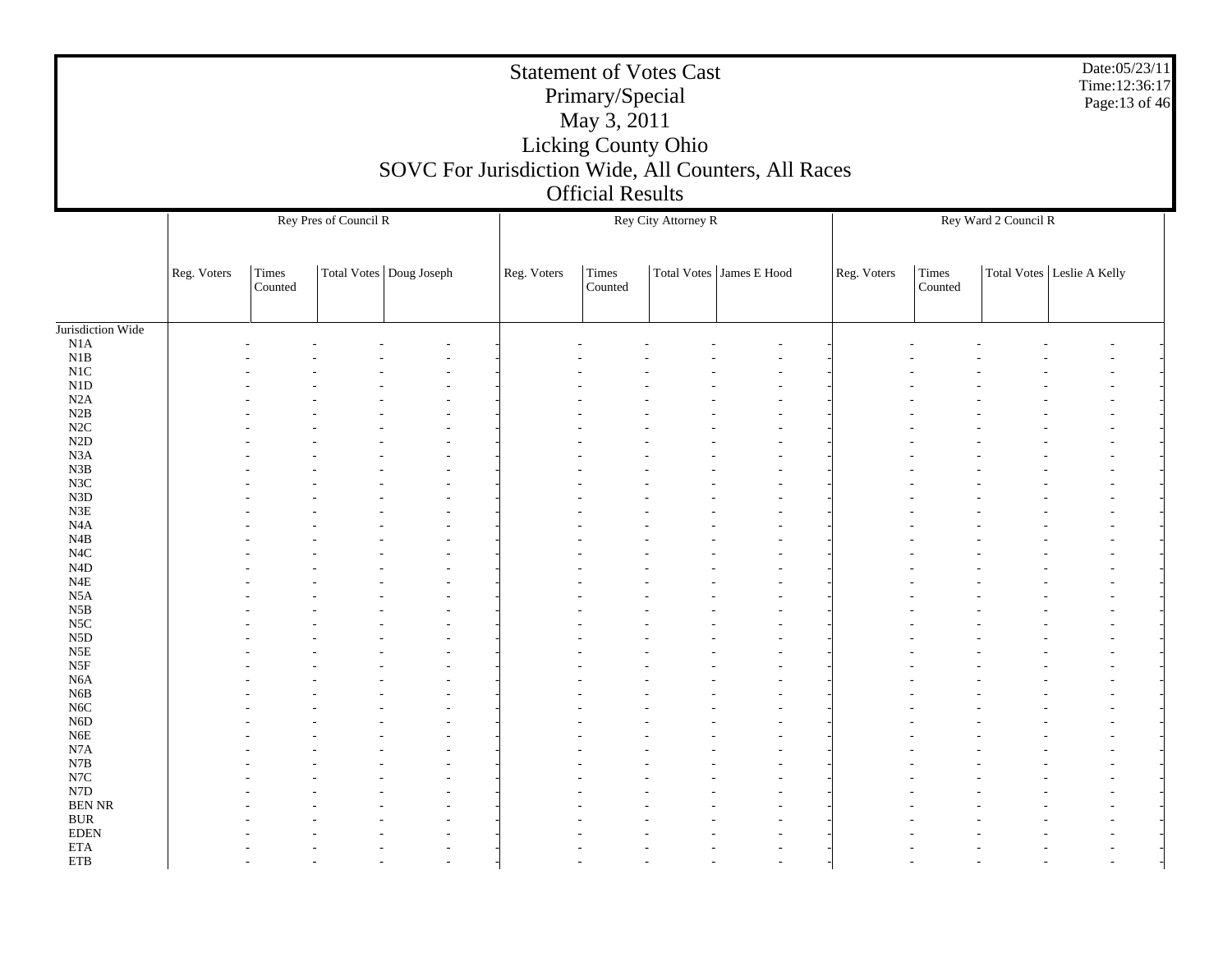|                            |              |                  |                       |                                                     | <b>Statement of Votes Cast</b> | Primary/Special         |                     |                            |             |                  |                      | Date:05/23/11<br>Time: 12:36:18<br>Page: 14 of 46 |
|----------------------------|--------------|------------------|-----------------------|-----------------------------------------------------|--------------------------------|-------------------------|---------------------|----------------------------|-------------|------------------|----------------------|---------------------------------------------------|
|                            |              |                  |                       |                                                     |                                | May 3, 2011             |                     |                            |             |                  |                      |                                                   |
|                            |              |                  |                       |                                                     |                                | Licking County Ohio     |                     |                            |             |                  |                      |                                                   |
|                            |              |                  |                       |                                                     |                                |                         |                     |                            |             |                  |                      |                                                   |
|                            |              |                  |                       | SOVC For Jurisdiction Wide, All Counters, All Races |                                |                         |                     |                            |             |                  |                      |                                                   |
|                            |              |                  |                       |                                                     |                                | <b>Official Results</b> |                     |                            |             |                  |                      |                                                   |
|                            |              |                  |                       |                                                     |                                |                         |                     |                            |             |                  |                      |                                                   |
|                            |              |                  | Rey Pres of Council R |                                                     |                                |                         | Rey City Attorney R |                            |             |                  | Rey Ward 2 Council R |                                                   |
|                            |              |                  |                       |                                                     |                                |                         |                     |                            |             |                  |                      |                                                   |
|                            | Reg. Voters  | Times<br>Counted |                       | Total Votes   Doug Joseph                           | Reg. Voters                    | Times<br>Counted        |                     | Total Votes   James E Hood | Reg. Voters | Times<br>Counted |                      | Total Votes   Leslie A Kelly                      |
|                            |              |                  |                       |                                                     |                                |                         |                     |                            |             |                  |                      |                                                   |
| ETC SWL                    |              |                  |                       |                                                     |                                |                         |                     |                            |             |                  |                      |                                                   |
| ETD SWL                    |              |                  |                       |                                                     |                                |                         |                     |                            |             |                  |                      |                                                   |
| ETE SWL                    |              |                  |                       |                                                     |                                |                         |                     |                            |             |                  |                      |                                                   |
| <b>ETF SWL</b>             |              |                  |                       |                                                     |                                |                         |                     |                            |             |                  |                      |                                                   |
| R2A                        | 1115         | 15               | 13                    | 13 100.00%                                          | 1115                           | 15                      | 13                  | 13 100.00%                 | 1115        | 15               | 12                   | 12 100.00%                                        |
| R3A RCS                    | 1470         | 20               | 16                    | 16 100.00%                                          | 1470                           | 20                      | 17                  | 17 100.00%                 |             |                  | ÷.                   |                                                   |
| R3B                        | 900          | 13               | 12                    | 12 100.00%                                          | 900                            | 13                      | 11                  | 11 100.00%                 |             |                  |                      |                                                   |
| R3C<br>R3D RCS             | 1348<br>1507 | 24               | $20\,$<br>6<br>6      | 20 100.00%<br>6 100.00%                             | 1348<br>1507                   | 24<br>6                 | 15<br>6             | 15 100.00%<br>6 100.00%    |             |                  |                      |                                                   |
| FB                         |              |                  |                       |                                                     |                                |                         |                     |                            |             |                  |                      |                                                   |
| <b>GTC NC</b>              |              |                  |                       |                                                     |                                |                         |                     |                            |             |                  |                      |                                                   |
| <b>HANTA</b>               |              |                  |                       |                                                     |                                |                         |                     |                            |             |                  |                      |                                                   |
| HAN TB                     |              |                  |                       |                                                     |                                |                         |                     |                            |             |                  |                      |                                                   |
| HR A                       |              |                  |                       |                                                     |                                |                         |                     |                            |             |                  |                      |                                                   |
| $\rm{HR}$ B                |              |                  |                       |                                                     |                                |                         |                     |                            |             |                  |                      |                                                   |
| HR C<br>HR D               |              |                  |                       |                                                     |                                |                         |                     |                            |             |                  |                      |                                                   |
| HR E                       |              |                  |                       |                                                     |                                |                         |                     |                            |             |                  |                      |                                                   |
| <b>KIRK</b>                |              |                  |                       |                                                     |                                |                         |                     |                            |             |                  |                      |                                                   |
| <b>HFT</b>                 |              |                  |                       |                                                     |                                |                         |                     |                            |             |                  |                      |                                                   |
| <b>HFV</b>                 |              |                  |                       |                                                     |                                |                         |                     |                            |             |                  |                      |                                                   |
| <b>JRA</b>                 |              |                  |                       |                                                     |                                |                         |                     |                            |             |                  |                      |                                                   |
| <b>JRB</b>                 |              |                  |                       |                                                     |                                |                         |                     |                            |             |                  |                      |                                                   |
| $_{\rm JRC}$<br>LBA        |              |                  |                       |                                                     |                                |                         |                     |                            |             |                  |                      |                                                   |
| LBB                        |              |                  |                       |                                                     |                                |                         |                     |                            |             |                  |                      |                                                   |
| <b>MADA</b>                |              |                  |                       |                                                     |                                |                         |                     |                            |             |                  |                      |                                                   |
| <b>MADB</b>                |              |                  |                       |                                                     |                                |                         |                     |                            |             |                  |                      |                                                   |
| <b>MARYA</b>               |              |                  |                       |                                                     |                                |                         |                     |                            |             |                  |                      |                                                   |
| <b>MARYB</b>               |              |                  |                       |                                                     |                                |                         |                     |                            |             |                  |                      |                                                   |
| MK                         |              |                  |                       |                                                     |                                |                         |                     |                            |             |                  |                      |                                                   |
| <b>NKTA</b><br><b>NKTB</b> |              |                  |                       |                                                     |                                |                         |                     |                            |             |                  |                      |                                                   |
| <b>NNTA</b>                |              |                  |                       |                                                     |                                |                         |                     |                            |             |                  |                      |                                                   |
| <b>NNTB</b>                |              |                  |                       |                                                     |                                |                         |                     |                            |             |                  |                      |                                                   |
| <b>NNTC</b>                |              |                  |                       |                                                     |                                |                         |                     |                            |             |                  |                      |                                                   |
| <b>STLOU</b>               |              |                  |                       |                                                     |                                |                         |                     |                            |             |                  |                      |                                                   |
| P <sub>1</sub> A           |              |                  |                       |                                                     |                                |                         |                     |                            |             |                  |                      |                                                   |
| P <sub>1</sub> B           |              |                  |                       |                                                     |                                |                         |                     |                            |             |                  |                      |                                                   |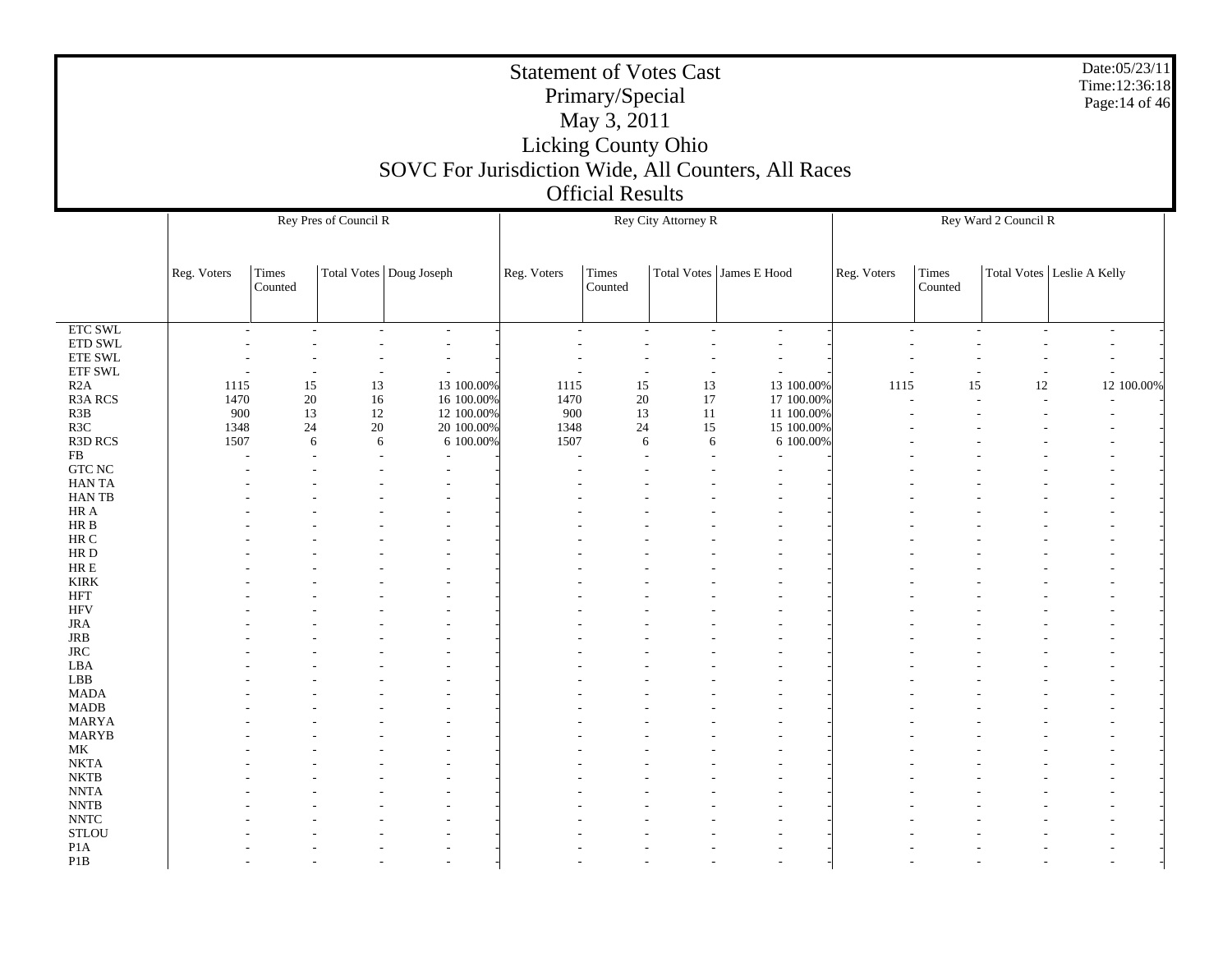|                         |             |                  |                       |                           |             | Primary/Special<br>May 3, 2011<br><b>Official Results</b> | <b>Statement of Votes Cast</b><br><b>Licking County Ohio</b> | SOVC For Jurisdiction Wide, All Counters, All Races |             |                  |                      | Date:05/23/11<br>Time:12:36:18<br>Page:15 of 46 |
|-------------------------|-------------|------------------|-----------------------|---------------------------|-------------|-----------------------------------------------------------|--------------------------------------------------------------|-----------------------------------------------------|-------------|------------------|----------------------|-------------------------------------------------|
|                         |             |                  | Rey Pres of Council R |                           |             |                                                           | Rey City Attorney R                                          |                                                     |             |                  | Rey Ward 2 Council R |                                                 |
|                         | Reg. Voters | Times<br>Counted |                       | Total Votes   Doug Joseph | Reg. Voters | <b>Times</b><br>Counted                                   |                                                              | Total Votes   James E Hood                          | Reg. Voters | Times<br>Counted |                      | Total Votes   Leslie A Kelly                    |
| P2A<br>P <sub>2</sub> B |             |                  |                       | ٠                         |             |                                                           |                                                              |                                                     |             |                  |                      |                                                 |
| P <sub>2</sub> C        |             |                  |                       |                           |             |                                                           |                                                              |                                                     |             |                  |                      |                                                 |
| P <sub>3</sub> A        |             |                  |                       |                           |             |                                                           |                                                              |                                                     |             |                  |                      |                                                 |
| P3B                     |             |                  |                       |                           |             |                                                           |                                                              |                                                     |             |                  |                      |                                                 |
| P3C<br>P <sub>4</sub> A |             |                  |                       |                           |             |                                                           |                                                              |                                                     |             |                  |                      |                                                 |
| P <sub>4</sub> B        |             |                  |                       |                           |             |                                                           |                                                              |                                                     |             |                  |                      |                                                 |
| <b>STAA</b>             |             |                  |                       |                           |             |                                                           |                                                              |                                                     |             |                  |                      |                                                 |
| <b>STAB</b>             |             |                  |                       |                           |             |                                                           |                                                              | $\overline{\phantom{a}}$                            |             |                  |                      |                                                 |
| <b>ALEX</b>             |             |                  |                       |                           |             |                                                           |                                                              |                                                     |             |                  |                      |                                                 |
| <b>WASH</b>             |             |                  |                       |                           |             |                                                           |                                                              |                                                     |             |                  |                      |                                                 |
| <b>UTICA</b><br>Total   | 6340        |                  | 78<br>67              | 67 100.00%                | 6340        | 78                                                        | 62                                                           | 62 100.00%                                          | 1115        | 15               | 12                   | 12 100.00%                                      |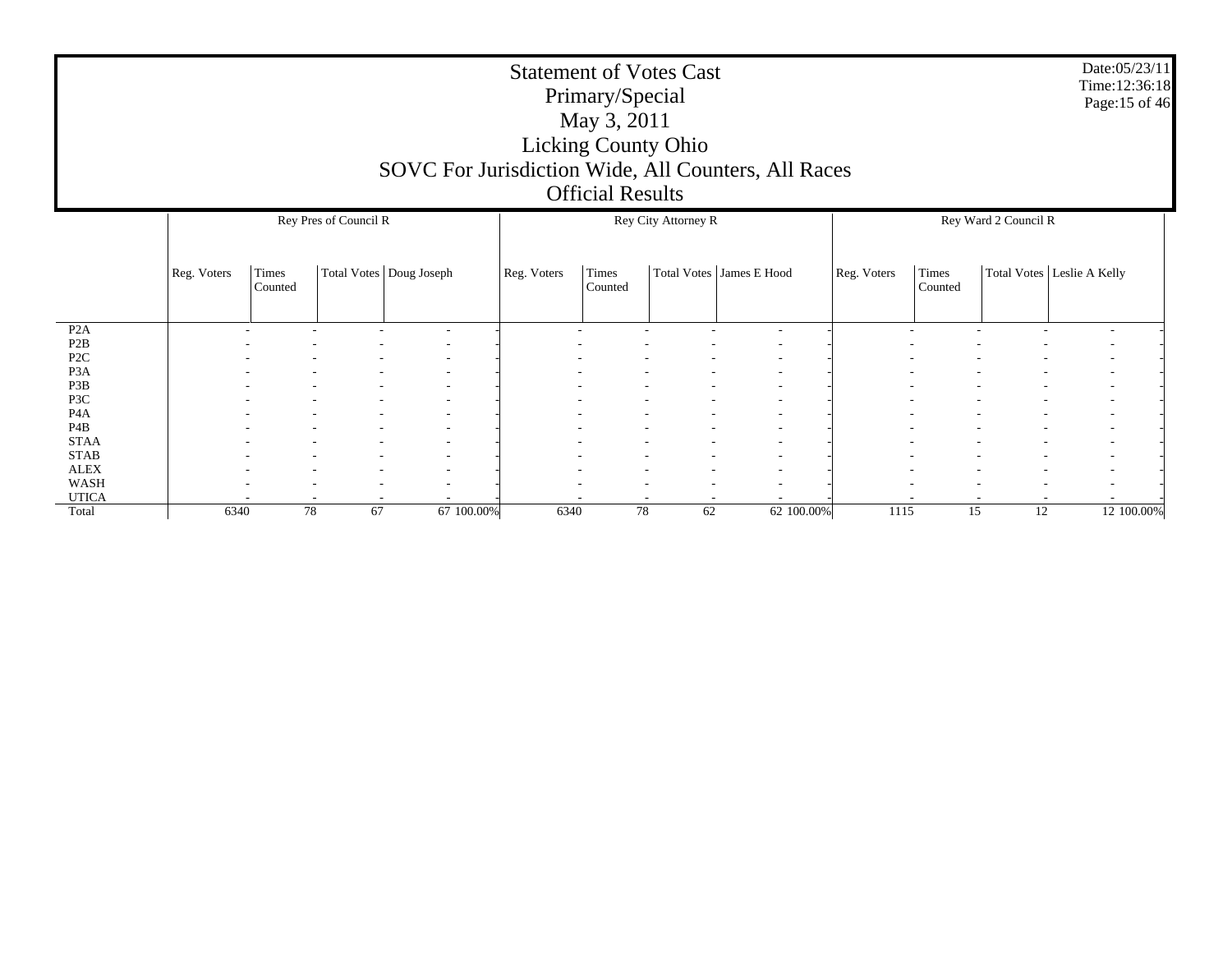|                                       |             |                  | Rey Ward 3 Council R |                            |             | Primary/Special<br>May 3, 2011<br><b>Official Results</b> | <b>Statement of Votes Cast</b><br>Licking County Ohio<br>Rey Ward 3 Council D | SOVC For Jurisdiction Wide, All Counters, All Races | Date:05/23/11<br>Time:12:36:18<br>Page:16 of 46 |
|---------------------------------------|-------------|------------------|----------------------|----------------------------|-------------|-----------------------------------------------------------|-------------------------------------------------------------------------------|-----------------------------------------------------|-------------------------------------------------|
|                                       | Reg. Voters | Times<br>Counted |                      | Total Votes   Bill Sampson | Reg. Voters | Times<br>Counted                                          |                                                                               | Total Votes   Cornelius McGrady,                    |                                                 |
| Jurisdiction Wide                     |             |                  |                      |                            |             |                                                           |                                                                               |                                                     |                                                 |
| N1A                                   |             |                  |                      |                            |             |                                                           |                                                                               |                                                     |                                                 |
| N1B<br>$\rm N1C$                      |             |                  |                      |                            |             |                                                           |                                                                               |                                                     |                                                 |
| N1D                                   |             |                  |                      |                            |             |                                                           |                                                                               |                                                     |                                                 |
| N2A                                   |             |                  |                      |                            |             |                                                           |                                                                               |                                                     |                                                 |
| N2B                                   |             |                  |                      |                            |             |                                                           |                                                                               |                                                     |                                                 |
| N2C<br>N2D                            |             |                  |                      |                            |             |                                                           |                                                                               |                                                     |                                                 |
| N3A                                   |             |                  |                      |                            |             |                                                           |                                                                               |                                                     |                                                 |
| N3B                                   |             |                  |                      |                            |             |                                                           |                                                                               |                                                     |                                                 |
| $_{\rm N3C}$<br>N3D                   |             |                  |                      |                            |             |                                                           |                                                                               |                                                     |                                                 |
| N3E                                   |             |                  |                      |                            |             |                                                           |                                                                               |                                                     |                                                 |
| N4A                                   |             |                  |                      |                            |             |                                                           |                                                                               |                                                     |                                                 |
| $\rm N4B$                             |             |                  |                      |                            |             |                                                           |                                                                               |                                                     |                                                 |
| $_{\mathrm{N4C}}$<br>N <sub>4</sub> D |             |                  |                      |                            |             |                                                           |                                                                               |                                                     |                                                 |
| $_{\rm N4E}$                          |             |                  |                      |                            |             |                                                           |                                                                               |                                                     |                                                 |
| N5A                                   |             |                  |                      |                            |             |                                                           |                                                                               |                                                     |                                                 |
| N5B                                   |             |                  |                      |                            |             |                                                           |                                                                               |                                                     |                                                 |
| $_{\rm NSC}$<br>N5D                   |             |                  |                      |                            |             |                                                           |                                                                               |                                                     |                                                 |
| $_{\rm N5E}$                          |             |                  |                      |                            |             |                                                           |                                                                               |                                                     |                                                 |
| $_{\rm{NSF}}$                         |             |                  |                      |                            |             |                                                           |                                                                               |                                                     |                                                 |
| N <sub>6</sub> A                      |             |                  |                      |                            |             |                                                           |                                                                               |                                                     |                                                 |
| N <sub>6</sub> B<br>$_{\mathrm{N6C}}$ |             |                  |                      |                            |             |                                                           |                                                                               |                                                     |                                                 |
| N6D                                   |             |                  |                      |                            |             |                                                           |                                                                               |                                                     |                                                 |
| ${\rm N6E}$                           |             |                  |                      |                            |             |                                                           |                                                                               |                                                     |                                                 |
| N7A<br>N7B                            |             |                  |                      |                            |             |                                                           |                                                                               |                                                     |                                                 |
| $_{\rm N7C}$                          |             |                  |                      |                            |             |                                                           |                                                                               |                                                     |                                                 |
| ${\rm N7D}$                           |             |                  |                      |                            |             |                                                           |                                                                               |                                                     |                                                 |
| <b>BEN NR</b>                         |             |                  |                      |                            |             |                                                           |                                                                               |                                                     |                                                 |
| <b>BUR</b><br><b>EDEN</b>             |             |                  |                      |                            |             |                                                           |                                                                               |                                                     |                                                 |
| <b>ETA</b>                            |             |                  |                      |                            |             |                                                           |                                                                               |                                                     |                                                 |
| ${\rm ETB}$                           |             |                  |                      |                            |             |                                                           |                                                                               |                                                     |                                                 |

Г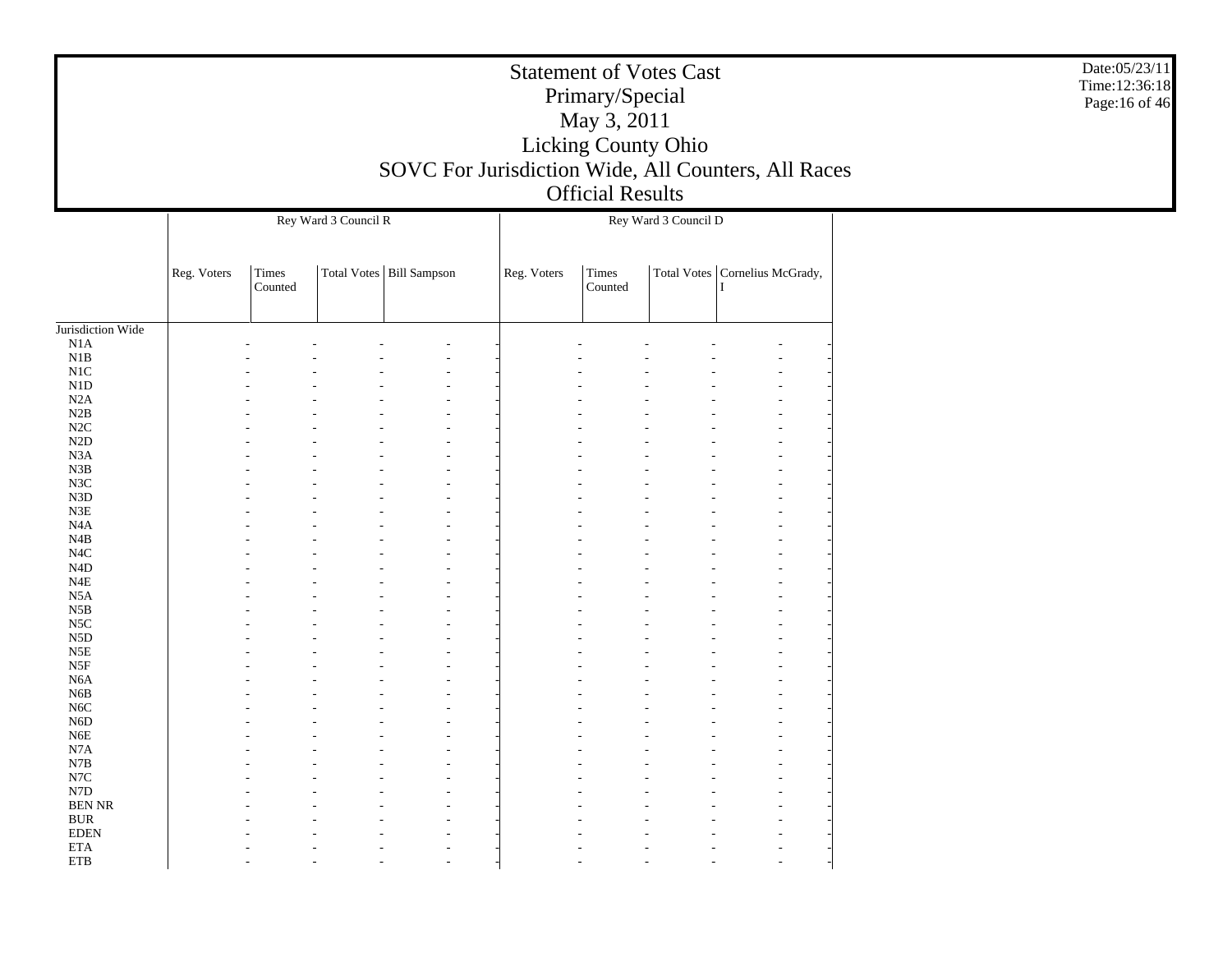|                                  |                          |                  | Rey Ward 3 Council R |                            |            | Rey Ward 3 Council D |                          |                |                                       |  |
|----------------------------------|--------------------------|------------------|----------------------|----------------------------|------------|----------------------|--------------------------|----------------|---------------------------------------|--|
|                                  | Reg. Voters              | Times<br>Counted |                      | Total Votes   Bill Sampson |            | Reg. Voters          | <b>Times</b><br>Counted  |                | Total Votes   Cornelius McGrady,<br>I |  |
|                                  |                          |                  |                      |                            |            |                      |                          |                |                                       |  |
| <b>ETC SWL</b>                   |                          |                  |                      | $\overline{a}$             |            |                      |                          |                | ÷,                                    |  |
| ETD SWL                          |                          |                  |                      | ÷,                         |            |                      |                          |                |                                       |  |
| ETE SWL                          |                          |                  |                      |                            |            |                      |                          |                |                                       |  |
| ETF SWL                          |                          |                  |                      |                            |            |                      |                          |                |                                       |  |
| R2A<br><b>R3A RCS</b>            | 1470                     | 20               | 16                   | L,                         | 16 100.00% | 1470                 | 16                       | 12             | 12 100.00%                            |  |
| R3B                              | 900                      | 13               | $11\,$               |                            | 11 100.00% | 900                  | $\overline{4}$           | $\overline{4}$ | 4 100.00%                             |  |
| R3C                              | 1348                     | 24               | 12                   |                            | 12 100.00% | 1348                 | $20\,$                   | 18             | 18 100.00%                            |  |
| R3D RCS                          | 1507                     | 6                | 6                    |                            | 6 100.00%  | 1507                 | 27                       | 26             | 26 100.00%                            |  |
| ${\rm FB}$                       | $\overline{\phantom{a}}$ |                  |                      | $\overline{a}$             |            | L,                   | $\overline{\phantom{a}}$ | L,             | $\overline{a}$                        |  |
| <b>GTC NC</b>                    |                          |                  |                      |                            |            |                      |                          |                |                                       |  |
| <b>HANTA</b>                     |                          |                  |                      |                            |            |                      |                          |                |                                       |  |
| <b>HANTB</b>                     |                          |                  |                      |                            |            |                      |                          |                |                                       |  |
| HR A                             |                          |                  |                      |                            |            |                      |                          |                |                                       |  |
| $\rm{HR}$ B                      |                          |                  |                      |                            |            |                      |                          |                |                                       |  |
| $\rm{HR}$ C                      |                          |                  |                      |                            |            |                      |                          |                |                                       |  |
| HR D                             |                          |                  |                      |                            |            |                      |                          |                |                                       |  |
| $\rm{HR} \; E$                   |                          |                  |                      |                            |            |                      |                          |                |                                       |  |
| <b>KIRK</b>                      |                          |                  |                      |                            |            |                      |                          |                |                                       |  |
| <b>HFT</b><br><b>HFV</b>         |                          |                  |                      |                            |            |                      |                          |                |                                       |  |
| $_{\rm JRA}$                     |                          |                  |                      |                            |            |                      |                          |                |                                       |  |
| <b>JRB</b>                       |                          |                  |                      |                            |            |                      |                          |                |                                       |  |
| <b>JRC</b>                       |                          |                  |                      |                            |            |                      |                          |                |                                       |  |
| LBA                              |                          |                  |                      |                            |            |                      |                          |                |                                       |  |
| LBB                              |                          |                  |                      |                            |            |                      |                          |                |                                       |  |
| <b>MADA</b>                      |                          |                  |                      |                            |            |                      |                          |                |                                       |  |
| <b>MADB</b>                      |                          |                  |                      |                            |            |                      |                          |                |                                       |  |
| <b>MARYA</b>                     |                          |                  |                      |                            |            |                      |                          |                |                                       |  |
| <b>MARYB</b>                     |                          |                  |                      |                            |            |                      |                          |                |                                       |  |
| MK                               |                          |                  |                      |                            |            |                      |                          |                |                                       |  |
| <b>NKTA</b>                      |                          |                  |                      |                            |            |                      |                          |                |                                       |  |
| <b>NKTB</b>                      |                          |                  |                      |                            |            |                      |                          |                |                                       |  |
| <b>NNTA</b>                      |                          |                  |                      |                            |            |                      |                          |                |                                       |  |
| $\ensuremath{\text{NNTB}}$       |                          |                  |                      |                            |            |                      |                          |                |                                       |  |
| $\ensuremath{\text{NNTC}}$       |                          |                  |                      |                            |            |                      |                          |                |                                       |  |
| <b>STLOU</b><br>P <sub>1</sub> A |                          |                  |                      |                            |            |                      |                          |                |                                       |  |
| P <sub>1</sub> B                 |                          |                  |                      |                            |            |                      |                          |                |                                       |  |
|                                  |                          |                  |                      |                            |            |                      |                          |                |                                       |  |

Date:05/23/11 Time:12:36:18 Page:17 of 46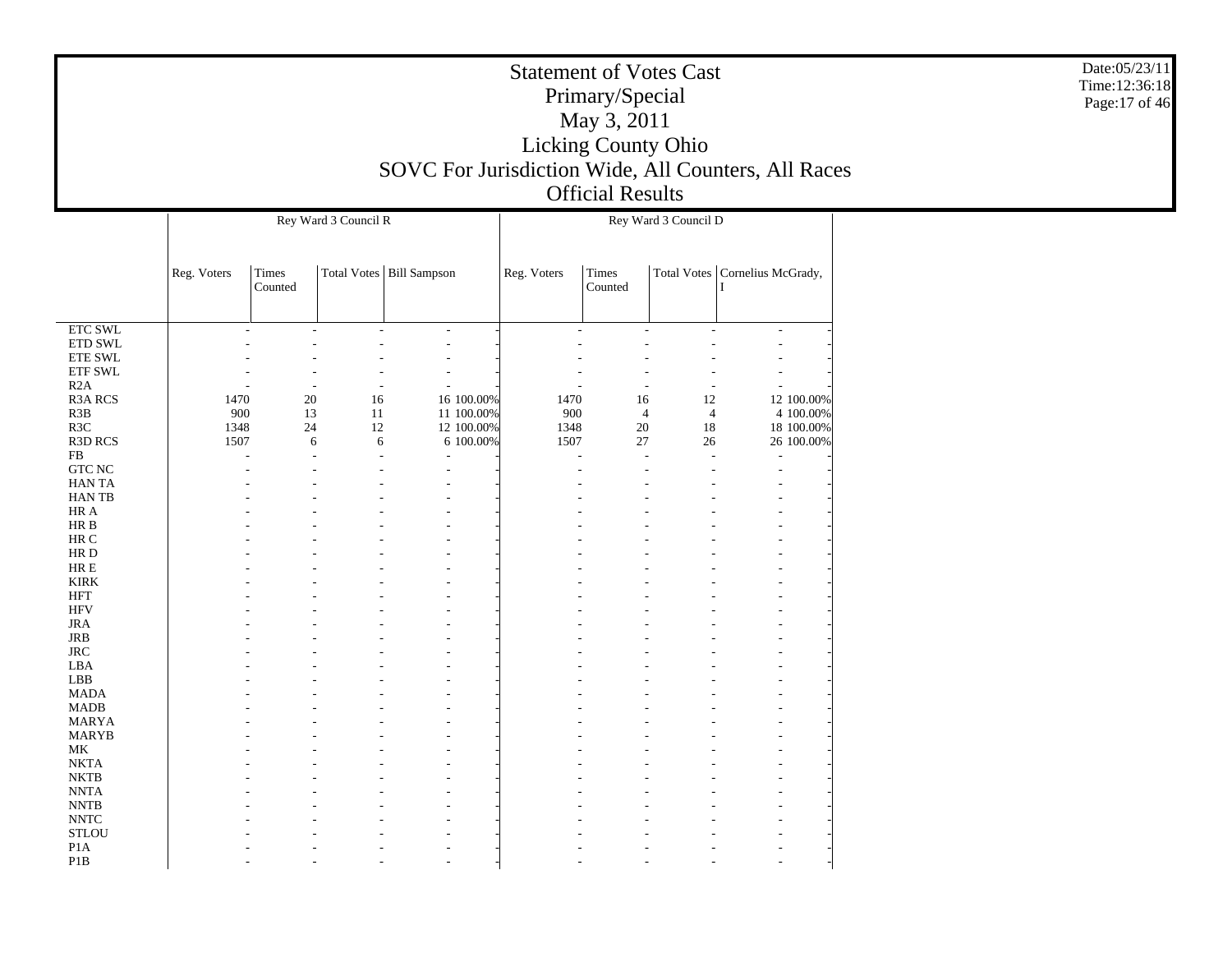| <b>Statement of Votes Cast</b>                      |
|-----------------------------------------------------|
| Primary/Special                                     |
| May 3, 2011                                         |
| <b>Licking County Ohio</b>                          |
| SOVC For Jurisdiction Wide, All Counters, All Races |
| <b>Official Results</b>                             |

|                  |             |                  | Rey Ward 3 Council R |                            |             |                          | Rey Ward 3 Council D |                                  |            |
|------------------|-------------|------------------|----------------------|----------------------------|-------------|--------------------------|----------------------|----------------------------------|------------|
|                  | Reg. Voters | Times<br>Counted |                      | Total Votes   Bill Sampson | Reg. Voters | Times<br>Counted         |                      | Total Votes   Cornelius McGrady, |            |
| P <sub>2</sub> A |             |                  |                      |                            |             |                          |                      |                                  |            |
| P <sub>2</sub> B |             |                  | ۰<br>٠               | $\overline{\phantom{a}}$   |             |                          |                      | ٠                                |            |
| P <sub>2</sub> C |             |                  |                      |                            |             |                          |                      |                                  |            |
| P <sub>3</sub> A |             |                  | ۰                    | $\overline{\phantom{a}}$   |             |                          |                      | ٠                                |            |
| P3B              |             | ۰                | ۰                    | $\overline{\phantom{a}}$   |             | $\overline{\phantom{a}}$ | ۰                    |                                  | ۰.         |
| P3C              |             |                  |                      |                            |             |                          |                      |                                  |            |
| P <sub>4</sub> A |             |                  | ۰                    |                            |             |                          |                      | ٠                                |            |
| P <sub>4</sub> B |             | ۰                | ۰                    | ٠                          |             | $\overline{\phantom{a}}$ | ۰                    | ٠.                               |            |
| <b>STAA</b>      |             |                  |                      |                            |             |                          |                      |                                  |            |
| <b>STAB</b>      |             |                  |                      |                            |             |                          |                      | ٠                                |            |
| <b>ALEX</b>      |             | ۰                | ٠                    | ٠                          |             | $\overline{\phantom{a}}$ |                      | ٠                                |            |
| WASH             |             |                  |                      |                            |             |                          |                      |                                  |            |
| <b>UTICA</b>     |             |                  |                      |                            |             |                          |                      |                                  |            |
| Total            | 5225        | 63               | 45                   | 45 100.00%                 | 5225        | 67                       | 60                   |                                  | 60 100.00% |

Date:05/23/11 Time:12:36:18 Page:18 of 46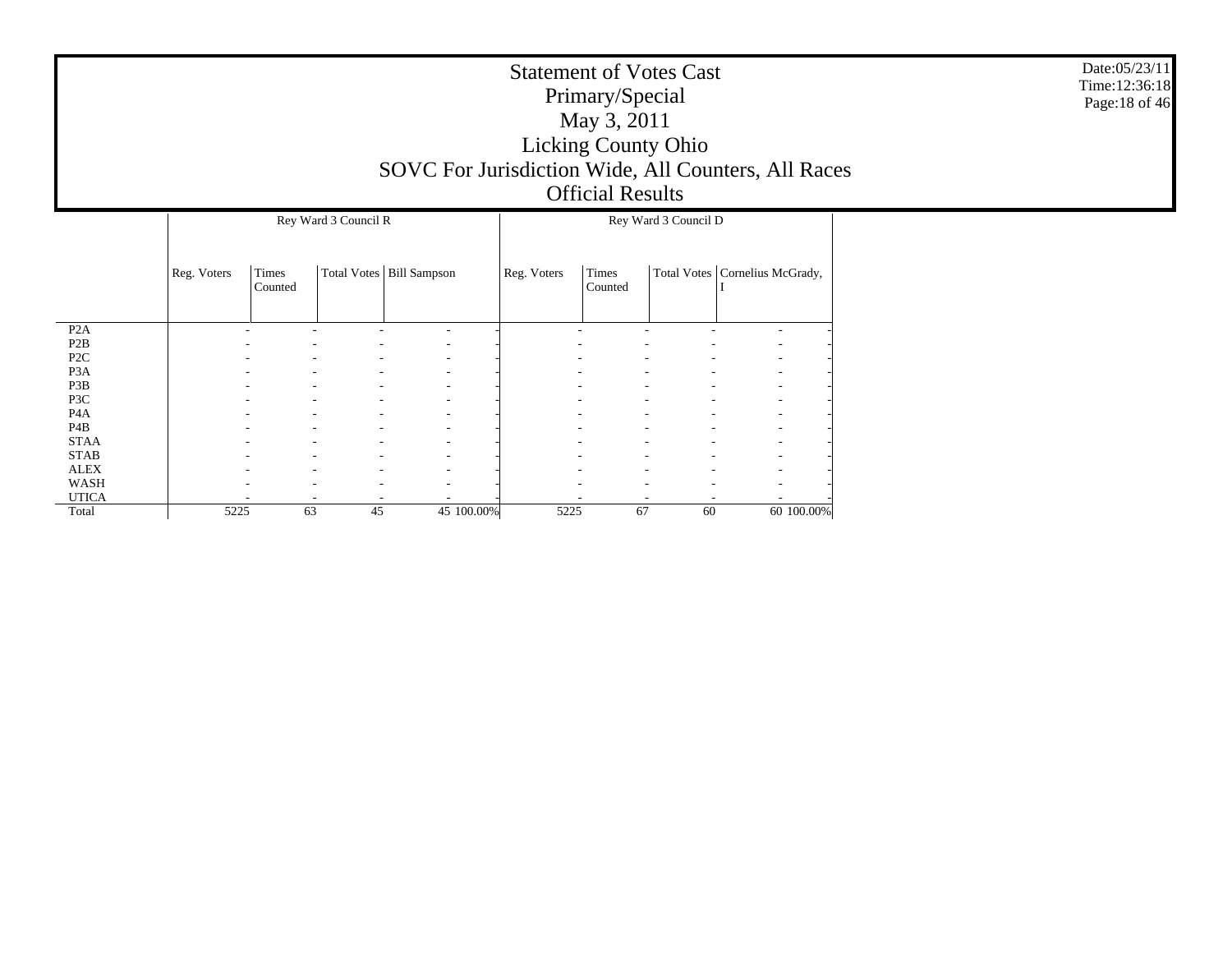|                                |             |                  | SOVC For Jurisdiction Wide, All Counters, All Races |                                       | <b>Statement of Votes Cast</b><br>Primary/Special<br>May 3, 2011<br>Licking County Ohio<br><b>Official Results</b> |                  |                                          |                                       | Date:05/23/11<br>Time:12:36:18<br>Page: 19 of 46 |
|--------------------------------|-------------|------------------|-----------------------------------------------------|---------------------------------------|--------------------------------------------------------------------------------------------------------------------|------------------|------------------------------------------|---------------------------------------|--------------------------------------------------|
|                                |             |                  | Han Twp 2.1M Fire                                   |                                       |                                                                                                                    |                  | Mary A Twp 2M RB                         |                                       |                                                  |
|                                | Reg. Voters | Times<br>Counted | Total Votes   FOR THE TAX<br>${\rm LEVY}$           | <b>AGAINST THE</b><br><b>TAX LEVY</b> | Reg. Voters                                                                                                        | Times<br>Counted | Total Votes   FOR THE TAX<br><b>LEVY</b> | <b>AGAINST THE</b><br><b>TAX LEVY</b> |                                                  |
| Jurisdiction Wide              |             |                  |                                                     |                                       |                                                                                                                    |                  |                                          |                                       |                                                  |
| N1A                            |             |                  |                                                     |                                       |                                                                                                                    |                  |                                          |                                       |                                                  |
| N1B<br>N1C                     |             |                  |                                                     |                                       |                                                                                                                    |                  |                                          |                                       |                                                  |
| N1D                            |             |                  |                                                     |                                       |                                                                                                                    |                  |                                          |                                       |                                                  |
| N2A<br>N2B                     |             |                  |                                                     |                                       |                                                                                                                    |                  |                                          |                                       |                                                  |
| N2C                            |             |                  |                                                     |                                       |                                                                                                                    |                  |                                          |                                       |                                                  |
| N2D                            |             |                  |                                                     |                                       |                                                                                                                    |                  |                                          |                                       |                                                  |
| N3A                            |             |                  |                                                     |                                       |                                                                                                                    |                  |                                          |                                       |                                                  |
| N3B<br>N3C                     |             |                  |                                                     |                                       |                                                                                                                    |                  |                                          |                                       |                                                  |
| N3D                            |             |                  |                                                     |                                       |                                                                                                                    |                  |                                          |                                       |                                                  |
| N3E                            |             |                  |                                                     |                                       |                                                                                                                    |                  |                                          |                                       |                                                  |
| N <sub>4</sub> A<br>N4B        |             |                  |                                                     |                                       |                                                                                                                    |                  |                                          |                                       |                                                  |
| N <sub>4</sub> C               |             |                  |                                                     |                                       |                                                                                                                    |                  |                                          |                                       |                                                  |
| N4D                            |             |                  |                                                     |                                       |                                                                                                                    |                  |                                          |                                       |                                                  |
| N4E                            |             |                  |                                                     |                                       |                                                                                                                    |                  |                                          |                                       |                                                  |
| N5A<br>N5B                     |             |                  |                                                     |                                       |                                                                                                                    |                  |                                          |                                       |                                                  |
| N5C                            |             |                  |                                                     |                                       |                                                                                                                    |                  |                                          |                                       |                                                  |
| N <sub>5</sub> D               |             |                  |                                                     |                                       |                                                                                                                    |                  |                                          |                                       |                                                  |
| N5E<br>N5F                     |             |                  |                                                     |                                       |                                                                                                                    |                  |                                          |                                       |                                                  |
| N <sub>6</sub> A               |             |                  |                                                     |                                       |                                                                                                                    |                  |                                          |                                       |                                                  |
| N6B                            |             |                  |                                                     |                                       |                                                                                                                    |                  |                                          |                                       |                                                  |
| N <sub>6</sub> C               |             |                  |                                                     |                                       |                                                                                                                    |                  |                                          |                                       |                                                  |
| N <sub>6</sub> D<br>N6E        |             |                  |                                                     |                                       |                                                                                                                    |                  |                                          |                                       |                                                  |
| N7A                            |             |                  |                                                     |                                       |                                                                                                                    |                  |                                          |                                       |                                                  |
| N7B                            |             |                  |                                                     |                                       |                                                                                                                    |                  |                                          |                                       |                                                  |
| $_{\rm N7C}$                   |             |                  |                                                     |                                       |                                                                                                                    |                  |                                          |                                       |                                                  |
| N7D<br>$\operatorname{BEN}$ NR |             |                  |                                                     |                                       |                                                                                                                    |                  |                                          |                                       |                                                  |
| $\rm BUR$                      |             |                  |                                                     |                                       |                                                                                                                    |                  |                                          |                                       |                                                  |
| $\operatorname{EDEN}$          |             |                  |                                                     |                                       |                                                                                                                    |                  |                                          |                                       |                                                  |
| <b>ETA</b><br>$\rm ETB$        |             |                  |                                                     |                                       |                                                                                                                    |                  |                                          |                                       |                                                  |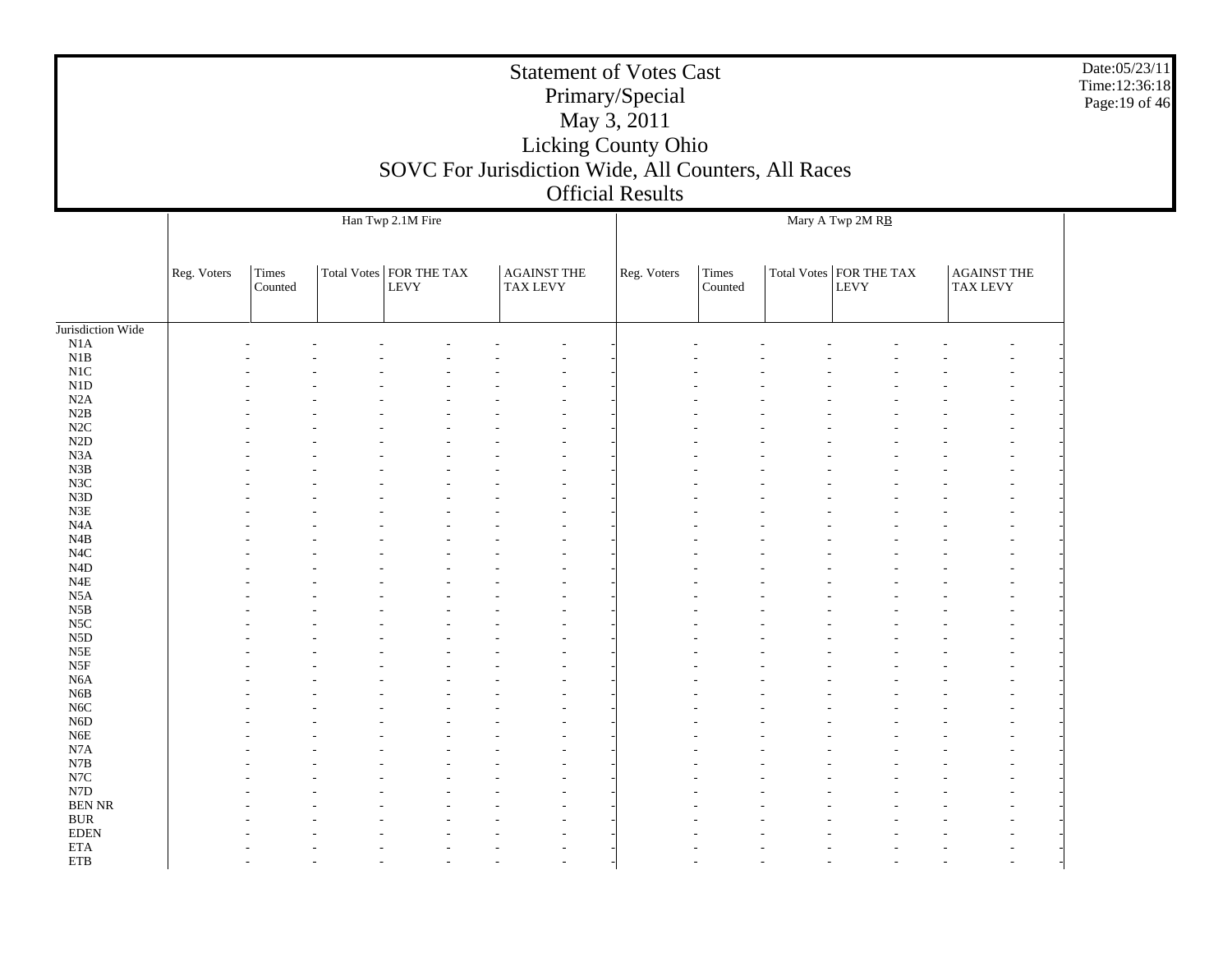|                               |             |                  |    |                           |           |                    |                          | <b>Statement of Votes Cast</b>                      |                         |              |                           |        |                                       |           | Date:05/23/11<br>Time:12:36:18 |
|-------------------------------|-------------|------------------|----|---------------------------|-----------|--------------------|--------------------------|-----------------------------------------------------|-------------------------|--------------|---------------------------|--------|---------------------------------------|-----------|--------------------------------|
|                               |             |                  |    |                           |           |                    |                          | Primary/Special                                     |                         |              |                           |        |                                       |           | Page: 20 of 46                 |
|                               |             |                  |    |                           |           |                    |                          | May 3, 2011                                         |                         |              |                           |        |                                       |           |                                |
|                               |             |                  |    |                           |           |                    |                          |                                                     |                         |              |                           |        |                                       |           |                                |
|                               |             |                  |    |                           |           |                    |                          | Licking County Ohio                                 |                         |              |                           |        |                                       |           |                                |
|                               |             |                  |    |                           |           |                    |                          | SOVC For Jurisdiction Wide, All Counters, All Races |                         |              |                           |        |                                       |           |                                |
|                               |             |                  |    |                           |           |                    |                          | <b>Official Results</b>                             |                         |              |                           |        |                                       |           |                                |
|                               |             |                  |    |                           |           |                    |                          |                                                     |                         |              |                           |        |                                       |           |                                |
|                               |             |                  |    | Han Twp 2.1M Fire         |           |                    |                          |                                                     |                         |              | Mary A Twp 2M RB          |        |                                       |           |                                |
|                               |             |                  |    |                           |           |                    |                          |                                                     |                         |              |                           |        |                                       |           |                                |
|                               |             |                  |    | Total Votes   FOR THE TAX |           | <b>AGAINST THE</b> |                          |                                                     |                         |              | Total Votes   FOR THE TAX |        |                                       |           |                                |
|                               | Reg. Voters | Times<br>Counted |    | <b>LEVY</b>               |           | TAX LEVY           |                          | Reg. Voters                                         | <b>Times</b><br>Counted |              | <b>LEVY</b>               |        | <b>AGAINST THE</b><br><b>TAX LEVY</b> |           |                                |
|                               |             |                  |    |                           |           |                    |                          |                                                     |                         |              |                           |        |                                       |           |                                |
|                               |             |                  |    |                           |           |                    |                          |                                                     |                         |              |                           |        |                                       |           |                                |
| ETC SWL<br>ETD SWL            |             |                  |    |                           |           |                    | $\overline{\phantom{a}}$ |                                                     |                         |              |                           |        | $\overline{a}$                        |           |                                |
| ${\rm ETE}$ SWL               |             |                  |    |                           |           |                    |                          |                                                     |                         |              |                           |        |                                       |           |                                |
| <b>ETF SWL</b>                |             |                  |    |                           |           |                    |                          |                                                     |                         |              |                           |        |                                       |           |                                |
| R2A                           |             |                  |    |                           |           |                    |                          |                                                     |                         |              |                           |        |                                       |           |                                |
| R3A RCS                       |             |                  |    |                           |           |                    |                          |                                                     |                         |              |                           |        |                                       |           |                                |
| R3B                           |             |                  |    |                           |           |                    |                          |                                                     |                         |              |                           |        |                                       |           |                                |
| R <sub>3</sub> C              |             |                  |    |                           |           |                    |                          |                                                     |                         |              |                           |        |                                       |           |                                |
| <b>R3D RCS</b><br>FB          |             |                  |    |                           |           |                    |                          |                                                     |                         |              |                           |        |                                       |           |                                |
| GTC NC                        |             |                  |    |                           |           |                    |                          |                                                     |                         |              |                           |        |                                       |           |                                |
| HAN TA                        | 565         | 24               | 24 |                           | 20 83.33% |                    | 16.67%<br>$\overline{4}$ |                                                     |                         |              |                           |        |                                       |           |                                |
| HAN TB                        | 636         | 33               | 33 |                           | 27 81.82% |                    | 6 18.18%                 |                                                     |                         |              |                           |        |                                       |           |                                |
| HR A                          |             |                  |    |                           |           |                    |                          |                                                     |                         |              |                           |        |                                       |           |                                |
| HR B                          |             |                  |    |                           |           |                    |                          |                                                     |                         |              |                           |        |                                       |           |                                |
| HR C                          |             |                  |    |                           |           |                    |                          |                                                     |                         |              |                           |        |                                       |           |                                |
| HR D                          |             |                  |    |                           |           |                    |                          |                                                     |                         |              |                           |        |                                       |           |                                |
| $\rm{HR} \; E$<br><b>KIRK</b> |             |                  |    |                           |           |                    |                          |                                                     |                         |              |                           |        |                                       |           |                                |
| <b>HFT</b>                    |             |                  |    |                           |           |                    |                          |                                                     |                         |              |                           |        |                                       |           |                                |
| <b>HFV</b>                    |             |                  |    |                           |           |                    |                          |                                                     |                         |              |                           |        |                                       |           |                                |
| <b>JRA</b>                    |             |                  |    |                           |           |                    |                          |                                                     |                         |              |                           |        |                                       |           |                                |
| JRB                           |             |                  |    |                           |           |                    |                          |                                                     |                         |              |                           |        |                                       |           |                                |
| <b>JRC</b>                    |             |                  |    |                           |           |                    |                          |                                                     |                         |              |                           |        |                                       |           |                                |
| LBA                           |             |                  |    |                           |           |                    |                          |                                                     |                         |              |                           |        |                                       |           |                                |
| LBB                           |             |                  |    |                           |           |                    |                          |                                                     |                         |              |                           |        |                                       |           |                                |
| <b>MADA</b><br><b>MADB</b>    |             |                  |    |                           |           |                    |                          |                                                     |                         |              |                           |        |                                       |           |                                |
| <b>MARYA</b>                  |             |                  |    |                           |           |                    |                          |                                                     | 655                     | $40\,$<br>40 | 30                        | 75.00% |                                       | 10 25.00% |                                |
| <b>MARYB</b>                  |             |                  |    |                           |           |                    |                          |                                                     | 767                     | 42<br>42     | 29                        | 69.05% |                                       | 13 30.95% |                                |
| MK                            |             |                  |    |                           |           |                    |                          |                                                     |                         |              |                           |        |                                       |           |                                |
| <b>NKTA</b>                   |             |                  |    |                           |           |                    |                          |                                                     |                         |              |                           |        |                                       |           |                                |
| <b>NKTB</b>                   |             |                  |    |                           |           |                    |                          |                                                     |                         |              |                           |        |                                       |           |                                |
| <b>NNTA</b>                   |             |                  |    |                           |           |                    |                          |                                                     |                         |              |                           |        |                                       |           |                                |
| <b>NNTB</b><br><b>NNTC</b>    |             |                  |    |                           |           |                    |                          |                                                     |                         |              |                           |        |                                       |           |                                |
| <b>STLOU</b>                  |             |                  |    |                           |           |                    |                          |                                                     |                         |              |                           |        |                                       |           |                                |
| P <sub>1</sub> A              |             |                  |    |                           |           |                    |                          |                                                     |                         |              |                           |        |                                       |           |                                |
| P <sub>1</sub> B              |             |                  |    |                           |           |                    |                          |                                                     |                         |              |                           |        |                                       |           |                                |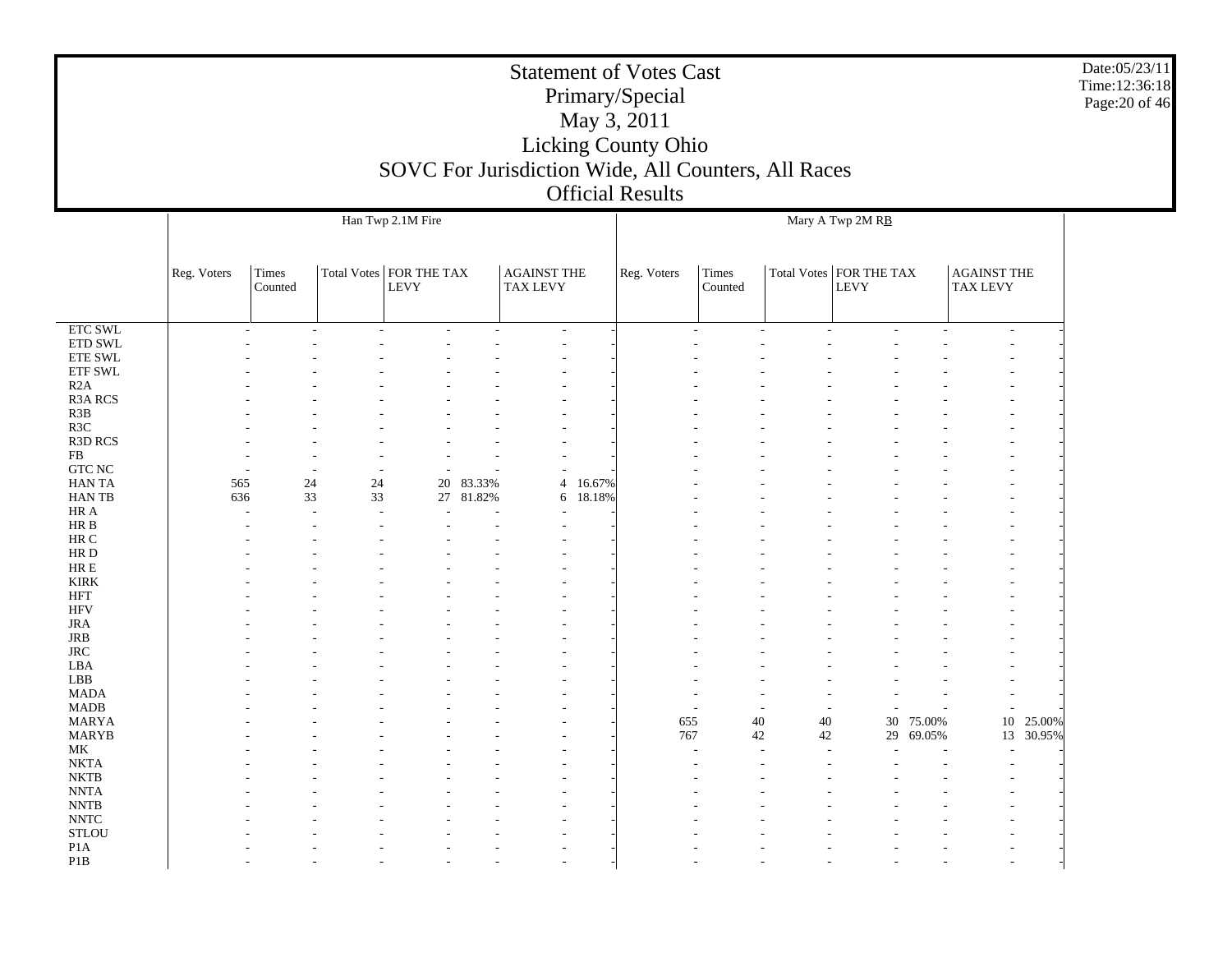|                  |             |                  |                                          | <b>Statement of Votes Cast</b><br>SOVC For Jurisdiction Wide, All Counters, All Races | Primary/Special<br>May 3, 2011<br><b>Licking County Ohio</b><br><b>Official Results</b> |             |                  |                                          |                                       | Date:05/23/11<br>Time:12:36:18<br>Page:21 of 46 |
|------------------|-------------|------------------|------------------------------------------|---------------------------------------------------------------------------------------|-----------------------------------------------------------------------------------------|-------------|------------------|------------------------------------------|---------------------------------------|-------------------------------------------------|
|                  |             |                  | Han Twp 2.1M Fire                        |                                                                                       |                                                                                         |             |                  | Mary A Twp 2M RB                         |                                       |                                                 |
|                  | Reg. Voters | Times<br>Counted | Total Votes   FOR THE TAX<br><b>LEVY</b> | <b>AGAINST THE</b><br><b>TAX LEVY</b>                                                 |                                                                                         | Reg. Voters | Times<br>Counted | Total Votes   FOR THE TAX<br><b>LEVY</b> | <b>AGAINST THE</b><br><b>TAX LEVY</b> |                                                 |
| P <sub>2</sub> A |             |                  |                                          |                                                                                       |                                                                                         |             |                  |                                          |                                       |                                                 |
| P <sub>2</sub> B |             |                  |                                          |                                                                                       |                                                                                         |             |                  |                                          |                                       |                                                 |
| P <sub>2</sub> C |             |                  |                                          |                                                                                       |                                                                                         |             |                  |                                          |                                       |                                                 |
| P <sub>3</sub> A |             |                  |                                          |                                                                                       |                                                                                         |             |                  |                                          |                                       |                                                 |
| P3B              |             |                  |                                          |                                                                                       |                                                                                         |             |                  |                                          |                                       |                                                 |
| P3C              |             |                  |                                          |                                                                                       |                                                                                         |             |                  |                                          |                                       |                                                 |
| P <sub>4</sub> A |             |                  |                                          |                                                                                       |                                                                                         |             |                  |                                          |                                       |                                                 |
| P <sub>4</sub> B |             |                  |                                          |                                                                                       |                                                                                         |             |                  |                                          |                                       |                                                 |
| <b>STAA</b>      |             |                  |                                          |                                                                                       |                                                                                         |             |                  |                                          |                                       |                                                 |
| <b>STAB</b>      |             |                  |                                          |                                                                                       |                                                                                         |             |                  |                                          |                                       |                                                 |
| <b>ALEX</b>      |             |                  |                                          |                                                                                       |                                                                                         |             |                  |                                          |                                       |                                                 |
| <b>WASH</b>      |             |                  |                                          |                                                                                       |                                                                                         |             |                  |                                          |                                       |                                                 |
| <b>UTICA</b>     |             |                  |                                          |                                                                                       |                                                                                         |             |                  |                                          |                                       |                                                 |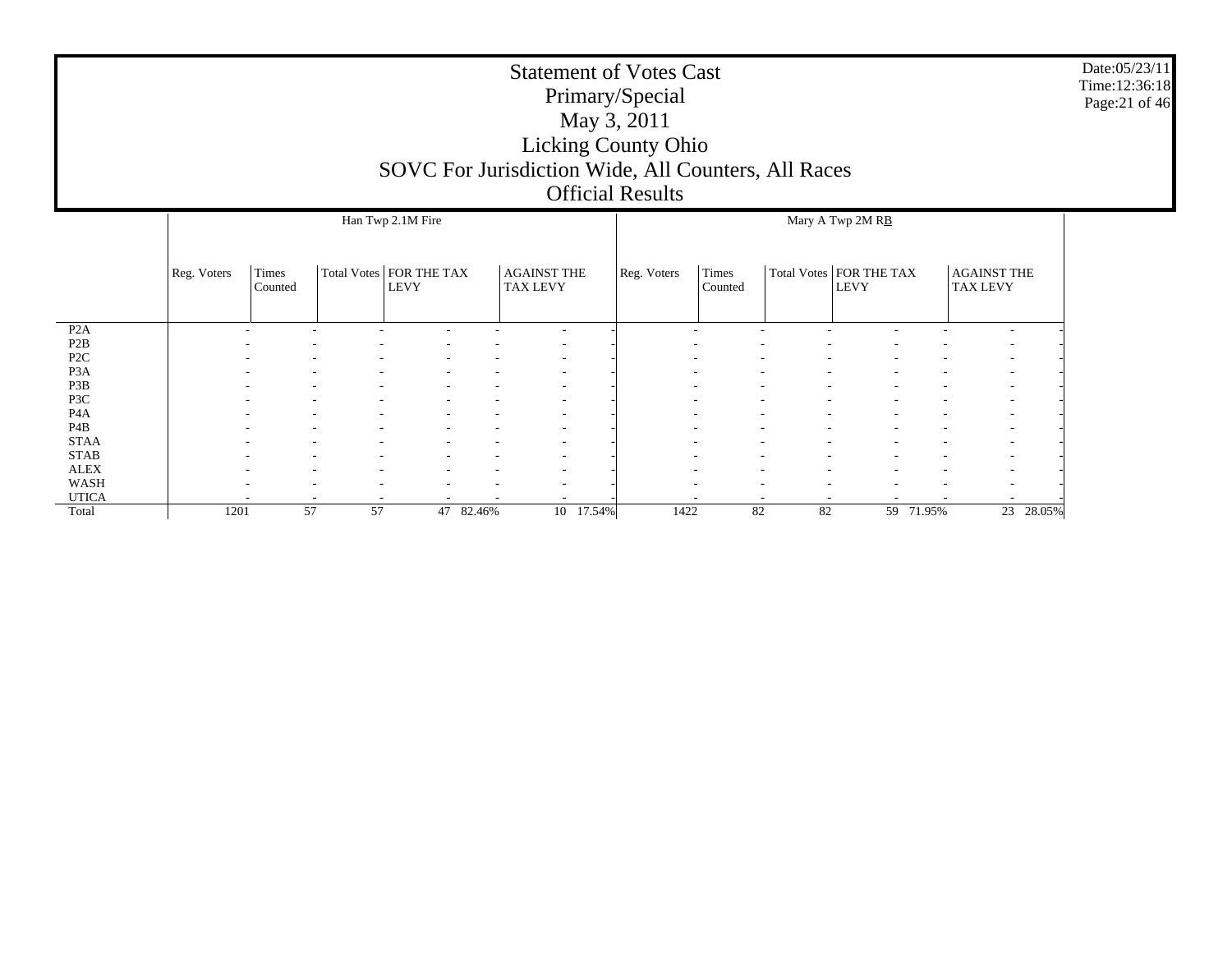|                                                   |             |                  |                    |                            | <b>Statement of Votes Cast</b><br>Primary/Special<br>May 3, 2011<br>Licking County Ohio<br>SOVC For Jurisdiction Wide, All Counters, All Races<br><b>Official Results</b> |                  |                    |                            | Date:05/23/11<br>Time:12:36:19<br>Page: 22 of 46     |
|---------------------------------------------------|-------------|------------------|--------------------|----------------------------|---------------------------------------------------------------------------------------------------------------------------------------------------------------------------|------------------|--------------------|----------------------------|------------------------------------------------------|
|                                                   |             |                  |                    | Wash Twp .8M Emer Med      |                                                                                                                                                                           |                  |                    | Wash Twp 1.5M Fire         |                                                      |
|                                                   | Reg. Voters | Times<br>Counted | <b>Total Votes</b> | FOR THE TAX<br><b>LEVY</b> | AGAINST THE TAX Reg. Voters<br><b>LEVY</b>                                                                                                                                | Times<br>Counted | <b>Total Votes</b> | FOR THE TAX<br><b>LEVY</b> | <b>AGAINST THE TAX</b><br><b>LEVY</b>                |
| Jurisdiction Wide                                 |             |                  |                    |                            |                                                                                                                                                                           |                  |                    |                            |                                                      |
| N1A<br>N1B<br>$_{\rm N1C}$                        |             |                  |                    |                            |                                                                                                                                                                           |                  |                    |                            |                                                      |
| N1D<br>N2A                                        |             |                  |                    |                            |                                                                                                                                                                           |                  |                    |                            |                                                      |
| N2B<br>$\rm N2C$<br>N2D                           |             |                  |                    |                            |                                                                                                                                                                           |                  |                    |                            |                                                      |
| N3A<br>N3B                                        |             |                  |                    |                            |                                                                                                                                                                           |                  |                    |                            |                                                      |
| $_{\rm N3C}$<br>N3D<br>N3E                        |             |                  |                    |                            |                                                                                                                                                                           |                  |                    |                            |                                                      |
| N <sub>4</sub> A<br>N4B<br>N4C                    |             |                  |                    |                            |                                                                                                                                                                           |                  |                    |                            |                                                      |
| $\rm N4D$<br>$_{\rm N4E}$                         |             |                  |                    |                            |                                                                                                                                                                           |                  |                    |                            |                                                      |
| $_{\rm N5A}$<br>$_{\rm N5B}$<br>$_{\rm NSC}$      |             |                  |                    |                            |                                                                                                                                                                           |                  |                    |                            |                                                      |
| N5D<br>$_{\rm N5E}$<br>$_{\rm N5F}$               |             |                  |                    |                            |                                                                                                                                                                           |                  |                    |                            |                                                      |
| N <sub>6</sub> A<br>N6B                           |             |                  |                    |                            |                                                                                                                                                                           |                  |                    |                            |                                                      |
| $_{\mathrm{N6C}}$<br>N6D<br>N6E                   |             |                  |                    |                            |                                                                                                                                                                           |                  |                    |                            |                                                      |
| $_{\rm N7A}$<br>N7B                               |             |                  |                    |                            |                                                                                                                                                                           |                  |                    |                            |                                                      |
| $_{\mathrm{N7C}}$<br>${\rm N7D}$<br><b>BEN NR</b> |             |                  |                    |                            |                                                                                                                                                                           |                  |                    |                            | $\overline{\phantom{a}}$<br>$\overline{\phantom{a}}$ |
| $\rm BUR$<br>$\rm EDEN$<br>$\rm ETA$              |             |                  |                    |                            |                                                                                                                                                                           |                  |                    |                            | $\overline{\phantom{a}}$                             |
| $\rm ETB$                                         |             |                  |                    |                            |                                                                                                                                                                           |                  |                    |                            | $\overline{\phantom{a}}$                             |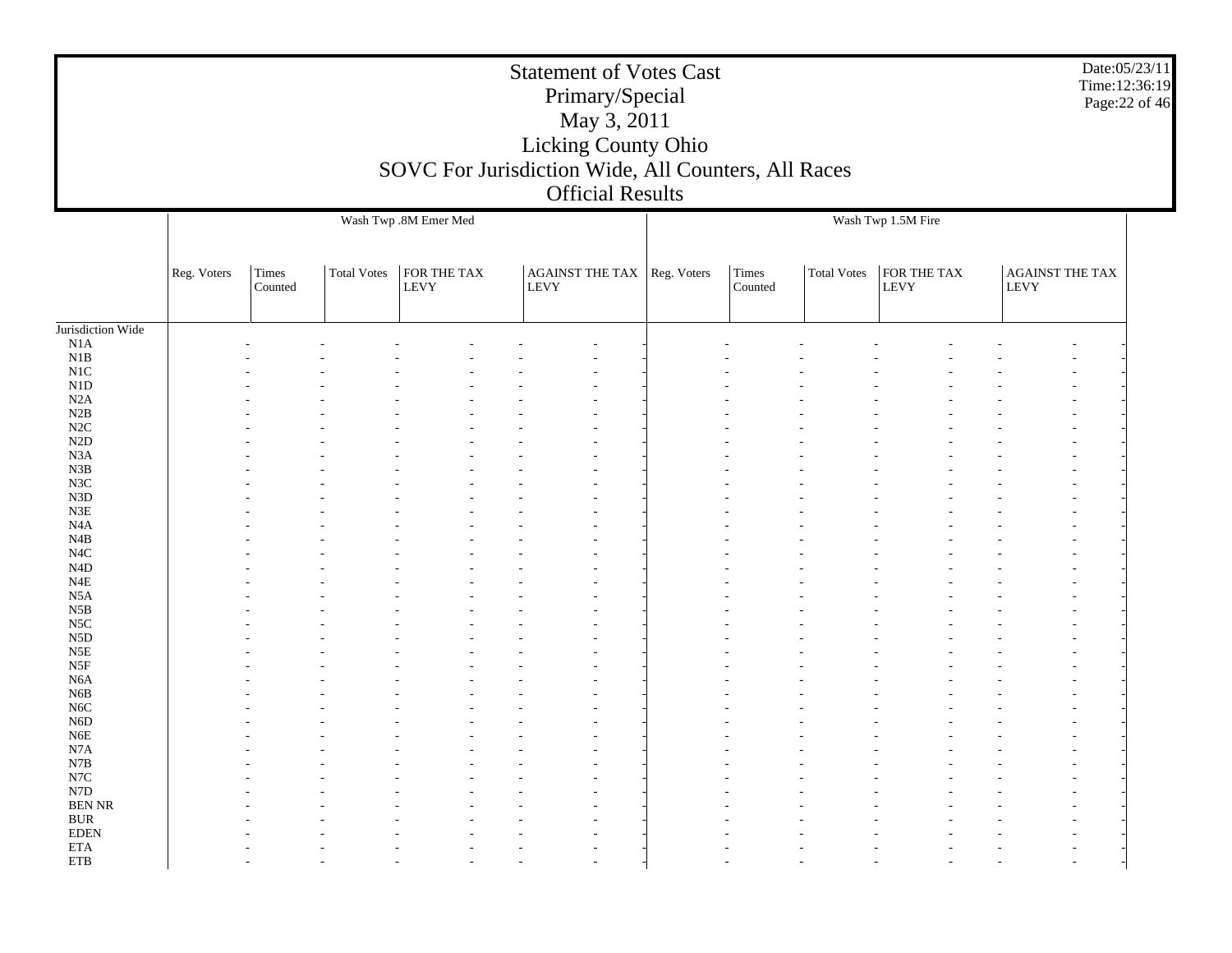|                             |             |                  |                    | SOVC For Jurisdiction Wide, All Counters, All Races |             | <b>Statement of Votes Cast</b><br>Primary/Special<br>May 3, 2011<br>Licking County Ohio<br><b>Official Results</b> |                    |                  |                    |                            |             | Date:05/23/11<br>Time:12:36:19<br>Page: 23 of 46 |
|-----------------------------|-------------|------------------|--------------------|-----------------------------------------------------|-------------|--------------------------------------------------------------------------------------------------------------------|--------------------|------------------|--------------------|----------------------------|-------------|--------------------------------------------------|
|                             |             |                  |                    | Wash Twp .8M Emer Med                               |             |                                                                                                                    | Wash Twp 1.5M Fire |                  |                    |                            |             |                                                  |
|                             | Reg. Voters | Times<br>Counted | <b>Total Votes</b> | FOR THE TAX<br><b>LEVY</b>                          | <b>LEVY</b> | AGAINST THE TAX Reg. Voters                                                                                        |                    | Times<br>Counted | <b>Total Votes</b> | FOR THE TAX<br><b>LEVY</b> | <b>LEVY</b> | <b>AGAINST THE TAX</b>                           |
| $\overline{\text{ETC SWL}}$ |             |                  |                    |                                                     |             |                                                                                                                    |                    |                  |                    |                            |             |                                                  |
| ETD SWL                     |             |                  |                    |                                                     |             |                                                                                                                    |                    |                  |                    |                            |             |                                                  |
| ETE SWL                     |             |                  |                    |                                                     |             |                                                                                                                    |                    |                  |                    |                            |             |                                                  |
| ${\rm ETF}$ SWL             |             |                  |                    |                                                     |             |                                                                                                                    |                    |                  |                    |                            |             |                                                  |
| R2A                         |             |                  |                    |                                                     |             |                                                                                                                    |                    |                  |                    |                            |             |                                                  |
| R3A RCS                     |             |                  |                    |                                                     |             |                                                                                                                    |                    |                  |                    |                            |             |                                                  |
| R3B                         |             |                  |                    |                                                     |             |                                                                                                                    |                    |                  |                    |                            |             |                                                  |
| R3C                         |             |                  |                    |                                                     |             |                                                                                                                    |                    |                  |                    |                            |             |                                                  |
| R3D RCS                     |             |                  |                    |                                                     |             |                                                                                                                    |                    |                  |                    |                            |             |                                                  |
| FB                          |             |                  |                    |                                                     |             |                                                                                                                    |                    |                  |                    |                            |             |                                                  |
| $GTC$ $NC$                  |             |                  |                    |                                                     |             |                                                                                                                    |                    |                  |                    |                            |             |                                                  |
| <b>HANTA</b>                |             |                  |                    |                                                     |             |                                                                                                                    |                    |                  |                    |                            |             |                                                  |
| HAN TB                      |             |                  |                    |                                                     |             |                                                                                                                    |                    |                  |                    |                            |             |                                                  |
| HR A                        |             |                  |                    |                                                     |             |                                                                                                                    |                    |                  |                    |                            |             |                                                  |
| HR B                        |             |                  |                    |                                                     |             |                                                                                                                    |                    |                  |                    |                            |             |                                                  |
| $\rm{HR}$ C                 |             |                  |                    |                                                     |             |                                                                                                                    |                    |                  |                    |                            |             |                                                  |
| HR D                        |             |                  |                    |                                                     |             |                                                                                                                    |                    |                  |                    |                            |             |                                                  |
| ${\rm HR} \to$              |             |                  |                    |                                                     |             |                                                                                                                    |                    |                  |                    |                            |             |                                                  |
| <b>KIRK</b>                 |             |                  |                    |                                                     |             |                                                                                                                    |                    |                  |                    |                            |             |                                                  |
| $\operatorname{HFT}$        |             |                  |                    |                                                     |             |                                                                                                                    |                    |                  |                    |                            |             |                                                  |
| <b>HFV</b>                  |             |                  |                    |                                                     |             |                                                                                                                    |                    |                  |                    |                            |             |                                                  |
| <b>JRA</b>                  |             |                  |                    |                                                     |             |                                                                                                                    |                    |                  |                    |                            |             |                                                  |
| JRB<br>$\rm JRC$            |             |                  |                    |                                                     |             |                                                                                                                    |                    |                  |                    |                            |             |                                                  |
| LBA                         |             |                  |                    |                                                     |             |                                                                                                                    |                    |                  |                    |                            |             |                                                  |
| LBB                         |             |                  |                    |                                                     |             |                                                                                                                    |                    |                  |                    |                            |             |                                                  |
| <b>MADA</b>                 |             |                  |                    |                                                     |             |                                                                                                                    |                    |                  |                    |                            |             |                                                  |
| $\mbox{MADB}$               |             |                  |                    |                                                     |             |                                                                                                                    |                    |                  |                    |                            |             |                                                  |
| <b>MARYA</b>                |             |                  |                    |                                                     |             |                                                                                                                    |                    |                  |                    |                            |             |                                                  |
| MARYB                       |             |                  |                    |                                                     |             |                                                                                                                    |                    |                  |                    |                            |             |                                                  |
| MK                          |             |                  |                    |                                                     |             |                                                                                                                    |                    |                  |                    |                            |             |                                                  |
| $\rm NKTA$                  |             |                  |                    |                                                     |             |                                                                                                                    |                    |                  |                    |                            |             |                                                  |
| $\rm NKTB$                  |             |                  |                    |                                                     |             |                                                                                                                    |                    |                  |                    |                            |             |                                                  |
| <b>NNTA</b>                 |             |                  |                    |                                                     |             |                                                                                                                    |                    |                  |                    |                            |             |                                                  |
| $\ensuremath{\text{NNTB}}$  |             |                  |                    |                                                     |             |                                                                                                                    |                    |                  |                    |                            |             |                                                  |
| <b>NNTC</b>                 |             |                  |                    |                                                     |             |                                                                                                                    |                    |                  |                    |                            |             |                                                  |
| <b>STLOU</b>                |             |                  |                    |                                                     |             |                                                                                                                    |                    |                  |                    |                            |             |                                                  |
| P <sub>1</sub> A            |             |                  |                    |                                                     |             |                                                                                                                    |                    |                  |                    |                            |             |                                                  |
| P1B                         |             |                  |                    |                                                     |             |                                                                                                                    |                    |                  |                    |                            |             |                                                  |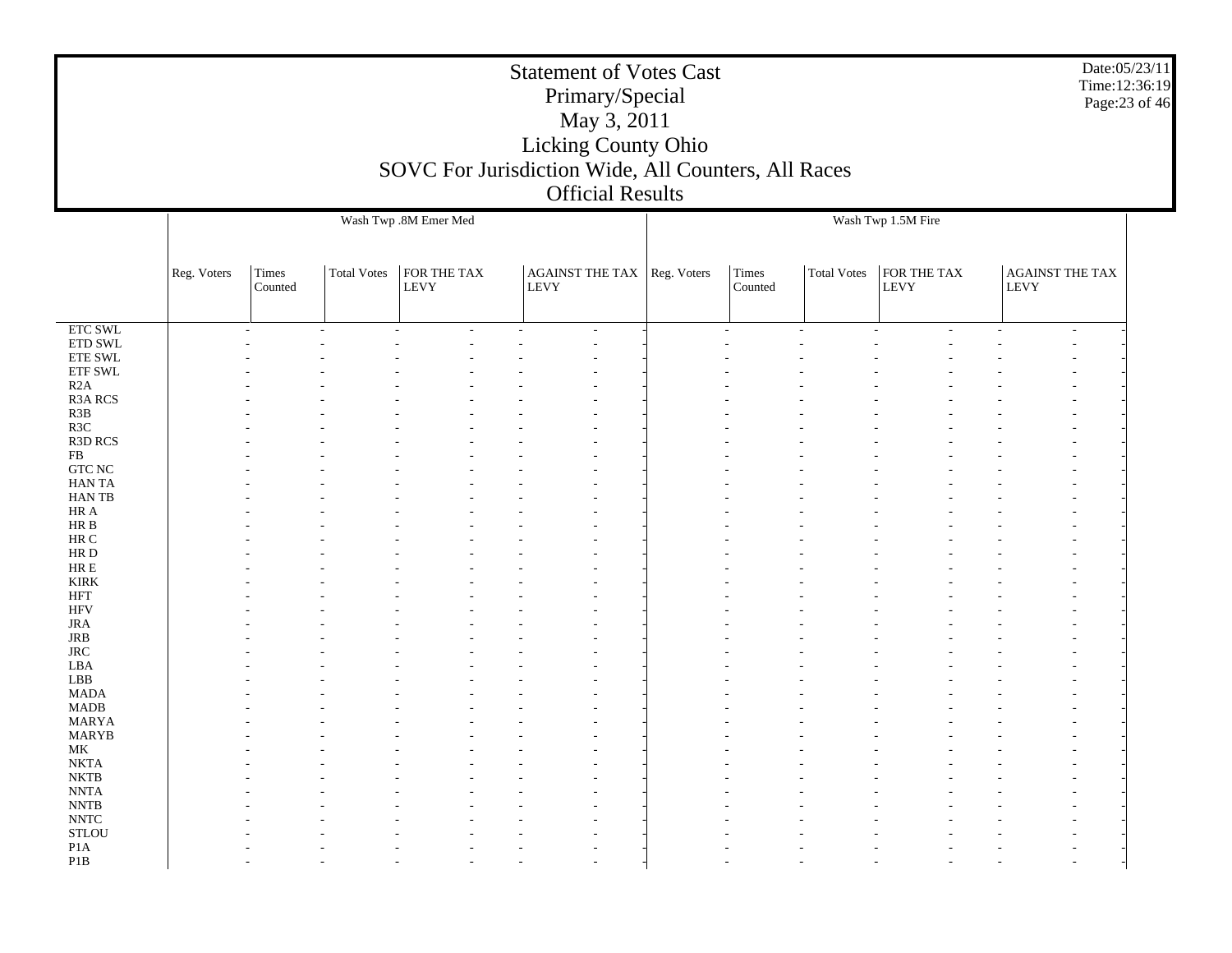|                                      |             |                  |                    | SOVC For Jurisdiction Wide, All Counters, All Races |                  | Primary/Special<br>May 3, 2011<br><b>Licking County Ohio</b><br><b>Official Results</b> |                  | <b>Statement of Votes Cast</b> |                  |                    |                     |                  |                                | Date:05/23/11<br>Time:12:36:19<br>Page: 24 of 46 |  |
|--------------------------------------|-------------|------------------|--------------------|-----------------------------------------------------|------------------|-----------------------------------------------------------------------------------------|------------------|--------------------------------|------------------|--------------------|---------------------|------------------|--------------------------------|--------------------------------------------------|--|
|                                      |             |                  |                    | Wash Twp .8M Emer Med                               |                  |                                                                                         |                  |                                |                  |                    | Wash Twp 1.5M Fire  |                  |                                |                                                  |  |
|                                      | Reg. Voters | Times<br>Counted | <b>Total Votes</b> | <b>FOR THE TAX</b><br><b>LEVY</b>                   |                  | <b>AGAINST THE TAX</b><br><b>LEVY</b>                                                   |                  | Reg. Voters                    | Times<br>Counted | <b>Total Votes</b> | FOR THE TAX<br>LEVY |                  | AGAINST THE TAX<br><b>LEVY</b> |                                                  |  |
| P2A                                  |             |                  |                    |                                                     |                  |                                                                                         |                  |                                |                  |                    |                     |                  |                                |                                                  |  |
| P <sub>2</sub> B                     |             |                  |                    |                                                     |                  |                                                                                         |                  |                                |                  |                    |                     |                  |                                |                                                  |  |
| P <sub>2</sub> C<br>P <sub>3</sub> A |             |                  |                    |                                                     |                  |                                                                                         |                  |                                |                  |                    |                     |                  |                                |                                                  |  |
| P3B                                  |             |                  |                    |                                                     |                  |                                                                                         |                  |                                |                  |                    |                     |                  |                                |                                                  |  |
| P3C                                  |             |                  |                    |                                                     |                  |                                                                                         |                  |                                |                  |                    |                     |                  |                                |                                                  |  |
| P <sub>4</sub> A                     |             |                  |                    |                                                     |                  |                                                                                         |                  |                                |                  |                    |                     |                  |                                |                                                  |  |
| P <sub>4</sub> B                     |             |                  |                    |                                                     |                  |                                                                                         |                  |                                |                  |                    |                     |                  |                                |                                                  |  |
| <b>STAA</b>                          |             |                  |                    |                                                     |                  |                                                                                         |                  |                                |                  |                    |                     |                  |                                |                                                  |  |
| <b>STAB</b>                          |             |                  |                    |                                                     |                  |                                                                                         |                  |                                |                  |                    |                     |                  |                                |                                                  |  |
| <b>ALEX</b>                          |             |                  |                    |                                                     |                  |                                                                                         |                  |                                |                  |                    |                     |                  |                                |                                                  |  |
| WASH<br><b>UTICA</b>                 | 672<br>1212 | 363<br>476       | 361<br>471         | 184<br>271                                          | 50.97%<br>57.54% | 177<br>200                                                                              | 49.03%<br>42.46% | 672<br>1212                    | 363<br>476       | 359<br>466         | 161<br>246          | 44.85%<br>52.79% | 220                            | 198 55.15%<br>47.21%                             |  |
| Total                                | 1884        | 839              | 832                |                                                     | 455 54.69%       | 377                                                                                     | 45.31%           | 1884                           | 839              | 825                |                     | 407 49.33%       |                                | 418 50.67%                                       |  |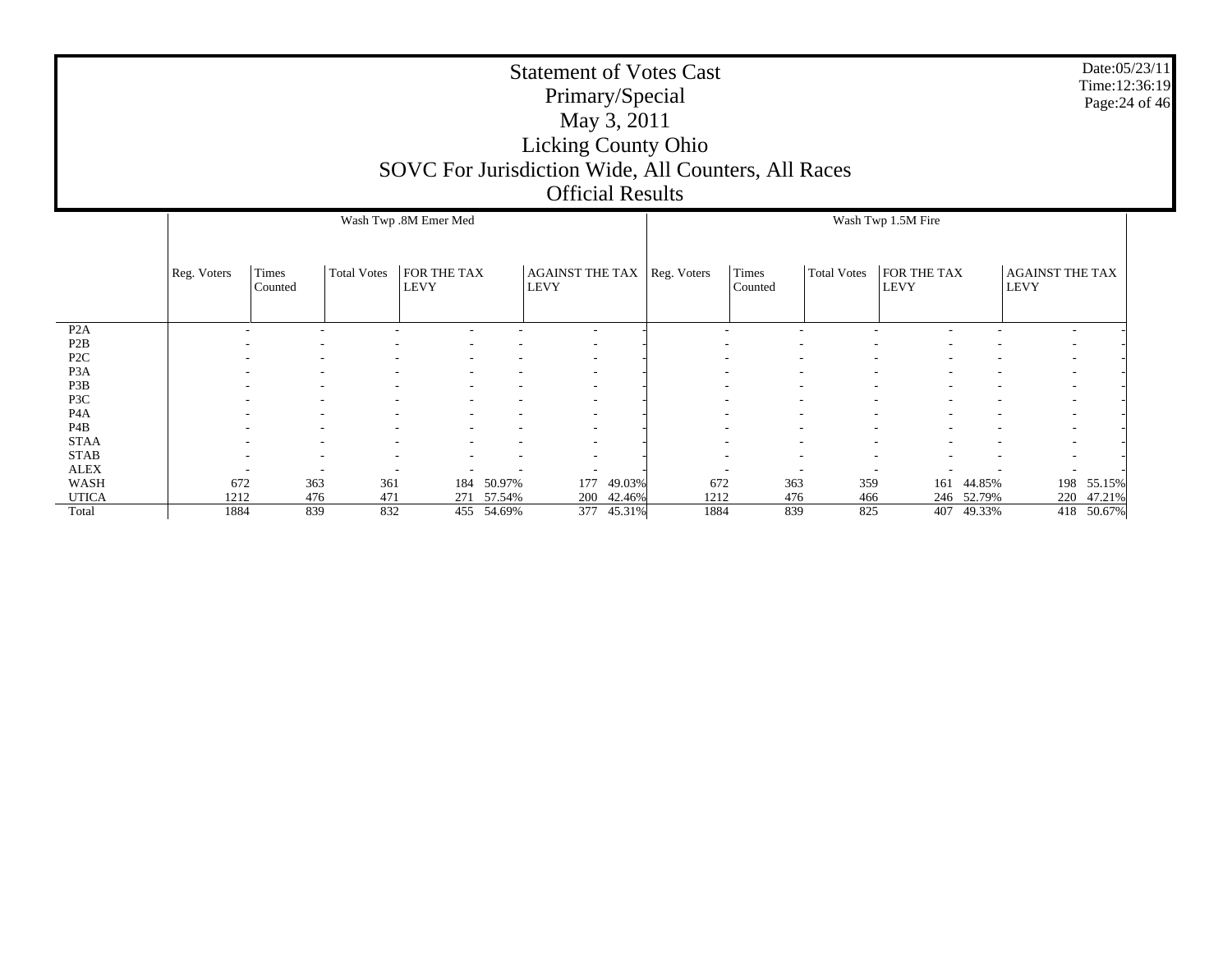|                                      |             | Date:05/23/11<br>Time:12:36:19<br>Page: 25 of 46 |                    |                            |                          |                                |          |                                                     |  |
|--------------------------------------|-------------|--------------------------------------------------|--------------------|----------------------------|--------------------------|--------------------------------|----------|-----------------------------------------------------|--|
|                                      |             |                                                  |                    |                            |                          | May 3, 2011                    |          |                                                     |  |
|                                      |             |                                                  |                    |                            |                          | Licking County Ohio            |          |                                                     |  |
|                                      |             |                                                  |                    |                            |                          |                                |          | SOVC For Jurisdiction Wide, All Counters, All Races |  |
|                                      |             |                                                  |                    |                            |                          | <b>Official Results</b>        |          |                                                     |  |
|                                      |             |                                                  |                    | Lick Hts 11.92M Emer       |                          |                                |          |                                                     |  |
|                                      |             |                                                  |                    |                            |                          |                                |          |                                                     |  |
|                                      |             |                                                  |                    |                            |                          |                                |          |                                                     |  |
|                                      | Reg. Voters | Times<br>Counted                                 | <b>Total Votes</b> | FOR THE TAX<br><b>LEVY</b> |                          | <b>AGAINST THE TAX</b><br>LEVY |          |                                                     |  |
|                                      |             |                                                  |                    |                            |                          |                                |          |                                                     |  |
| Jurisdiction Wide<br>N1A             |             |                                                  |                    |                            |                          |                                |          |                                                     |  |
| N1B                                  |             |                                                  |                    |                            |                          |                                |          |                                                     |  |
| N1C                                  |             |                                                  |                    |                            |                          |                                |          |                                                     |  |
| N1D                                  |             |                                                  |                    |                            |                          |                                |          |                                                     |  |
| N2A                                  |             |                                                  |                    |                            |                          |                                |          |                                                     |  |
| N2B                                  |             |                                                  |                    |                            |                          |                                |          |                                                     |  |
| N2C                                  |             |                                                  |                    |                            |                          |                                |          |                                                     |  |
| N2D<br>N3A                           |             |                                                  |                    |                            |                          |                                |          |                                                     |  |
| N3B                                  |             |                                                  |                    |                            |                          |                                |          |                                                     |  |
| N3C                                  |             |                                                  |                    |                            |                          |                                |          |                                                     |  |
| N <sub>3</sub> D                     |             |                                                  |                    |                            |                          |                                |          |                                                     |  |
| N3E                                  |             |                                                  |                    |                            |                          |                                |          |                                                     |  |
| N <sub>4</sub> A                     |             |                                                  |                    |                            |                          |                                |          |                                                     |  |
| N4B                                  |             |                                                  |                    |                            |                          |                                |          |                                                     |  |
| N <sub>4</sub> C<br>N <sub>4</sub> D |             |                                                  |                    |                            |                          |                                |          |                                                     |  |
| N4E                                  |             |                                                  |                    |                            |                          |                                |          |                                                     |  |
| N5A                                  |             |                                                  |                    |                            |                          |                                |          |                                                     |  |
| N5B                                  |             |                                                  |                    |                            |                          |                                |          |                                                     |  |
| N <sub>5</sub> C                     |             |                                                  |                    |                            |                          |                                |          |                                                     |  |
| N <sub>5</sub> D                     |             |                                                  |                    |                            |                          |                                |          |                                                     |  |
| N5E                                  |             |                                                  |                    |                            |                          |                                |          |                                                     |  |
| N5F                                  |             |                                                  |                    |                            |                          |                                |          |                                                     |  |
| N <sub>6</sub> A<br>N <sub>6</sub> B |             |                                                  |                    |                            |                          |                                |          |                                                     |  |
| N <sub>6</sub> C                     |             |                                                  |                    |                            |                          |                                |          |                                                     |  |
| N6D                                  |             |                                                  |                    |                            |                          |                                |          |                                                     |  |
| N6E                                  |             |                                                  |                    |                            |                          |                                |          |                                                     |  |
| N7A                                  |             |                                                  |                    |                            |                          |                                |          |                                                     |  |
| $_{\rm N7B}$                         |             |                                                  |                    |                            |                          |                                |          |                                                     |  |
| N7C                                  |             |                                                  |                    |                            |                          |                                |          |                                                     |  |
| N7D<br><b>BEN NR</b>                 |             |                                                  |                    |                            |                          |                                |          |                                                     |  |
| <b>BUR</b>                           |             |                                                  |                    |                            |                          |                                |          |                                                     |  |
| <b>EDEN</b>                          |             |                                                  |                    |                            |                          |                                |          |                                                     |  |
| <b>ETA</b>                           |             | 30                                               | 10                 | $10\,$                     | $\mathfrak{Z}$<br>30.00% |                                | 7 70.00% |                                                     |  |
| ETB                                  |             |                                                  |                    |                            |                          |                                |          |                                                     |  |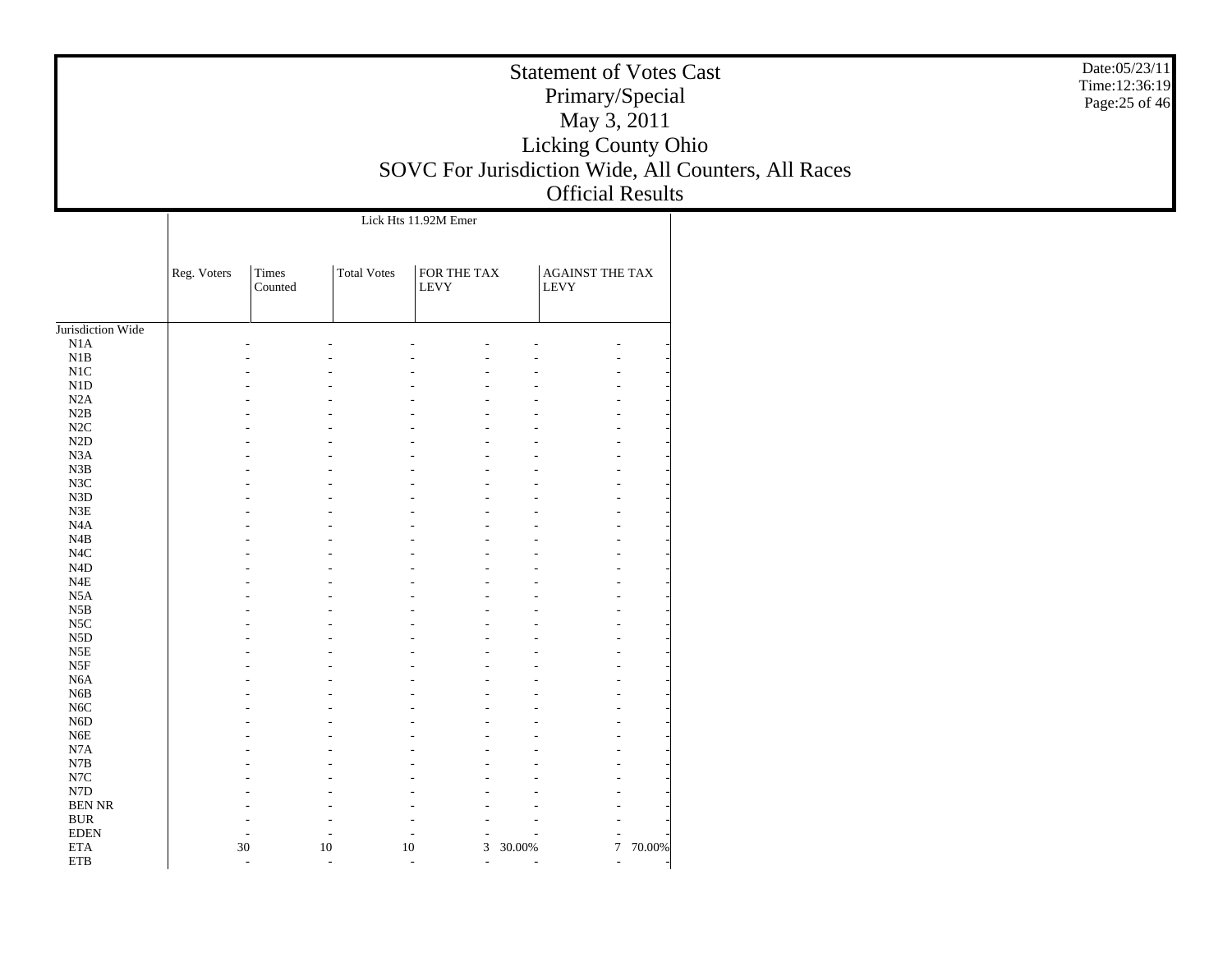| <b>Statement of Votes Cast</b>                      |  |
|-----------------------------------------------------|--|
| Primary/Special                                     |  |
| May 3, 2011                                         |  |
| <b>Licking County Ohio</b>                          |  |
| SOVC For Jurisdiction Wide, All Counters, All Races |  |
| <b>Official Results</b>                             |  |

Date:05/23/11 Time:12:36:19 Page:26 of 46

|                  |             |                                  |                          | Lick Hts 11.92M Emer       |        |                                       |           |  |
|------------------|-------------|----------------------------------|--------------------------|----------------------------|--------|---------------------------------------|-----------|--|
|                  | Reg. Voters | Times<br>Counted                 | <b>Total Votes</b>       | FOR THE TAX<br><b>LEVY</b> |        | <b>AGAINST THE TAX</b><br><b>LEVY</b> |           |  |
| <b>ETC SWL</b>   |             | $\overline{a}$<br>$\overline{a}$ | $\overline{a}$           | ÷,                         | ÷,     | $\overline{a}$                        |           |  |
| ETD SWL          |             | J.<br>÷.                         | ٠                        | ÷.                         | L.     | ÷,                                    |           |  |
| <b>ETE SWL</b>   |             |                                  |                          |                            |        |                                       |           |  |
| <b>ETF SWL</b>   |             |                                  |                          |                            |        | ٠                                     |           |  |
| R2A              |             | $\overline{0}$<br>$\overline{0}$ | $\mathbf{0}$             | $\boldsymbol{0}$           |        | $\boldsymbol{0}$                      |           |  |
| <b>R3A RCS</b>   |             |                                  |                          |                            |        |                                       |           |  |
| R3B              |             |                                  |                          |                            |        | $\overline{a}$                        |           |  |
| R <sub>3</sub> C |             |                                  |                          |                            |        |                                       |           |  |
| <b>R3D RCS</b>   |             |                                  |                          |                            |        |                                       |           |  |
| ${\rm FB}$       |             |                                  |                          |                            |        |                                       |           |  |
| <b>GTC NC</b>    |             |                                  |                          |                            |        |                                       |           |  |
| HAN TA           |             |                                  |                          |                            |        |                                       |           |  |
| <b>HANTB</b>     |             |                                  |                          |                            |        |                                       |           |  |
| HR A             |             |                                  |                          |                            |        |                                       |           |  |
| HR B             |             |                                  |                          |                            |        |                                       |           |  |
| HR C             |             |                                  |                          |                            |        |                                       |           |  |
| HR D             |             |                                  |                          |                            |        |                                       |           |  |
| HR E             |             |                                  |                          |                            |        |                                       |           |  |
| <b>KIRK</b>      |             |                                  |                          |                            |        |                                       |           |  |
| <b>HFT</b>       |             |                                  |                          |                            |        |                                       |           |  |
| <b>HFV</b>       |             | $\overline{\phantom{a}}$<br>ä,   | $\overline{\phantom{a}}$ | $\overline{a}$             |        |                                       |           |  |
| <b>JRA</b>       | 65          | 17                               | 17                       | 3                          | 17.65% |                                       | 14 82.35% |  |
| <b>JRB</b>       | 838         | 306                              | 305                      | 115                        | 37.70% | 190                                   | 62.30%    |  |
| <b>JRC</b>       | 19          | 16                               | 16                       | 3                          | 18.75% | 13                                    | 81.25%    |  |
| LBA              |             | L,<br>L,                         | $\overline{a}$           | ÷.                         |        | $\overline{a}$                        |           |  |
| LBB              |             |                                  | L.                       |                            |        | J.                                    |           |  |
| <b>MADA</b>      |             |                                  |                          |                            |        |                                       |           |  |
| <b>MADB</b>      |             |                                  |                          |                            |        |                                       |           |  |
| <b>MARYA</b>     |             |                                  |                          |                            |        |                                       |           |  |
| <b>MARYB</b>     |             |                                  |                          |                            |        |                                       |           |  |
| MK               |             |                                  |                          |                            |        |                                       |           |  |
| <b>NKTA</b>      |             |                                  |                          |                            |        |                                       |           |  |
| <b>NKTB</b>      |             |                                  |                          |                            |        |                                       |           |  |
| <b>NNTA</b>      |             |                                  |                          |                            |        |                                       |           |  |
| <b>NNTB</b>      |             |                                  |                          |                            |        |                                       |           |  |
| <b>NNTC</b>      |             |                                  | ٠                        |                            |        |                                       |           |  |
| <b>STLOU</b>     |             |                                  |                          |                            |        |                                       |           |  |
| P <sub>1</sub> A | 902         | 177                              | 177                      | 82                         | 46.33% | 95                                    | 53.67%    |  |
| P <sub>1</sub> B | 685         | 144                              | 143                      | 70                         | 48.95% | 73                                    | 51.05%    |  |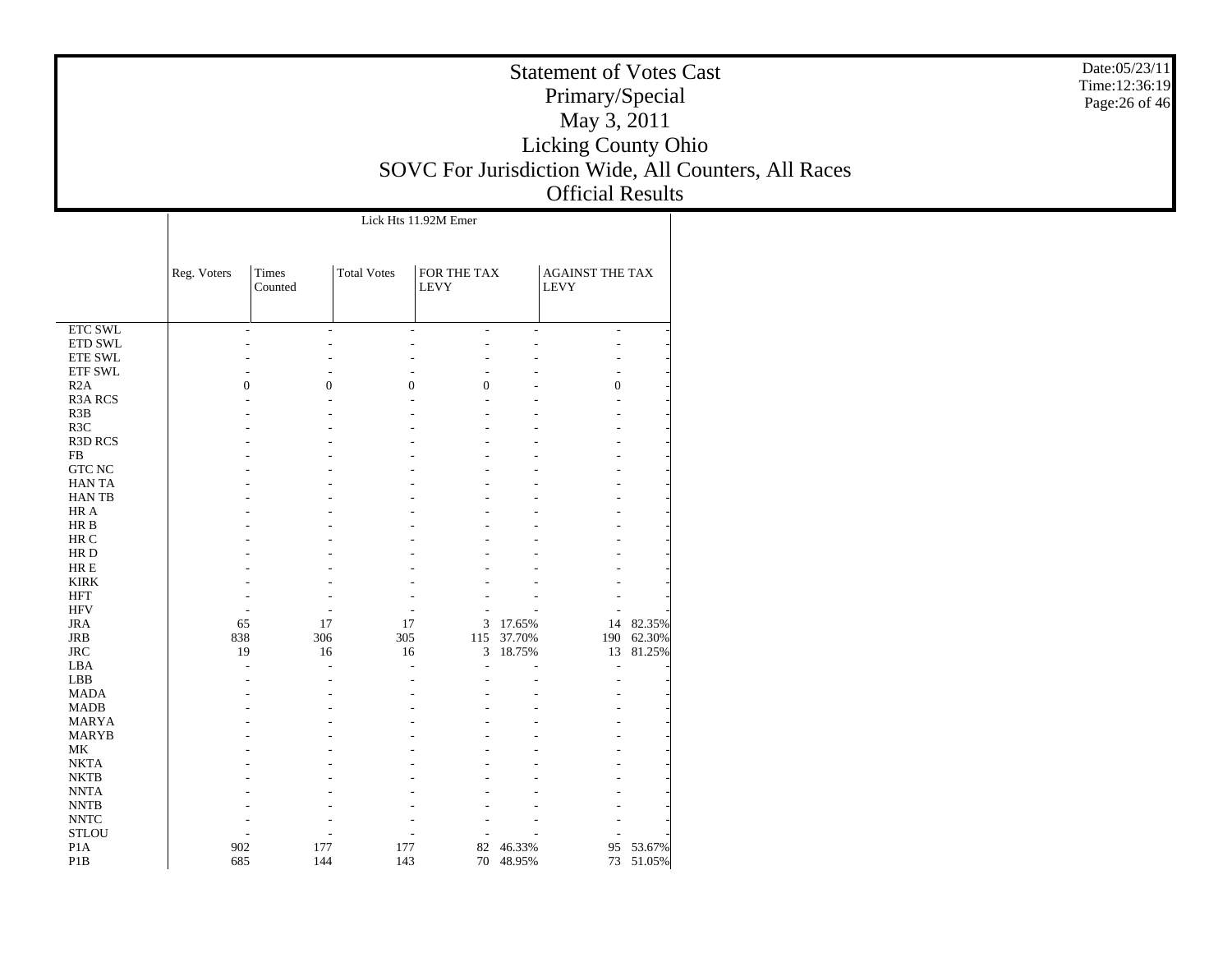|                  |             | Lick Hts 11.92M Emer    |                    |                            |        |                                       |            |  |  |  |  |  |  |
|------------------|-------------|-------------------------|--------------------|----------------------------|--------|---------------------------------------|------------|--|--|--|--|--|--|
|                  | Reg. Voters | <b>Times</b><br>Counted | <b>Total Votes</b> | FOR THE TAX<br><b>LEVY</b> |        | <b>AGAINST THE TAX</b><br><b>LEVY</b> |            |  |  |  |  |  |  |
| P <sub>2</sub> A | 797         | 306                     | 305                | 93                         | 30.49% | 212                                   | 69.51%     |  |  |  |  |  |  |
| P <sub>2</sub> B | 1313        | 343                     | 343                | 199                        | 58.02% | 144                                   | 41.98%     |  |  |  |  |  |  |
| P <sub>2C</sub>  | 991         | 229                     | 227                | 108                        | 47.58% | 119                                   | 52.42%     |  |  |  |  |  |  |
| P <sub>3</sub> A | 689         | 226                     | 221                | 66                         | 29.86% | 155                                   | 70.14%     |  |  |  |  |  |  |
| P <sub>3</sub> B | 41          | 10                      | 10                 | $\boldsymbol{0}$           | 0.00%  |                                       | 10 100.00% |  |  |  |  |  |  |
| P3C              |             |                         |                    |                            |        |                                       |            |  |  |  |  |  |  |
| P <sub>4</sub> A |             |                         |                    |                            |        |                                       |            |  |  |  |  |  |  |
| P <sub>4</sub> B |             |                         |                    |                            |        |                                       |            |  |  |  |  |  |  |
| <b>STAA</b>      |             |                         |                    |                            |        |                                       |            |  |  |  |  |  |  |
| <b>STAB</b>      | 2           | $\overline{c}$          | 2                  |                            | 50.00% |                                       | 50.00%     |  |  |  |  |  |  |
| <b>ALEX</b>      |             |                         |                    |                            |        |                                       |            |  |  |  |  |  |  |
| WASH             |             |                         |                    |                            |        |                                       |            |  |  |  |  |  |  |
| <b>UTICA</b>     |             |                         |                    |                            |        |                                       |            |  |  |  |  |  |  |
| Total            | 6372        | 1786                    | 1776               | 743                        | 41.84% | 1033                                  | 58.16%     |  |  |  |  |  |  |

Date:05/23/11 Time:12:36:19 Page:27 of 46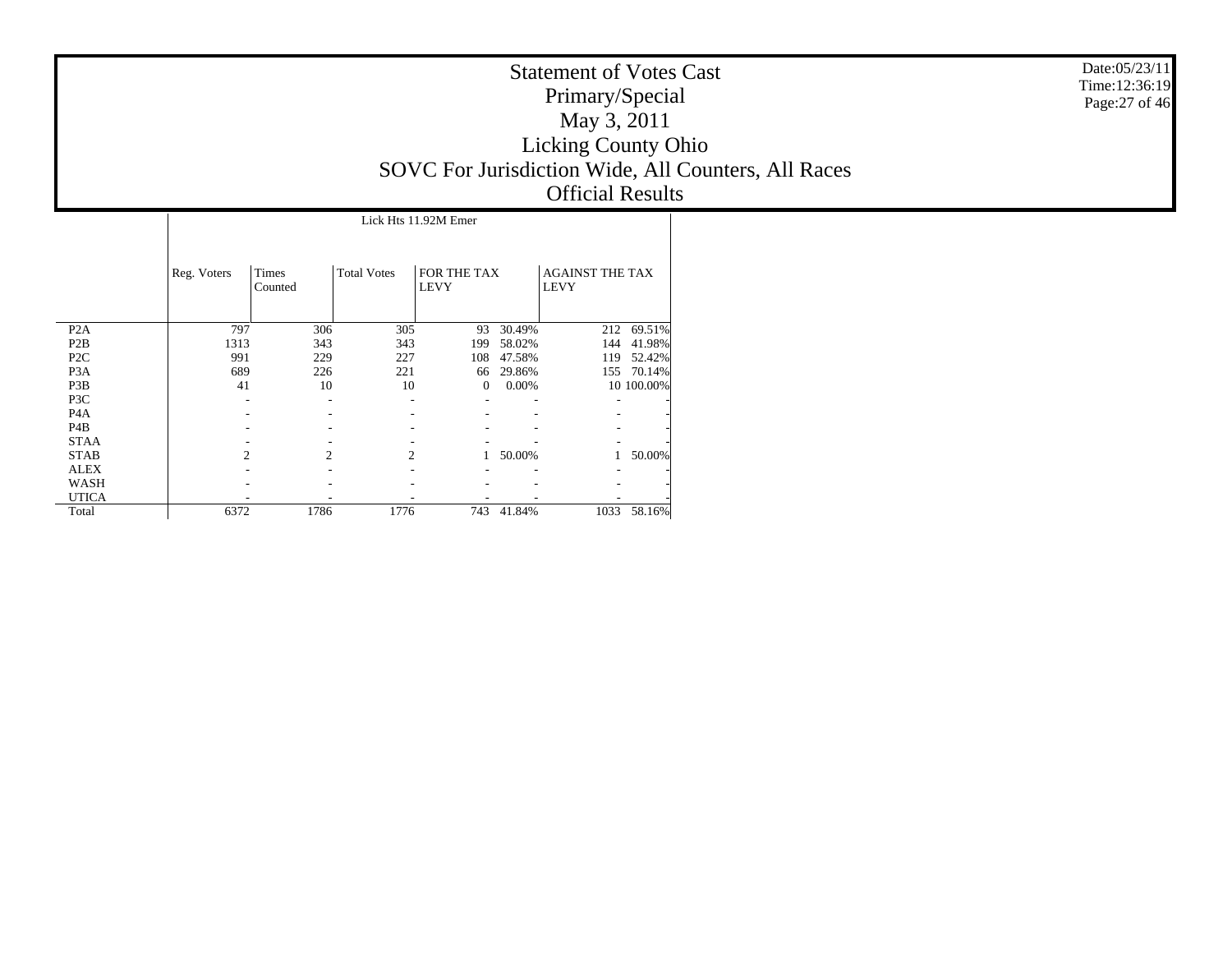Jurisdiction Wide N1A N1B N1C N1D N2A N2B N2C N2D N3A N3B N3C N3D N3E N4A N4B N4C N4D N4E N5A N5B N5C N5D N5E N5F N6A N6B N6C N6D N6E N7A N7B N7C N7D BEN NR BUR EDEN ETA**ETB** Reg. Voters Times CountedTotal Votes FOR THE TAX AGAINST THE TAX Newark CSD 1% Inc Tax1071 120 119 38 31.93% 81 68.07% 773 95 94 52 55.32% 42 44.68% 763 62 61 22 36.07% 39 63.93% 944 61 61 23 37.70% 38 62.30% 825 72 72 32 44.44% 40 55.56% 818 69 69 26 37.68% 43 62.32% 989 64 63 20 31.75% 43 68.25% 923 59 59 32 54.24% 27 45.76% 684 94 93 49 52.69% 44 47.31% 740 108 106 52 49.06% 54 50.94% 758 100 100 59 59.00% 41 41.00% 1030 137 137 74 54.01% 63 45.99% 853 197 196 116 59.18% 80 40.82% 1073 164 163 82 50.31% 81 49.69% 630 115 114 58 50.88% 56 49.12% 818 162 160 89 55.63% 71 44.38% 913 196 194 115 59.28% 79 40.72% 894 175 175 105 60.00% 70 40.00% 896 309 308 208 67.53% 100 32.47% 692 191 191 130 68.06% 61 31.94% 671 194 194 135 69.59% 59 30.41% 972 251 250 155 62.00% 95 38.00% 765 135 135 69 51.11% 66 48.89% 899 201 200 132 66.00% 68 34.00% 1196 203 201 100 49.75% 101 50.25% 1050 195 195 107 54.87% 88 45.13% 898 184 184 93 50.54% 91 49.46% 918 115 114 52 45.61% 62 54.39% 871 228 228 121 53.07% 107 46.93% 1150 118 118 63 53.39% 55 46.61% 952 78 78 39 50.00% 39 50.00% 864 147 146 86 58.90% 60 41.10% 911 133 132 55 41.67% 77 58.33% - - - - - - - - - - - - - - - - - - - - - - - - - - - - - - - Date:05/23/11Time:12:36:19Page:28 of 46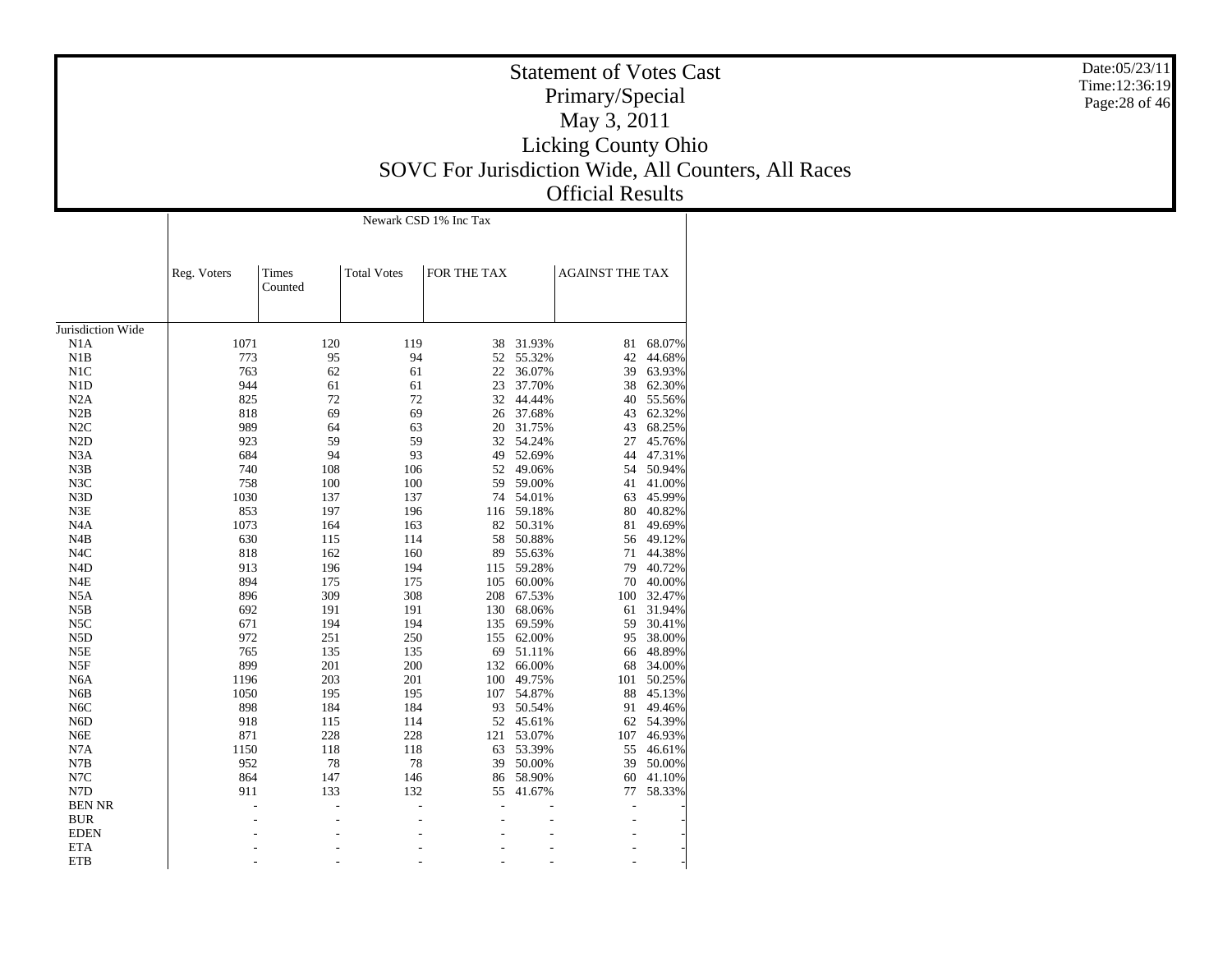|                                        |                |                  |              |                                      |             | <b>Statement of Votes Cast</b><br>Primary/Special<br>May 3, 2011<br>Licking County Ohio<br><b>Official Results</b> |        | Date:05/23/11<br>Time:12:36:19<br>Page: 29 of 46<br>SOVC For Jurisdiction Wide, All Counters, All Races |
|----------------------------------------|----------------|------------------|--------------|--------------------------------------|-------------|--------------------------------------------------------------------------------------------------------------------|--------|---------------------------------------------------------------------------------------------------------|
|                                        | Reg. Voters    | Times<br>Counted | Total Votes  | Newark CSD 1% Inc Tax<br>FOR THE TAX |             | <b>AGAINST THE TAX</b>                                                                                             |        |                                                                                                         |
| $\overline{\text{ETC SWL}}$<br>ETD SWL |                |                  |              |                                      |             |                                                                                                                    |        |                                                                                                         |
| ETE SWL                                |                |                  |              |                                      |             |                                                                                                                    |        |                                                                                                         |
| ETF SWL                                |                |                  |              |                                      |             |                                                                                                                    |        |                                                                                                         |
| R2A                                    |                |                  |              |                                      |             |                                                                                                                    |        |                                                                                                         |
| <b>R3A RCS</b><br>R3B                  |                |                  |              |                                      |             |                                                                                                                    |        |                                                                                                         |
| R3C                                    |                |                  |              |                                      |             |                                                                                                                    |        |                                                                                                         |
| R3D RCS                                |                |                  |              |                                      |             |                                                                                                                    |        |                                                                                                         |
| FB                                     |                |                  |              |                                      |             |                                                                                                                    |        |                                                                                                         |
| GTC NC                                 | 19             |                  | 5            | 5                                    | 3<br>60.00% | $\mathbf{2}$                                                                                                       | 40.00% |                                                                                                         |
| HAN TA                                 |                |                  |              |                                      |             |                                                                                                                    |        |                                                                                                         |
| HAN TB<br>HR A                         |                |                  |              |                                      |             |                                                                                                                    |        |                                                                                                         |
| HR B                                   |                |                  |              |                                      |             |                                                                                                                    |        |                                                                                                         |
| $\rm{HR}$ C                            |                |                  |              |                                      |             |                                                                                                                    |        |                                                                                                         |
| HR D                                   |                |                  |              |                                      |             |                                                                                                                    |        |                                                                                                         |
| $\rm HR\,E$                            |                |                  |              |                                      |             |                                                                                                                    |        |                                                                                                         |
| <b>KIRK</b>                            |                |                  |              |                                      |             |                                                                                                                    |        |                                                                                                         |
| <b>HFT</b>                             |                |                  |              |                                      |             |                                                                                                                    |        |                                                                                                         |
| <b>HFV</b>                             |                |                  |              |                                      |             |                                                                                                                    |        |                                                                                                         |
| <b>JRA</b>                             |                |                  |              |                                      |             |                                                                                                                    |        |                                                                                                         |
| <b>JRB</b>                             |                |                  |              |                                      |             |                                                                                                                    |        |                                                                                                         |
| $\rm JRC$                              |                |                  |              |                                      |             |                                                                                                                    |        |                                                                                                         |
| LBA<br>LBB                             |                |                  |              |                                      |             |                                                                                                                    |        |                                                                                                         |
| <b>MADA</b>                            | 83             |                  | $\,8\,$      | 8                                    | 50.00%<br>4 | $\overline{4}$                                                                                                     | 50.00% |                                                                                                         |
| <b>MADB</b>                            | $\overline{2}$ |                  | $\mathbf{0}$ | $\theta$                             | $\Omega$    | $\theta$                                                                                                           |        |                                                                                                         |

93 48.69%

 $80 \t67.80\%$ 

19 61.29%

1 100.00%

 MARYA MARYB MK NKTA NKTB NNTA NNTB NNTC STLOU P1A P1B

-

-

-

772

 $699$ 

-

6

-

-

-

165

- - - - - -

- - - - - -

- - - - - -

- - - - - -

- - - - - -

- - - - - -

- - - - - -

38 32.20%

191 191 98 51.31%<br>119 118 38 32.20%

31 31 12 38.71%

1 1 0 0.00%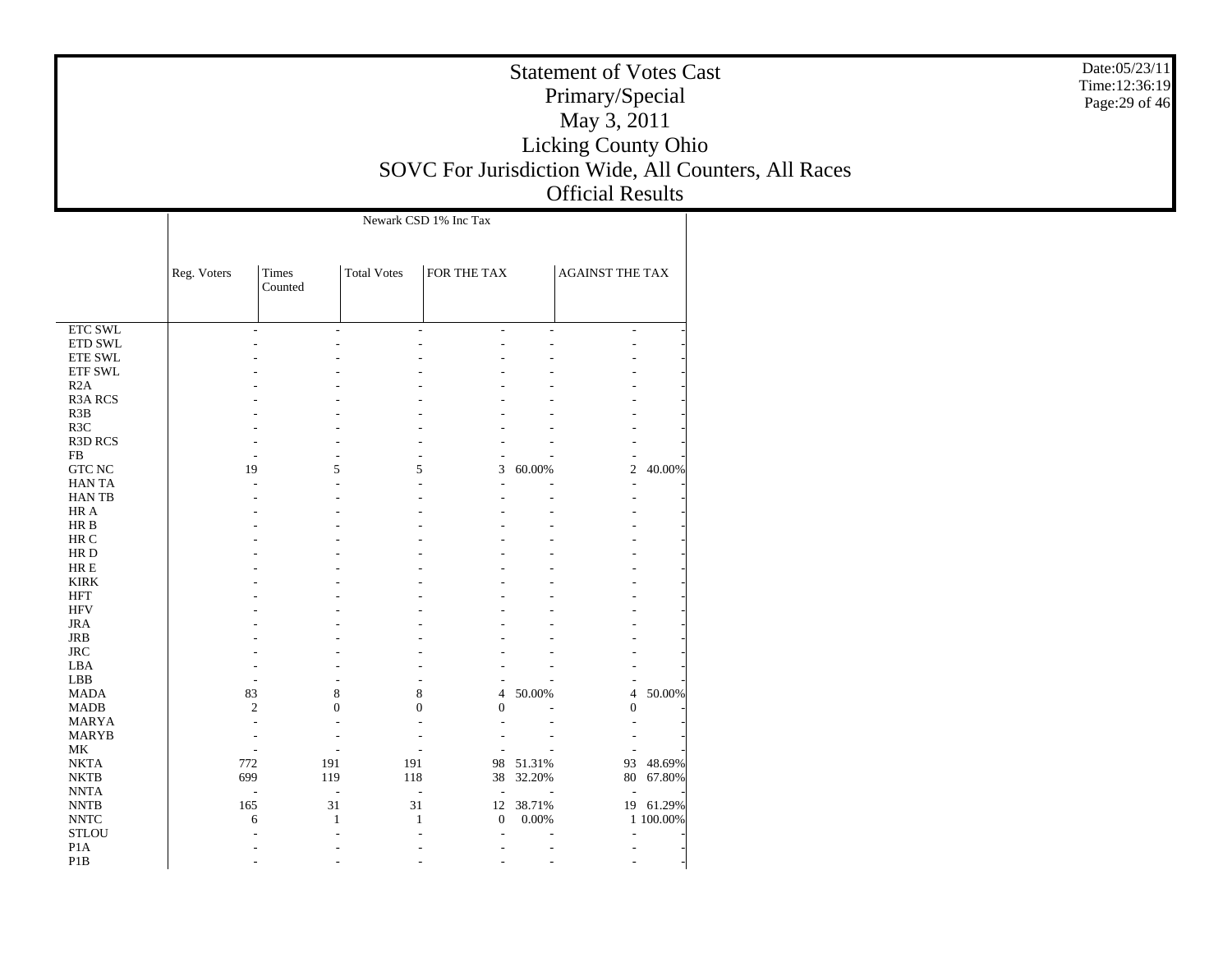| <b>Statement of Votes Cast</b>                      |
|-----------------------------------------------------|
| Primary/Special                                     |
| May 3, 2011                                         |
| <b>Licking County Ohio</b>                          |
| SOVC For Jurisdiction Wide, All Counters, All Races |
| <b>Official Results</b>                             |

|                  |             | Newark CSD 1% Inc Tax |                    |              |        |                        |        |  |  |  |  |  |
|------------------|-------------|-----------------------|--------------------|--------------|--------|------------------------|--------|--|--|--|--|--|
|                  | Reg. Voters | Times<br>Counted      | <b>Total Votes</b> | FOR THE TAX  |        | <b>AGAINST THE TAX</b> |        |  |  |  |  |  |
| P <sub>2</sub> A |             |                       |                    |              |        |                        |        |  |  |  |  |  |
| P2B              |             |                       |                    |              |        |                        |        |  |  |  |  |  |
| P <sub>2</sub> C |             |                       |                    |              |        |                        |        |  |  |  |  |  |
| P <sub>3</sub> A |             |                       |                    |              |        |                        |        |  |  |  |  |  |
| P3B              |             |                       |                    |              |        |                        |        |  |  |  |  |  |
| P3C              |             |                       |                    |              |        |                        |        |  |  |  |  |  |
| P <sub>4</sub> A |             |                       |                    |              |        |                        |        |  |  |  |  |  |
| P <sub>4</sub> B |             |                       |                    |              |        |                        |        |  |  |  |  |  |
| <b>STAA</b>      |             |                       |                    |              |        |                        |        |  |  |  |  |  |
| <b>STAB</b>      |             |                       |                    |              |        |                        |        |  |  |  |  |  |
| <b>ALEX</b>      |             |                       |                    |              |        |                        |        |  |  |  |  |  |
| WASH             |             |                       |                    |              |        |                        |        |  |  |  |  |  |
| <b>UTICA</b>     |             |                       |                    |              |        |                        |        |  |  |  |  |  |
| Total            | 30950       |                       | 5087               | 5064<br>2744 | 54.19% | 2320                   | 45.81% |  |  |  |  |  |

Date:05/23/11 Time:12:36:19 Page:30 of 46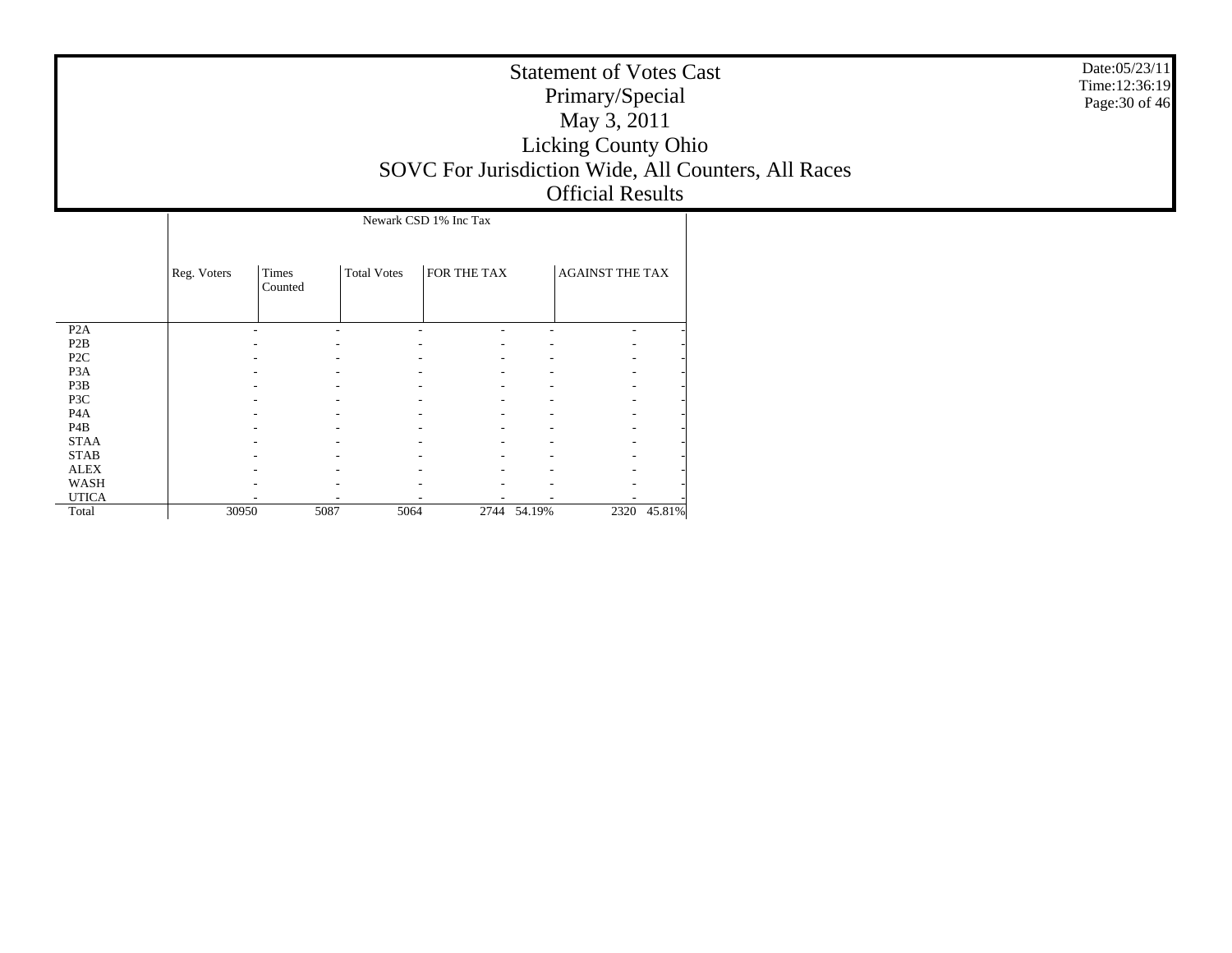|                           |             |              | <b>Statement of Votes Cast</b> | Date:05/23/11<br>Time:12:36:19 |          |                             |            |                                                     |                |
|---------------------------|-------------|--------------|--------------------------------|--------------------------------|----------|-----------------------------|------------|-----------------------------------------------------|----------------|
|                           |             |              |                                |                                |          | Primary/Special             |            |                                                     | Page: 31 of 46 |
|                           |             |              |                                |                                |          | May 3, 2011                 |            |                                                     |                |
|                           |             |              |                                |                                |          | Licking County Ohio         |            |                                                     |                |
|                           |             |              |                                |                                |          |                             |            |                                                     |                |
|                           |             |              |                                |                                |          |                             |            | SOVC For Jurisdiction Wide, All Counters, All Races |                |
|                           |             |              |                                |                                |          | <b>Official Results</b>     |            |                                                     |                |
|                           |             |              |                                | NFSD 6.75M Add                 |          |                             |            |                                                     |                |
|                           |             |              |                                |                                |          |                             |            |                                                     |                |
|                           |             |              |                                |                                |          |                             |            |                                                     |                |
|                           | Reg. Voters | Times        | <b>Total Votes</b>             | FOR THE TAX                    |          | <b>AGAINST THE TAX</b>      |            |                                                     |                |
|                           |             | Counted      |                                | <b>LEVY</b>                    |          | <b>LEVY</b>                 |            |                                                     |                |
|                           |             |              |                                |                                |          |                             |            |                                                     |                |
| Jurisdiction Wide         |             |              |                                |                                |          |                             |            |                                                     |                |
| N1A                       |             |              |                                |                                |          |                             |            |                                                     |                |
| N1B                       |             |              |                                |                                |          |                             |            |                                                     |                |
| N <sub>1</sub> C          |             |              |                                |                                |          |                             |            |                                                     |                |
| N <sub>1</sub> D<br>N2A   |             |              |                                |                                |          |                             |            |                                                     |                |
| N2B                       |             |              |                                |                                |          |                             |            |                                                     |                |
| N2C                       |             |              |                                |                                |          |                             |            |                                                     |                |
| N <sub>2</sub> D          |             |              |                                |                                |          |                             |            |                                                     |                |
| N <sub>3</sub> A          |             |              |                                |                                |          |                             |            |                                                     |                |
| N3B                       |             |              |                                |                                |          |                             |            |                                                     |                |
| N3C                       |             |              |                                |                                |          |                             |            |                                                     |                |
| N <sub>3</sub> D          |             |              |                                |                                |          |                             |            |                                                     |                |
| N3E                       |             |              |                                |                                |          |                             |            |                                                     |                |
| N <sub>4</sub> A          |             |              |                                |                                |          |                             |            |                                                     |                |
| N4B<br>N <sub>4</sub> C   |             |              |                                |                                |          |                             |            |                                                     |                |
| N <sub>4</sub> D          |             |              |                                |                                |          |                             |            |                                                     |                |
| N4E                       |             |              |                                |                                |          |                             |            |                                                     |                |
| N5A                       |             |              |                                |                                |          |                             |            |                                                     |                |
| N5B                       |             |              |                                |                                |          |                             |            |                                                     |                |
| N <sub>5</sub> C          |             |              |                                |                                |          |                             |            |                                                     |                |
| N <sub>5</sub> D          |             |              |                                |                                |          |                             |            |                                                     |                |
| N5E                       |             |              |                                |                                |          |                             |            |                                                     |                |
| N5F                       |             |              |                                |                                |          |                             |            |                                                     |                |
| N <sub>6</sub> A<br>N6B   |             |              |                                |                                |          |                             |            |                                                     |                |
| N <sub>6</sub> C          |             |              |                                |                                |          |                             |            |                                                     |                |
| N <sub>6</sub> D          |             |              |                                |                                |          | $\overline{a}$              |            |                                                     |                |
| N <sub>6</sub> E          |             | $77\,$       | 9                              | $\mathbf{Q}$                   | 3 33.33% | 6                           | 66.67%     |                                                     |                |
| N7A                       |             |              |                                |                                |          |                             |            |                                                     |                |
| N7B                       |             |              |                                |                                |          |                             |            |                                                     |                |
| N7C                       |             |              |                                |                                |          |                             |            |                                                     |                |
| N7D                       |             |              |                                |                                |          |                             |            |                                                     |                |
| <b>BEN NR</b>             |             | $\mathbf{0}$ |                                | $\mathbf{0}$                   |          |                             |            |                                                     |                |
| <b>BUR</b><br><b>EDEN</b> | 652         |              | $\mathbf{0}$<br>247            | $\boldsymbol{0}$<br>246<br>69  | 28.05%   | $\boldsymbol{0}$            | 177 71.95% |                                                     |                |
| <b>ETA</b>                |             | $\sim$       | $\sim$                         | $\sim$<br>$\sim$               |          | $\sim$                      |            |                                                     |                |
| ETB                       |             |              |                                | $\sim$                         |          | $\mathcal{L}_{\mathcal{A}}$ |            |                                                     |                |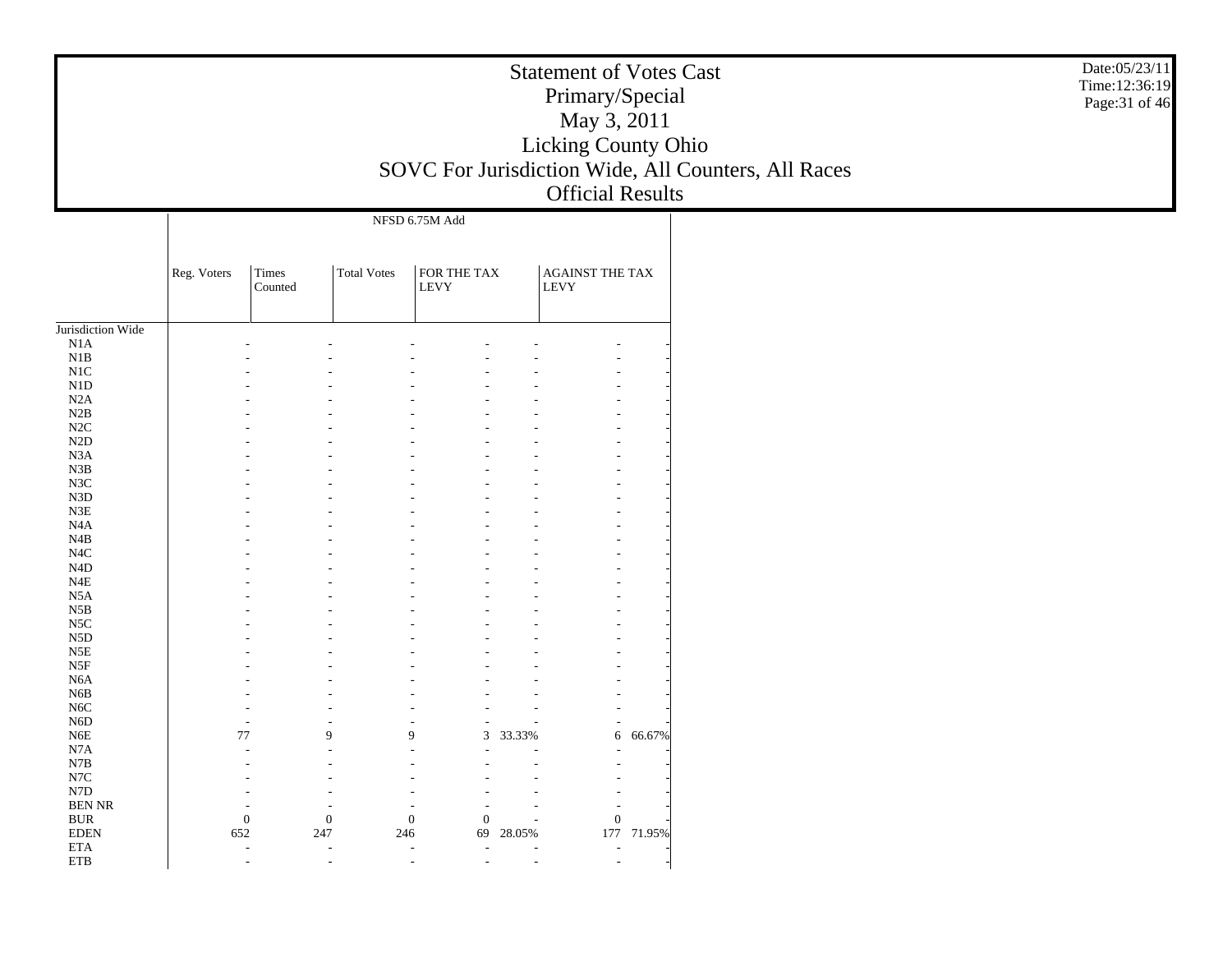| <b>Statement of Votes Cast</b>                      |  |
|-----------------------------------------------------|--|
| Primary/Special                                     |  |
| May 3, 2011                                         |  |
| <b>Licking County Ohio</b>                          |  |
| SOVC For Jurisdiction Wide, All Counters, All Races |  |
| <b>Official Results</b>                             |  |

Date:05/23/11 Time:12:36:20 Page:32 of 46

|                            |             |                  |                    | NFSD 6.75M Add                       |            |                                |        |
|----------------------------|-------------|------------------|--------------------|--------------------------------------|------------|--------------------------------|--------|
|                            | Reg. Voters | Times<br>Counted | <b>Total Votes</b> | FOR THE TAX<br><b>LEVY</b>           |            | AGAINST THE TAX<br><b>LEVY</b> |        |
| <b>ETC SWL</b>             | L,          | $\overline{a}$   |                    | $\overline{a}$<br>÷,                 | ÷,         | $\overline{\phantom{a}}$       |        |
| ETD SWL                    |             |                  |                    |                                      |            |                                |        |
| <b>ETE SWL</b>             |             |                  |                    |                                      |            |                                |        |
| ETF SWL                    |             |                  |                    |                                      |            |                                |        |
| R2A                        |             |                  |                    |                                      |            |                                |        |
| <b>R3A RCS</b>             |             |                  |                    |                                      |            |                                |        |
| R3B                        |             |                  |                    |                                      |            |                                |        |
| R <sub>3</sub> C           |             |                  |                    |                                      |            |                                |        |
| <b>R3D RCS</b>             |             |                  |                    |                                      |            |                                |        |
| ${\rm FB}$                 |             |                  |                    |                                      |            |                                |        |
| <b>GTC NC</b>              |             |                  |                    |                                      |            |                                |        |
| <b>HANTA</b>               |             |                  |                    |                                      |            |                                |        |
| <b>HANTB</b>               |             |                  |                    |                                      |            |                                |        |
| HR A                       |             |                  |                    |                                      |            |                                |        |
| HR B                       |             |                  |                    |                                      |            |                                |        |
| HR C                       |             |                  |                    |                                      |            |                                |        |
| HR D                       |             |                  |                    |                                      |            |                                |        |
| $HRE$                      |             |                  |                    |                                      |            |                                |        |
| <b>KIRK</b>                |             |                  |                    |                                      |            |                                |        |
| <b>HFT</b>                 |             |                  |                    |                                      |            |                                |        |
| <b>HFV</b>                 |             |                  |                    |                                      |            |                                |        |
| <b>JRA</b>                 |             |                  |                    |                                      |            |                                |        |
| <b>JRB</b>                 |             |                  |                    |                                      |            |                                |        |
| <b>JRC</b>                 |             |                  |                    |                                      |            |                                |        |
| LBA                        |             |                  |                    |                                      |            |                                |        |
| LBB                        |             |                  |                    |                                      |            |                                |        |
| <b>MADA</b>                |             |                  |                    |                                      |            |                                |        |
| <b>MADB</b>                |             |                  |                    |                                      |            |                                |        |
| <b>MARYA</b>               | 8           | $\boldsymbol{0}$ |                    | $\boldsymbol{0}$<br>$\boldsymbol{0}$ |            | $\boldsymbol{0}$               |        |
| <b>MARYB</b>               |             |                  |                    |                                      |            |                                |        |
| MK                         | 1057        | 415              | 413                |                                      | 146 35.35% | 267                            | 64.65% |
| <b>NKTA</b>                |             | $\overline{a}$   |                    | $\overline{a}$                       |            |                                |        |
| <b>NKTB</b>                |             | L,               |                    | ÷,<br>÷                              |            | ÷.                             |        |
| <b>NNTA</b>                | 594         | 228              | 228                |                                      | 107 46.93% | 121                            | 53.07% |
| <b>NNTB</b>                | 530         | 208              | 207                | 79                                   | 38.16%     | 128                            | 61.84% |
| $\ensuremath{\text{NNTC}}$ | 617         | 256              | 256                | 98                                   | 38.28%     | 158                            | 61.72% |
| <b>STLOU</b>               | 222         | 87               | 87                 | 39                                   | 44.83%     | 48                             | 55.17% |
| P <sub>1</sub> A           |             |                  |                    | $\overline{a}$                       |            | ÷,                             |        |
| P <sub>1</sub> B           | J.          | J.               |                    | ÷                                    | L.         |                                |        |
|                            |             |                  |                    |                                      |            |                                |        |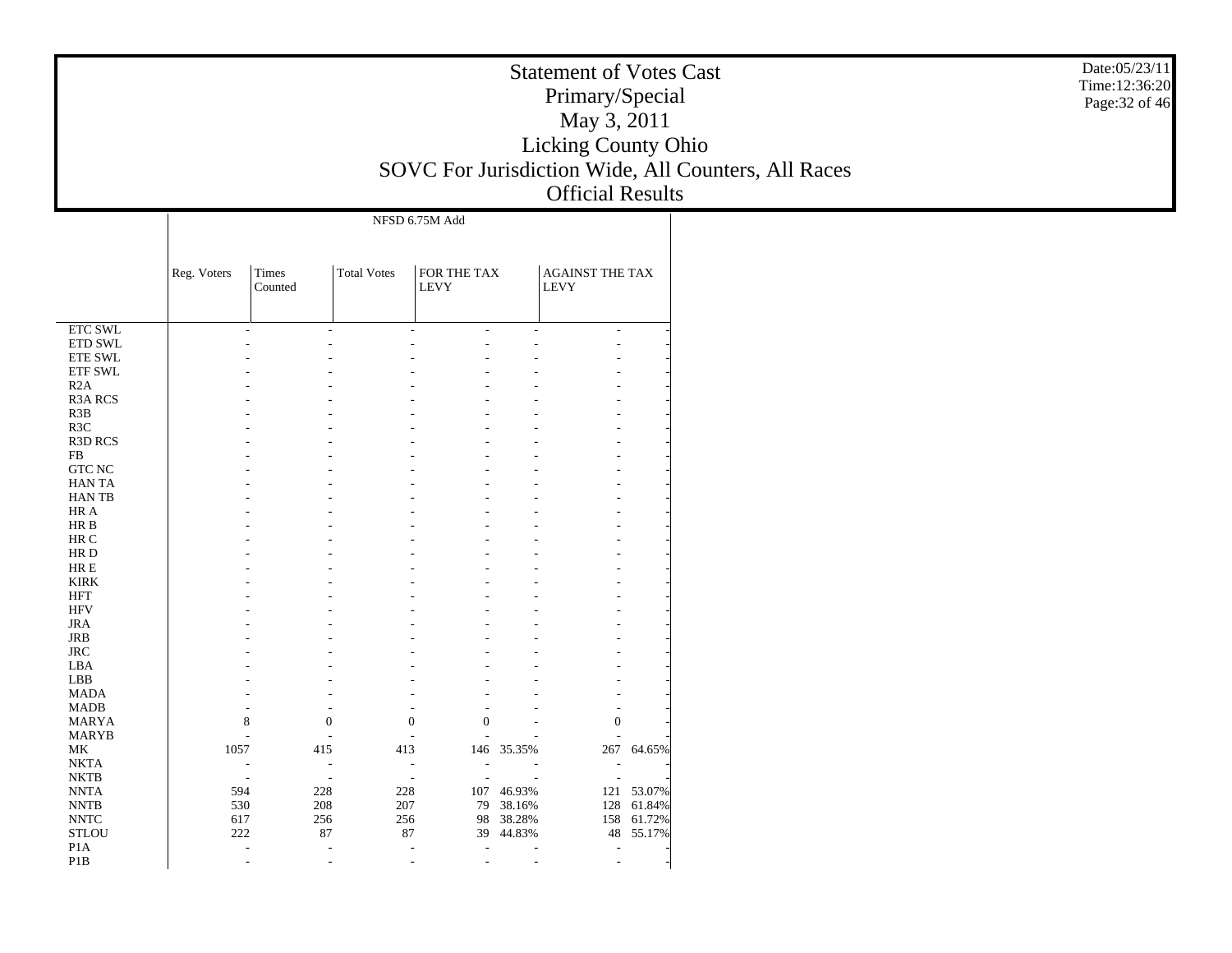| <b>Statement of Votes Cast</b>                      |
|-----------------------------------------------------|
| Primary/Special                                     |
| May 3, 2011                                         |
| <b>Licking County Ohio</b>                          |
| SOVC For Jurisdiction Wide, All Counters, All Races |
| <b>Official Results</b>                             |

|                  | NFSD 6.75M Add |                  |                    |                            |            |                                       |        |  |  |  |  |  |
|------------------|----------------|------------------|--------------------|----------------------------|------------|---------------------------------------|--------|--|--|--|--|--|
|                  | Reg. Voters    | Times<br>Counted | <b>Total Votes</b> | FOR THE TAX<br><b>LEVY</b> |            | <b>AGAINST THE TAX</b><br><b>LEVY</b> |        |  |  |  |  |  |
| P <sub>2</sub> A |                |                  |                    |                            |            |                                       |        |  |  |  |  |  |
| P <sub>2</sub> B |                |                  |                    |                            |            |                                       |        |  |  |  |  |  |
| P <sub>2</sub> C |                |                  |                    |                            |            |                                       |        |  |  |  |  |  |
| P <sub>3</sub> A |                |                  |                    |                            |            |                                       |        |  |  |  |  |  |
| P3B              |                |                  |                    |                            |            |                                       |        |  |  |  |  |  |
| P3C              |                |                  |                    |                            |            |                                       |        |  |  |  |  |  |
| P <sub>4</sub> A |                |                  |                    |                            |            |                                       |        |  |  |  |  |  |
| P4B              |                |                  |                    |                            |            |                                       |        |  |  |  |  |  |
| <b>STAA</b>      |                |                  |                    |                            |            |                                       |        |  |  |  |  |  |
| <b>STAB</b>      |                |                  |                    |                            |            |                                       |        |  |  |  |  |  |
| <b>ALEX</b>      |                |                  |                    |                            |            |                                       |        |  |  |  |  |  |
| WASH             | 670            | 362              | 359                |                            | 154 42.90% | 205                                   | 57.10% |  |  |  |  |  |
| <b>UTICA</b>     | 1212           | 476              | 472                | 220                        | 46.61%     | 252                                   | 53.39% |  |  |  |  |  |
| Total            | 5639           | 2288             | 2277               | 915                        | 40.18%     | 1362                                  | 59.82% |  |  |  |  |  |

Date:05/23/11 Time:12:36:20 Page:33 of 46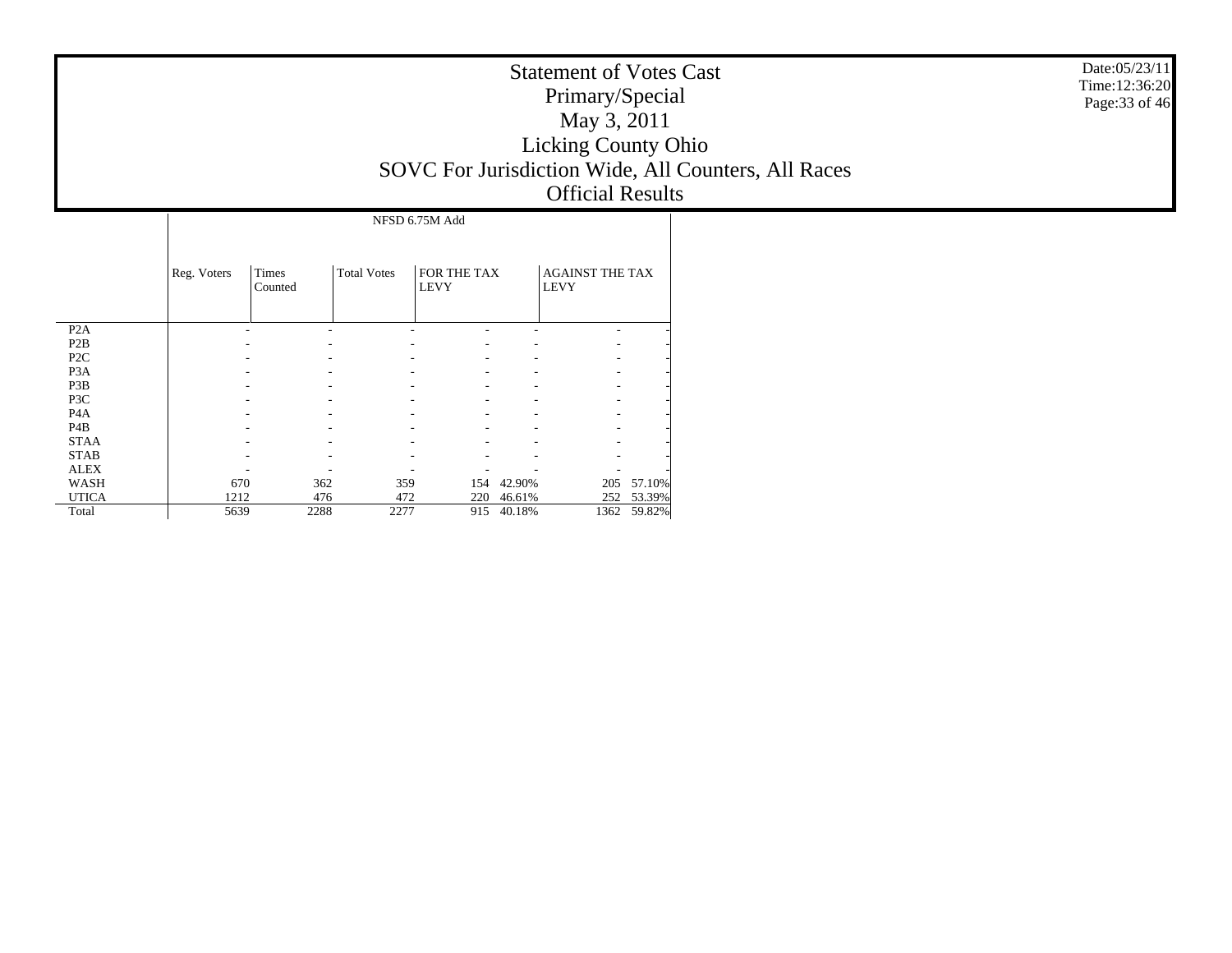|                              |             |                  | <b>Statement of Votes Cast</b><br>Primary/Special | Date:05/23/11<br>Time:12:36:20<br>Page: 34 of 46     |                          |                         |            |                                                     |  |
|------------------------------|-------------|------------------|---------------------------------------------------|------------------------------------------------------|--------------------------|-------------------------|------------|-----------------------------------------------------|--|
|                              |             |                  |                                                   |                                                      |                          | May 3, 2011             |            |                                                     |  |
|                              |             |                  |                                                   |                                                      |                          | Licking County Ohio     |            |                                                     |  |
|                              |             |                  |                                                   |                                                      |                          |                         |            | SOVC For Jurisdiction Wide, All Counters, All Races |  |
|                              |             |                  |                                                   |                                                      |                          |                         |            |                                                     |  |
|                              |             |                  |                                                   |                                                      |                          | <b>Official Results</b> |            |                                                     |  |
|                              |             |                  |                                                   | NRSD 1% Inc Tax                                      |                          |                         |            |                                                     |  |
|                              | Reg. Voters | Times<br>Counted | <b>Total Votes</b>                                | FOR THE TAX                                          |                          | <b>AGAINST THE TAX</b>  |            |                                                     |  |
| Jurisdiction Wide            |             |                  |                                                   |                                                      |                          |                         |            |                                                     |  |
| N1A                          |             |                  |                                                   |                                                      |                          |                         |            |                                                     |  |
| N1B                          |             |                  |                                                   |                                                      |                          |                         |            |                                                     |  |
| $\rm N1C$                    |             |                  |                                                   |                                                      |                          |                         |            |                                                     |  |
| N1D                          |             |                  |                                                   |                                                      |                          |                         |            |                                                     |  |
| N2A                          |             |                  |                                                   |                                                      |                          |                         |            |                                                     |  |
| N2B                          |             |                  |                                                   |                                                      |                          |                         |            |                                                     |  |
| $\rm N2C$                    |             |                  |                                                   |                                                      |                          |                         |            |                                                     |  |
| N2D                          |             |                  |                                                   |                                                      |                          |                         |            |                                                     |  |
| N3A<br>N3B                   |             |                  |                                                   |                                                      |                          |                         |            |                                                     |  |
| $_{\rm N3C}$                 |             |                  |                                                   |                                                      |                          |                         |            |                                                     |  |
| ${\rm N3D}$                  |             |                  |                                                   |                                                      |                          |                         |            |                                                     |  |
| N3E                          |             |                  |                                                   |                                                      |                          |                         |            |                                                     |  |
| N4A                          |             |                  |                                                   |                                                      |                          |                         |            |                                                     |  |
| N4B                          |             |                  |                                                   |                                                      |                          |                         |            |                                                     |  |
| $_{\mathrm{N4C}}$            |             |                  |                                                   |                                                      |                          |                         |            |                                                     |  |
| N4D                          |             |                  |                                                   |                                                      |                          |                         |            |                                                     |  |
| $_{\rm N4E}$                 |             |                  |                                                   |                                                      |                          |                         |            |                                                     |  |
| N5A                          |             |                  |                                                   |                                                      |                          |                         |            |                                                     |  |
| $_{\rm N5B}$<br>$_{\rm NSC}$ |             |                  |                                                   |                                                      |                          |                         |            |                                                     |  |
| N5D                          |             |                  |                                                   |                                                      |                          |                         |            |                                                     |  |
| N5E                          |             |                  |                                                   |                                                      |                          |                         |            |                                                     |  |
| N5F                          |             |                  |                                                   |                                                      |                          |                         |            |                                                     |  |
| N <sub>6</sub> A             |             |                  |                                                   |                                                      |                          |                         |            |                                                     |  |
| N <sub>6</sub> B             |             |                  |                                                   |                                                      |                          |                         |            |                                                     |  |
| N <sub>6</sub> C             |             |                  |                                                   |                                                      |                          |                         |            |                                                     |  |
| N <sub>6</sub> D             |             |                  |                                                   |                                                      |                          |                         |            |                                                     |  |
| N6E                          |             |                  |                                                   |                                                      |                          |                         |            |                                                     |  |
| N7A<br>$_{\rm N7B}$          |             |                  |                                                   |                                                      |                          |                         |            |                                                     |  |
| $_{\rm N7C}$                 |             |                  |                                                   |                                                      |                          |                         |            |                                                     |  |
| ${\rm N7D}$                  |             |                  |                                                   |                                                      |                          |                         |            |                                                     |  |
| <b>BEN NR</b>                | 1048        |                  | 543<br>543                                        |                                                      | 280 51.57%               | 263                     | 48.43%     |                                                     |  |
| $\rm BUR$                    | 843         |                  | 468                                               | 466                                                  | 182 39.06%               |                         | 284 60.94% |                                                     |  |
| <b>EDEN</b>                  |             |                  | $\overline{\phantom{a}}$                          | $\overline{\phantom{a}}$<br>$\overline{\phantom{a}}$ | $\overline{\phantom{a}}$ |                         |            |                                                     |  |
| ETA                          |             |                  | $\overline{a}$                                    |                                                      |                          |                         |            |                                                     |  |
| ${\rm ETB}$                  |             | $\overline{a}$   | $\overline{\phantom{m}}$                          | $\overline{\phantom{a}}$                             |                          |                         |            |                                                     |  |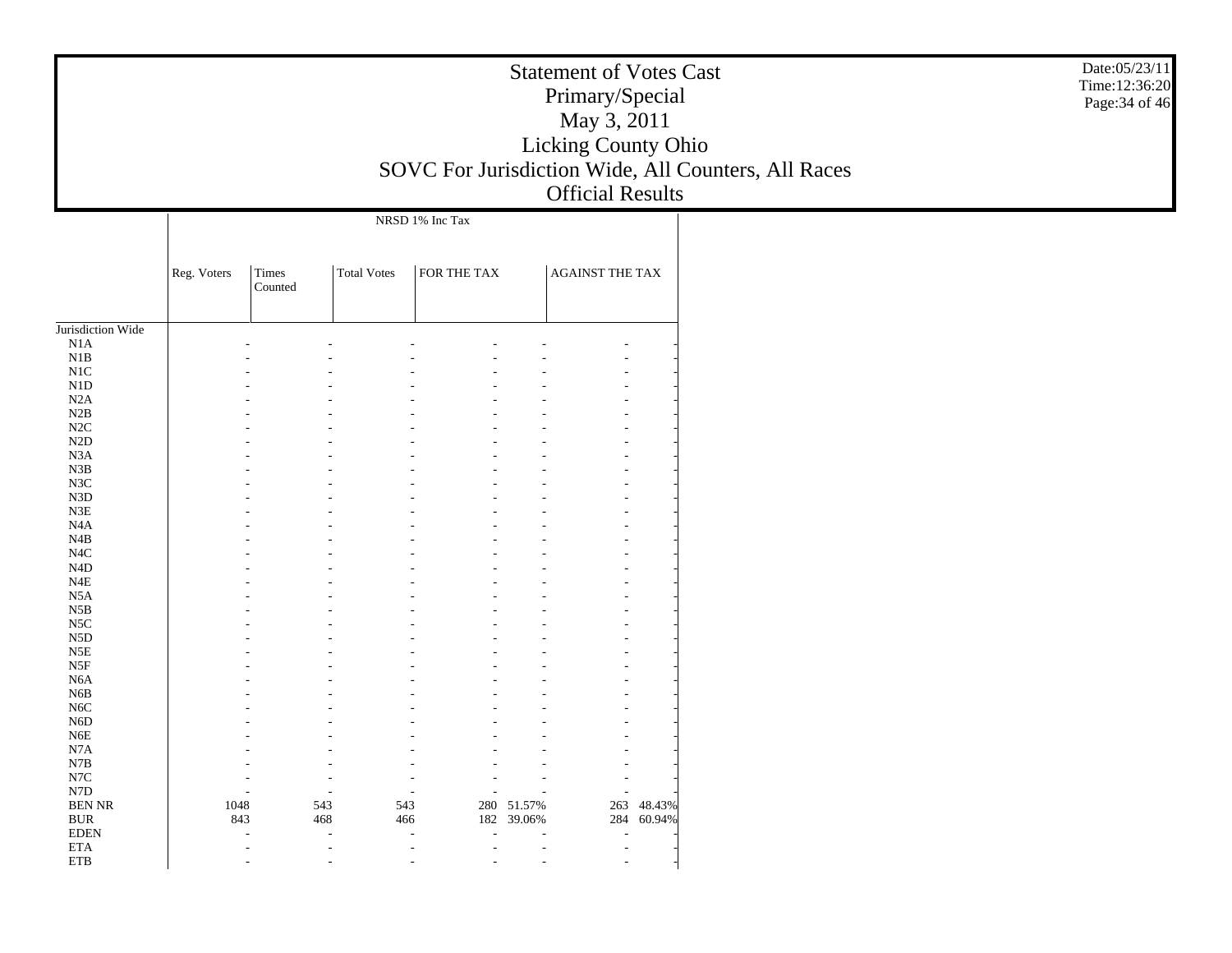|                            | <b>Statement of Votes Cast</b><br>Primary/Special<br>May 3, 2011 |                  |                    |                          |                         |                         |                         |                                                     |  |  |  |
|----------------------------|------------------------------------------------------------------|------------------|--------------------|--------------------------|-------------------------|-------------------------|-------------------------|-----------------------------------------------------|--|--|--|
|                            |                                                                  |                  |                    |                          |                         |                         |                         |                                                     |  |  |  |
|                            |                                                                  |                  |                    |                          |                         | Licking County Ohio     |                         |                                                     |  |  |  |
|                            |                                                                  |                  |                    |                          |                         |                         |                         | SOVC For Jurisdiction Wide, All Counters, All Races |  |  |  |
|                            |                                                                  |                  |                    |                          |                         |                         |                         |                                                     |  |  |  |
|                            |                                                                  |                  |                    |                          |                         | <b>Official Results</b> |                         |                                                     |  |  |  |
|                            |                                                                  |                  |                    | NRSD 1% Inc Tax          |                         |                         |                         |                                                     |  |  |  |
|                            |                                                                  |                  |                    |                          |                         |                         |                         |                                                     |  |  |  |
|                            | Reg. Voters                                                      | Times<br>Counted | <b>Total Votes</b> | FOR THE TAX              |                         | <b>AGAINST THE TAX</b>  |                         |                                                     |  |  |  |
|                            |                                                                  |                  |                    |                          |                         |                         |                         |                                                     |  |  |  |
| ETC SWL                    |                                                                  |                  | $\overline{a}$     | $\overline{\phantom{a}}$ |                         |                         |                         |                                                     |  |  |  |
| $\rm ETD$ SWL              |                                                                  |                  |                    |                          |                         |                         |                         |                                                     |  |  |  |
| ETE SWL                    |                                                                  |                  |                    |                          |                         |                         |                         |                                                     |  |  |  |
| ETF SWL                    |                                                                  |                  |                    |                          |                         |                         |                         |                                                     |  |  |  |
| R2A                        |                                                                  |                  |                    |                          |                         |                         |                         |                                                     |  |  |  |
| R3A RCS                    |                                                                  |                  |                    |                          |                         |                         |                         |                                                     |  |  |  |
| R3B                        |                                                                  |                  |                    |                          |                         |                         |                         |                                                     |  |  |  |
| R3C<br>R3D RCS             |                                                                  |                  |                    |                          |                         |                         |                         |                                                     |  |  |  |
| ${\rm FB}$                 |                                                                  |                  |                    |                          |                         |                         |                         |                                                     |  |  |  |
| ${\rm GTC}$ NC             |                                                                  |                  |                    |                          |                         |                         |                         |                                                     |  |  |  |
| HAN TA                     |                                                                  |                  |                    |                          |                         |                         |                         |                                                     |  |  |  |
| HAN TB                     |                                                                  |                  |                    |                          |                         |                         |                         |                                                     |  |  |  |
| HR A                       |                                                                  |                  |                    |                          |                         |                         |                         |                                                     |  |  |  |
| $HRB$                      |                                                                  |                  |                    |                          |                         |                         |                         |                                                     |  |  |  |
| $\rm{HR}$ C                | 17                                                               |                  | $\mathfrak{S}$     | 5                        | 1 20.00%                |                         | 4 80.00%                |                                                     |  |  |  |
| $\rm HR$ D                 |                                                                  |                  |                    |                          |                         |                         |                         |                                                     |  |  |  |
| ${\rm HR} \to$             | 33                                                               |                  | 26                 | 26                       | 15 57.69%               |                         | 11 42.31%               |                                                     |  |  |  |
| <b>KIRK</b>                |                                                                  |                  |                    |                          |                         |                         |                         |                                                     |  |  |  |
| HFT<br><b>HFV</b>          | 674<br>251                                                       | 299<br>130       | 299<br>129         |                          | 139 46.49%<br>77 59.69% |                         | 160 53.51%<br>52 40.31% |                                                     |  |  |  |
| <b>JRA</b>                 |                                                                  |                  | Ĭ.                 |                          |                         |                         |                         |                                                     |  |  |  |
| JRB                        | 19                                                               |                  | $7\phantom{.0}$    | $\overline{7}$<br>1      | 14.29%                  |                         | 6 85.71%                |                                                     |  |  |  |
| $\rm JRC$                  | 359                                                              | 158              | 158                |                          | 66 41.77%               |                         | 92 58.23%               |                                                     |  |  |  |
| LBA                        | 247                                                              | 125              | 125                | 49                       | 39.20%                  | 76                      | 60.80%                  |                                                     |  |  |  |
| ${\rm LBB}$                | 370                                                              | 210              | 209                |                          | 109 52.15%              |                         | 100 47.85%              |                                                     |  |  |  |
| <b>MADA</b>                |                                                                  |                  |                    |                          |                         |                         |                         |                                                     |  |  |  |
| $\mbox{MADB}$              |                                                                  |                  |                    |                          |                         |                         |                         |                                                     |  |  |  |
| <b>MARYA</b>               |                                                                  |                  |                    |                          |                         |                         |                         |                                                     |  |  |  |
| <b>MARYB</b><br>$\rm MK$   | $\mathbf{R}$                                                     |                  | $\mathcal{D}$      | $\bigcap$                | 2.100.00%               | $\Omega$                | 0.00%                   |                                                     |  |  |  |
| <b>NKTA</b>                |                                                                  |                  |                    |                          |                         |                         |                         |                                                     |  |  |  |
| <b>NKTB</b>                |                                                                  |                  |                    |                          |                         |                         |                         |                                                     |  |  |  |
| $\ensuremath{\text{NNTA}}$ |                                                                  |                  |                    |                          |                         |                         |                         |                                                     |  |  |  |
| <b>NNTB</b>                |                                                                  |                  |                    |                          |                         |                         |                         |                                                     |  |  |  |
| $\ensuremath{\text{NNTC}}$ |                                                                  |                  |                    |                          |                         |                         |                         |                                                     |  |  |  |
| <b>STLOU</b>               |                                                                  |                  |                    |                          |                         |                         |                         |                                                     |  |  |  |
| P1A                        |                                                                  |                  |                    |                          |                         |                         |                         |                                                     |  |  |  |
| P1B                        |                                                                  |                  |                    |                          |                         |                         |                         |                                                     |  |  |  |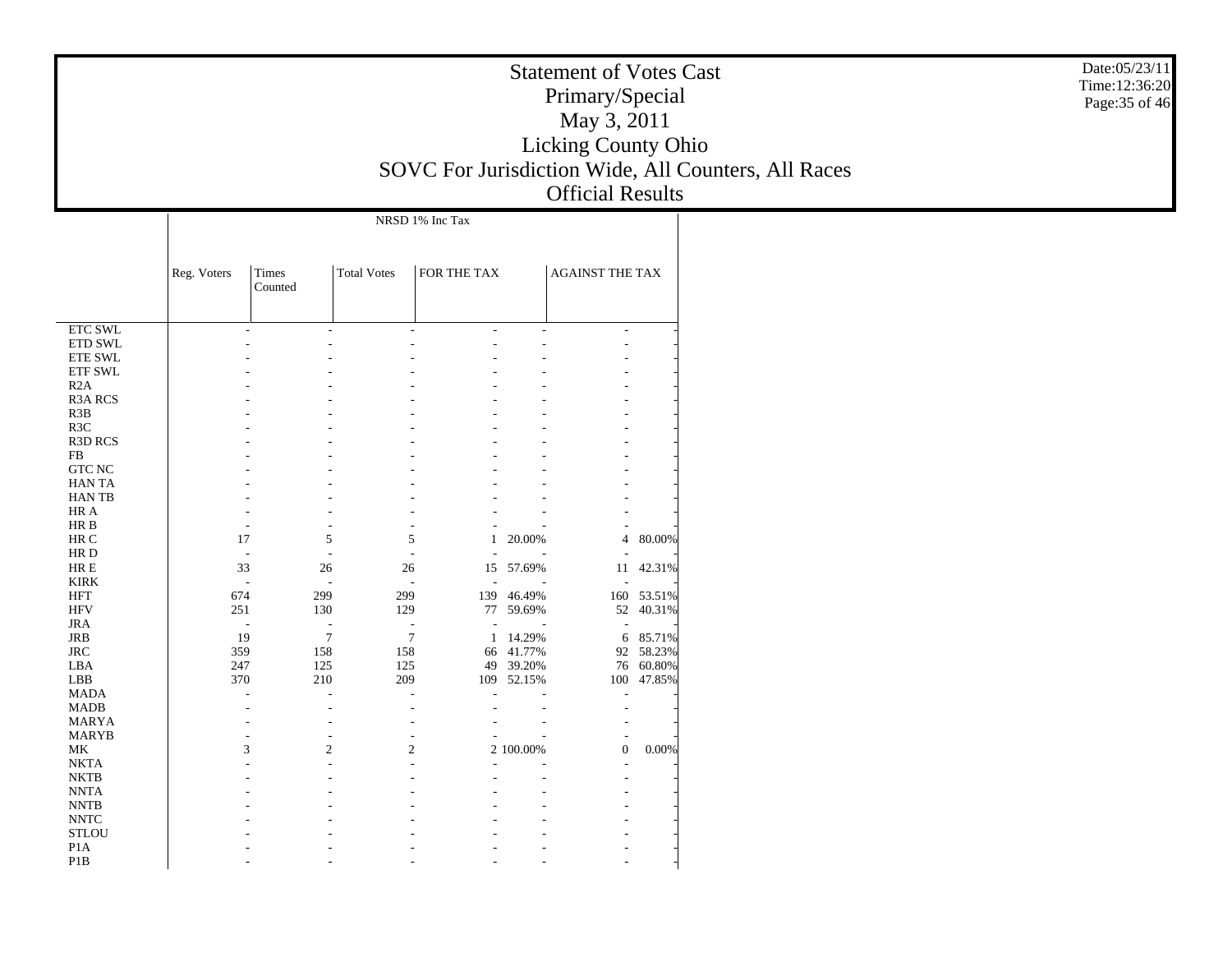| <b>Statement of Votes Cast</b>                      |
|-----------------------------------------------------|
| Primary/Special                                     |
| May 3, 2011                                         |
| <b>Licking County Ohio</b>                          |
| SOVC For Jurisdiction Wide, All Counters, All Races |
| <b>Official Results</b>                             |

|                  |             | NRSD 1% Inc Tax  |                    |                |        |                        |           |  |  |  |  |  |  |  |
|------------------|-------------|------------------|--------------------|----------------|--------|------------------------|-----------|--|--|--|--|--|--|--|
|                  | Reg. Voters | Times<br>Counted | <b>Total Votes</b> | FOR THE TAX    |        | <b>AGAINST THE TAX</b> |           |  |  |  |  |  |  |  |
| P <sub>2</sub> A |             |                  |                    |                |        |                        |           |  |  |  |  |  |  |  |
| P <sub>2</sub> B |             |                  |                    |                |        |                        |           |  |  |  |  |  |  |  |
| P <sub>2</sub> C |             |                  |                    |                |        |                        |           |  |  |  |  |  |  |  |
| P <sub>3</sub> A |             |                  |                    |                |        |                        |           |  |  |  |  |  |  |  |
| P3B              |             |                  |                    |                |        |                        |           |  |  |  |  |  |  |  |
| P3C              |             |                  |                    |                |        |                        |           |  |  |  |  |  |  |  |
| P <sub>4</sub> A |             |                  |                    |                |        |                        |           |  |  |  |  |  |  |  |
| P4B              |             |                  |                    |                |        |                        |           |  |  |  |  |  |  |  |
| <b>STAA</b>      | 811         | 406              | 403                | 195            | 48.39% | 208                    | 51.61%    |  |  |  |  |  |  |  |
| <b>STAB</b>      | 624         | 302              | 296                | 128            | 43.24% | 168                    | 56.76%    |  |  |  |  |  |  |  |
| <b>ALEX</b>      | 340         | 179              | 177                | 111            | 62.71% | 66                     | 37.29%    |  |  |  |  |  |  |  |
| WASH             | 2           |                  |                    | $\overline{0}$ | 0.00%  |                        | 1 100.00% |  |  |  |  |  |  |  |
| <b>UTICA</b>     |             |                  |                    |                |        |                        |           |  |  |  |  |  |  |  |
| Total            | 5641        | 2861             | 2846               | 1355           | 47.61% | 1491                   | 52.39%    |  |  |  |  |  |  |  |

Date:05/23/11 Time:12:36:20 Page:36 of 46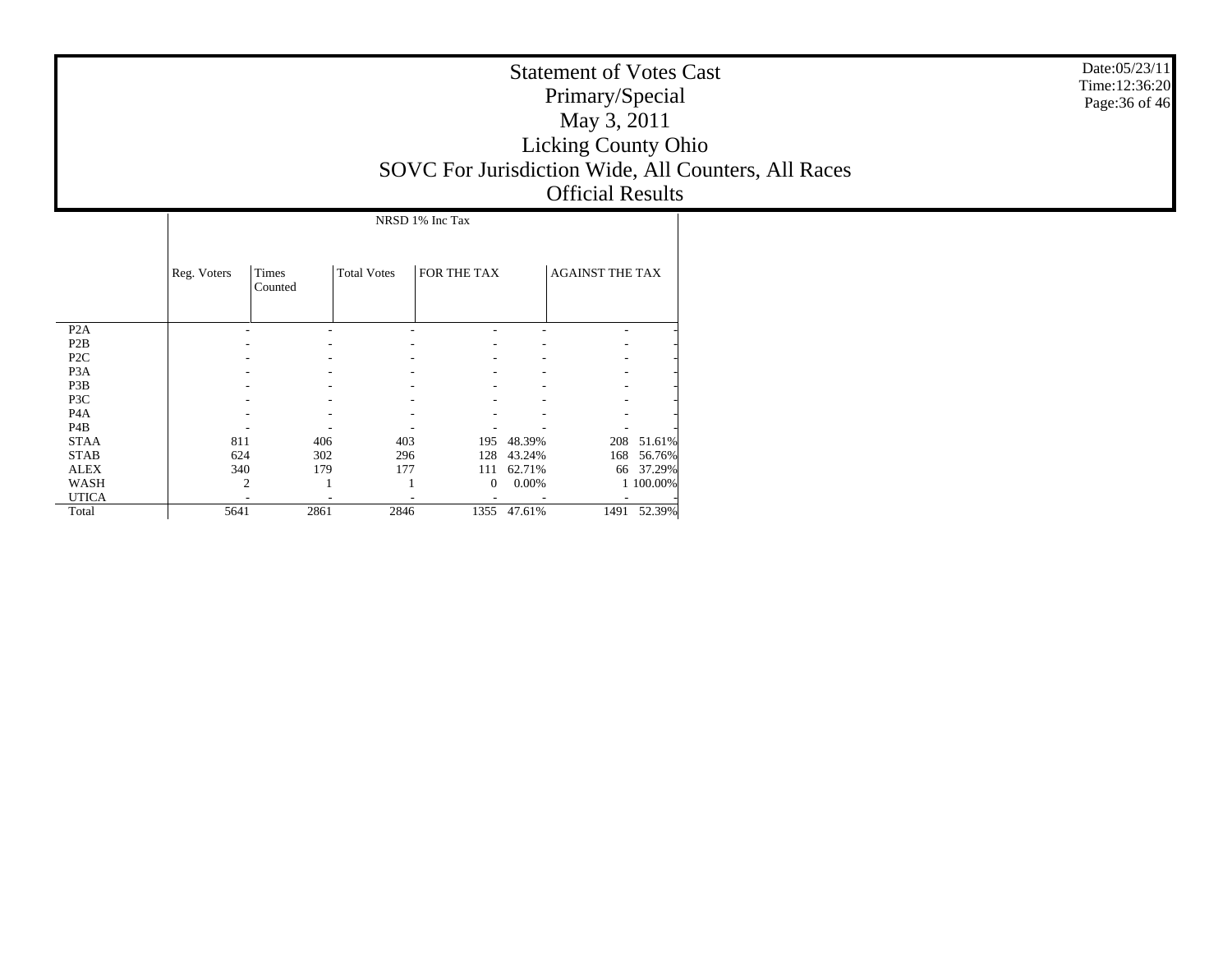| <b>Statement of Votes Cast</b><br>Primary/Special<br>May 3, 2011<br><b>Licking County Ohio</b><br>SOVC For Jurisdiction Wide, All Counters, All Races<br><b>Official Results</b> | Date:05/23/11<br>Time:12:36:20<br>Page: 37 of 46 |  |
|----------------------------------------------------------------------------------------------------------------------------------------------------------------------------------|--------------------------------------------------|--|
| WL Fire 2.5M Fire                                                                                                                                                                | Alex Vlg 3M Current                              |  |

|                           | Reg. Voters | Times<br>Counted | Total Votes | FOR THE TAX LEVY | <b>LEVY</b> | <b>AGAINST THE TAX</b>   | Reg. Voters | Times<br>Counted | Total Votes | FOR THE TAX<br>LEVY | <b>AGAINST THE</b><br><b>TAX LEVY</b> |  |
|---------------------------|-------------|------------------|-------------|------------------|-------------|--------------------------|-------------|------------------|-------------|---------------------|---------------------------------------|--|
|                           |             |                  |             |                  |             |                          |             |                  |             |                     |                                       |  |
| Jurisdiction Wide         |             |                  |             |                  |             |                          |             |                  |             |                     |                                       |  |
| $\rm N1A$                 |             |                  |             |                  |             |                          |             |                  |             |                     |                                       |  |
| $_{\rm N1B}$<br>$\rm N1C$ |             |                  |             |                  |             |                          |             |                  |             |                     |                                       |  |
| ${\rm N1D}$               |             |                  |             |                  |             |                          |             |                  |             |                     |                                       |  |
| $\rm N2A$                 |             |                  |             |                  |             |                          |             |                  |             |                     |                                       |  |
| $\rm N2B$                 |             |                  |             |                  |             |                          |             |                  |             |                     |                                       |  |
| $\rm N2C$                 |             |                  |             |                  |             |                          |             |                  |             |                     |                                       |  |
| $\rm N2D$                 |             |                  |             |                  |             |                          |             |                  |             |                     |                                       |  |
| N3A                       |             |                  |             |                  |             |                          |             |                  |             |                     |                                       |  |
| ${\bf N3B}$               |             |                  |             |                  |             |                          |             |                  |             |                     |                                       |  |
| $_{\rm N3C}$              |             |                  |             |                  |             |                          |             |                  |             |                     |                                       |  |
| ${\rm N3D}$               |             |                  |             |                  |             |                          |             |                  |             |                     |                                       |  |
| ${\rm N3E}$               |             |                  |             |                  |             |                          |             |                  |             |                     | $\overline{\phantom{a}}$              |  |
| $_{\mathrm{N4A}}$         |             |                  |             |                  |             |                          |             |                  |             |                     |                                       |  |
| N4B                       |             |                  |             |                  |             |                          |             |                  |             |                     |                                       |  |
| $_{\mathrm{N4C}}$         |             |                  |             |                  |             |                          |             |                  |             |                     |                                       |  |
| $\rm N4D$                 |             |                  |             |                  |             |                          |             |                  |             |                     |                                       |  |
| $_{\rm N4E}$              |             |                  |             |                  |             |                          |             |                  |             |                     |                                       |  |
| $_{\rm N5A}$              |             |                  |             |                  |             |                          |             |                  |             |                     |                                       |  |
| $_{\rm N5B}$              |             |                  |             |                  |             |                          |             |                  |             |                     |                                       |  |
| N5C                       |             |                  |             |                  |             |                          |             |                  |             |                     |                                       |  |
| ${\rm N5D}$               |             |                  |             |                  |             |                          |             |                  |             |                     |                                       |  |
| $_{\rm N5E}$              |             |                  |             |                  |             |                          |             |                  |             |                     |                                       |  |
| N5F                       |             |                  |             |                  |             |                          |             |                  |             |                     |                                       |  |
| $_{\mathrm{N6A}}$         |             |                  |             |                  |             |                          |             |                  |             |                     | $\overline{\phantom{a}}$              |  |
| ${\rm N6B}$               |             |                  |             |                  |             |                          |             |                  |             |                     |                                       |  |
| $_{\mathrm{NGC}}$         |             |                  |             |                  |             |                          |             |                  |             |                     |                                       |  |
| ${\rm N6D}$               |             |                  |             |                  |             |                          |             |                  |             |                     |                                       |  |
| ${\rm N6E}$               |             |                  |             |                  |             |                          |             |                  |             |                     |                                       |  |
| N7A                       |             |                  |             |                  |             |                          |             |                  |             |                     |                                       |  |
| ${\bf N7B}$               |             |                  |             |                  |             |                          |             |                  |             |                     |                                       |  |
| $_{\mathrm{N7C}}$         |             |                  |             |                  |             |                          |             |                  |             |                     |                                       |  |
| N7D                       |             |                  |             |                  |             |                          |             |                  |             |                     |                                       |  |
| $\operatorname{BEN}$ NR   |             |                  |             |                  |             |                          |             |                  |             |                     |                                       |  |
| $\rm BUR$                 |             |                  |             |                  |             |                          |             |                  |             |                     |                                       |  |
| $\rm EDEN$                |             | $\overline{a}$   |             |                  |             | $\overline{\phantom{a}}$ |             |                  |             |                     |                                       |  |
| $\rm ETA$                 | 893         | 55               | 54          | 30 55.56%        |             | 24<br>44.44%             |             |                  |             |                     |                                       |  |
| ${\rm ETB}$               | 692         | 18               | 18          | 5 27.78%         |             | 13 72.22%                |             |                  |             |                     | $\overline{a}$                        |  |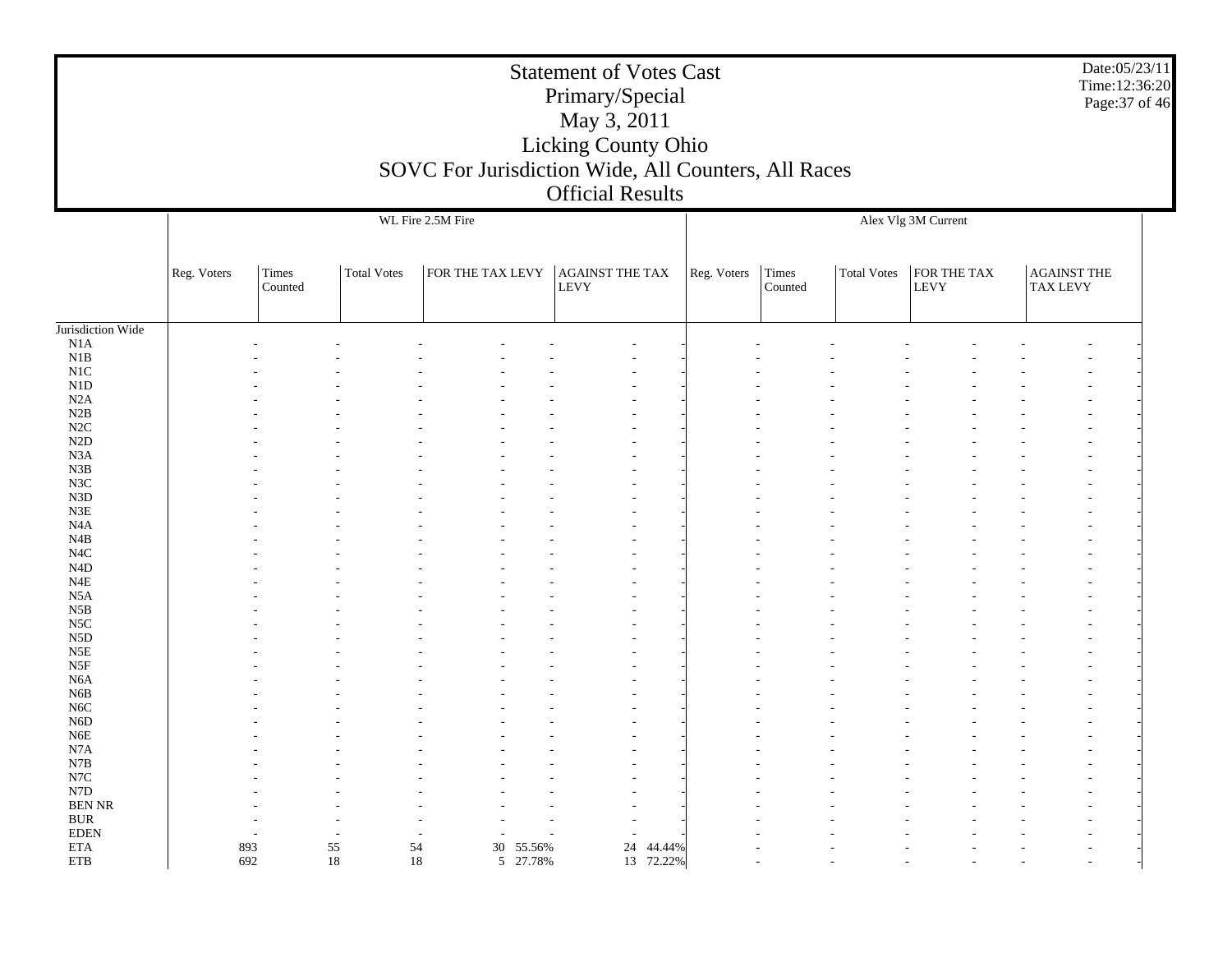Date:05/23/11Time:12:36:20Page:38 of 46

 ETC SWL ETD SWL ETE SWL ETF SWL R2A R3A RCS R3B R3C R3D RCS FB GTC NC HAN TA HAN TB HR A HR B HR C HR D HR E KIRK HFT HFV JRA JRB JRC LBA LBB MADA MADB MARYA MARYB MK NKTA NKTB NNTA NNTB NNTC STLOU P1A P1BReg. Voters Times CountedTotal Votes FOR THE TAX LEVY AGAINST THE TAX LEVYWL Fire 2.5M FireReg. Voters | Times CountedTotal Votes FOR THE TAX LEVYAGAINST THE TAX LEVYAlex Vlg 3M Current 1098 45 45 23 51.11% 22 48.89% - - - - - - - 683 76 75 36 48.00%% 39 52.00% - - - - - - - - - - - -1479 51 51 27 52.94%24 47.06% 897 19 19 9 47.37%10 52.63% 1115 31 31 25 80.65% $\%$  6 19.35% - - - - - - - - - - -1470 38 38 20 52.63% 18 47.37% - - - - - - - 900 17 17 14 82.35% $\%$  3 17.65% - - - - - - - - - - -1348 46 46 33 71.74%13 28.26% 1507 40 40 28 70.00% $\%$  12 30.00% - - - - - - - - - - -- - - - - - - - - - - - - - - - - - - - - - - - - - - - - - - - - - - - - - - - - - - - - - - - - - - - - 1051 61 61 31 50.82% 30 49.18% - - - - - - - 1022 59 57 33 57.89% 24 42.11% - - - - - - - 940 49 49 31 63.27% 18 36.73% - - - - - - - 1309101 101 45 44.55% 56 55.45% 1098 96 94 39 41.49% 55 58.51% - - - - - - - 383 28 28 13 46.43%15 53.57% - - - - - - - - - - - - - - - - - - - - - - - - - - - - - - - - - - - - - - - - 857 313 309 164 53.07% 145 46.93% - - - - - - - - - - - - - - - - - - - - - - - - - - - - - - - - - - - - - - - - - - - - - - - - - - - - - - - - - - - - - - - - - - - - - - - - - - - - - - - - - - - - - - - - - - - - - - - - - - - - - - - - - - - - - - - - - - - - - - - - - - - - - - - - - - - - - - - - - - - - - - - - - - - - - - - - - - - - - - - - - - - - - - - - - - - - - - - - - - - - - - - - - - - - - 902 177 177 105 59.32%72 40.68% 1266 178 178 109 61.24%69 38.76% - - - - - - -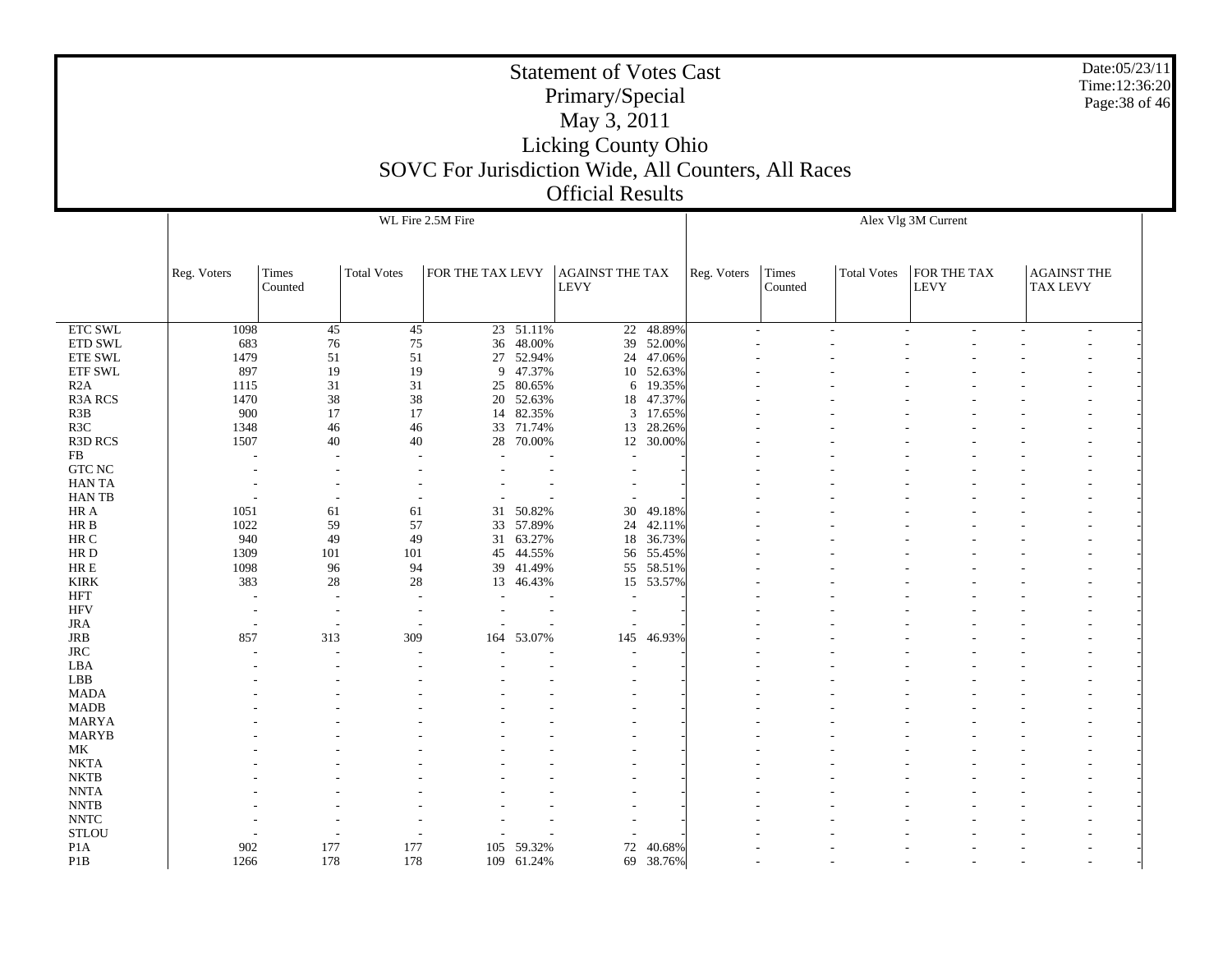|                  |             |                                          |                                                           |     |        | <b>Statement of Votes Cast</b><br>Primary/Special<br>May 3, 2011<br><b>Licking County Ohio</b><br>SOVC For Jurisdiction Wide, All Counters, All Races<br><b>Official Results</b> |                                                                      |  |  |             |                                       |                          | Date:05/23/11<br>Time:12:36:20<br>Page: 39 of 46 |  |  |
|------------------|-------------|------------------------------------------|-----------------------------------------------------------|-----|--------|----------------------------------------------------------------------------------------------------------------------------------------------------------------------------------|----------------------------------------------------------------------|--|--|-------------|---------------------------------------|--------------------------|--------------------------------------------------|--|--|
|                  |             | WL Fire 2.5M Fire<br>Alex Vlg 3M Current |                                                           |     |        |                                                                                                                                                                                  |                                                                      |  |  |             |                                       |                          |                                                  |  |  |
|                  | Reg. Voters | <b>Total Votes</b>                       | FOR THE TAX LEVY<br><b>AGAINST THE TAX</b><br><b>LEVY</b> |     |        |                                                                                                                                                                                  | Times<br><b>Total Votes</b><br>Reg. Voters<br><b>LEVY</b><br>Counted |  |  | FOR THE TAX | <b>AGAINST THE</b><br><b>TAX LEVY</b> |                          |                                                  |  |  |
| P2A              | 797         | 306                                      | 304                                                       | 147 | 48.36% |                                                                                                                                                                                  | 157 51.64%                                                           |  |  |             |                                       | $\overline{\phantom{a}}$ |                                                  |  |  |
| P2B              | 1313        | 343                                      | 342                                                       | 214 | 62.57% | 128                                                                                                                                                                              | 37.43%                                                               |  |  |             |                                       |                          |                                                  |  |  |
| P <sub>2</sub> C | 991         | 229                                      | 224                                                       | 132 | 58.93% | 92                                                                                                                                                                               | 41.07%                                                               |  |  |             |                                       | $\overline{\phantom{a}}$ |                                                  |  |  |
| P <sub>3</sub> A | 851         | 254                                      | 250                                                       | 111 | 44.40% | 139                                                                                                                                                                              | 55.60%                                                               |  |  |             |                                       |                          |                                                  |  |  |
| P3B              | 822         | 48                                       | 48                                                        | 26  | 54.17% | 22                                                                                                                                                                               | 45.83%                                                               |  |  |             |                                       | $\overline{a}$           |                                                  |  |  |
| P3C              | 978         | 51                                       | 51                                                        | 28  | 54.90% | 23                                                                                                                                                                               | 45.10%                                                               |  |  |             |                                       |                          |                                                  |  |  |
| P <sub>4</sub> A | 1117        | 56                                       | 55                                                        | 33  | 60.00% | 22                                                                                                                                                                               | 40.00%                                                               |  |  |             |                                       |                          |                                                  |  |  |
| P4B              | 1135        | 45                                       | 45                                                        | 28  | 62.22% | 17                                                                                                                                                                               | 37.78%                                                               |  |  |             |                                       | $\sim$                   |                                                  |  |  |
| <b>STAA</b>      |             |                                          |                                                           |     |        |                                                                                                                                                                                  |                                                                      |  |  |             |                                       | $\overline{\phantom{a}}$ |                                                  |  |  |
| <b>STAB</b>      |             |                                          |                                                           |     |        |                                                                                                                                                                                  |                                                                      |  |  |             |                                       |                          |                                                  |  |  |

- - - - - - - - - - - - - - - - 340

2830 2807 1539 54.83%

 - - - - - - - - - - - - - - - - - - - - - - - - - -

179 176 80 45.45%

1268 45.17% 340 179 176 80 45.45% 96 54.55%

96 54.55%

 ALEX WASH UTICA**Total** 

-

-

28914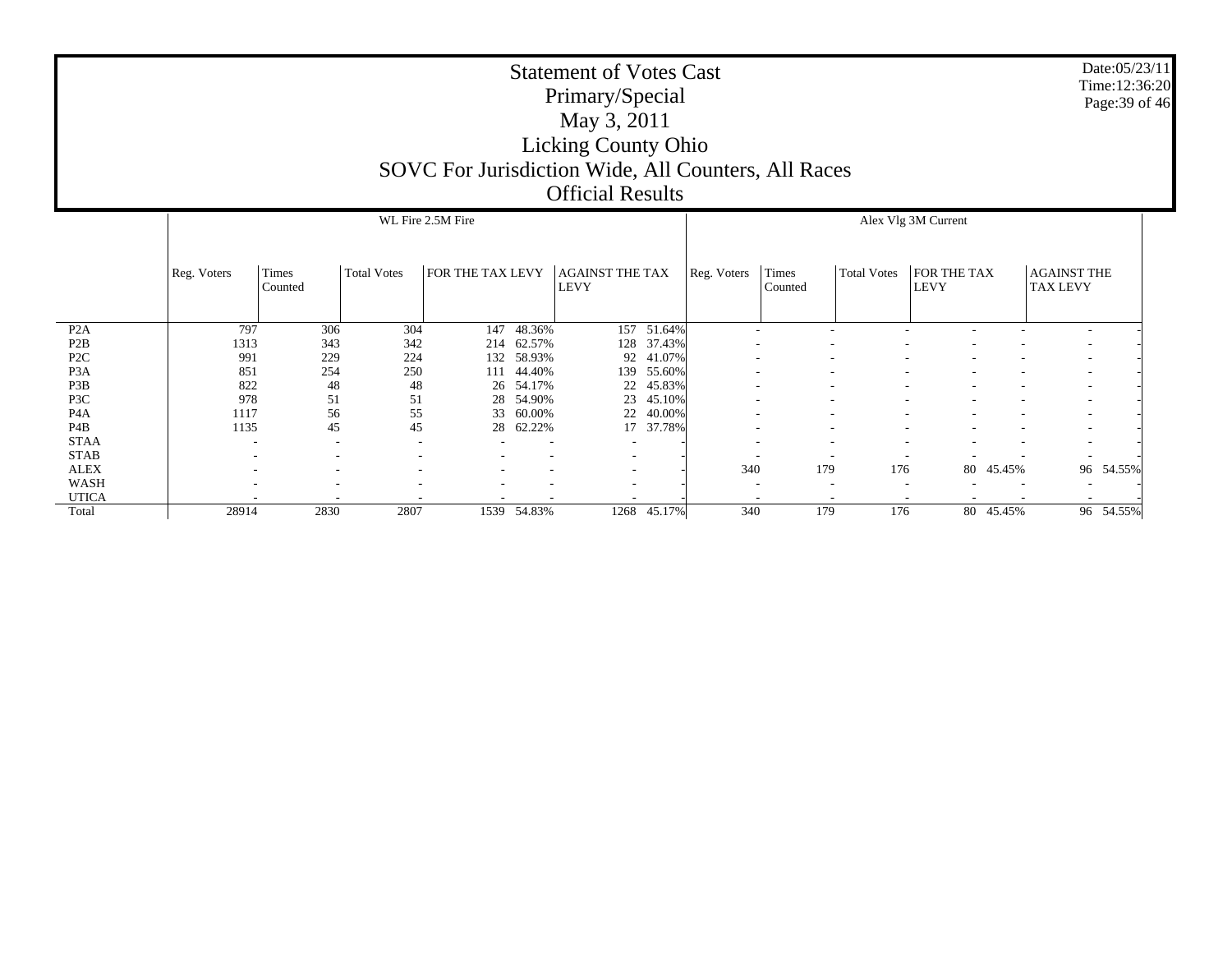|                    | <b>Statement of Votes Cast</b><br>Primary/Special<br>May 3, 2011<br>Licking County Ohio |                  |                    |                      |                                                     |     |  |          |          |           |        |        |  |
|--------------------|-----------------------------------------------------------------------------------------|------------------|--------------------|----------------------|-----------------------------------------------------|-----|--|----------|----------|-----------|--------|--------|--|
|                    |                                                                                         |                  |                    |                      |                                                     |     |  |          |          |           |        |        |  |
|                    |                                                                                         |                  |                    |                      | SOVC For Jurisdiction Wide, All Counters, All Races |     |  |          |          |           |        |        |  |
|                    |                                                                                         |                  |                    |                      | <b>Official Results</b>                             |     |  |          |          |           |        |        |  |
|                    |                                                                                         |                  |                    | Utica Vlg 8M Current |                                                     |     |  |          | EKSD 5 M |           |        |        |  |
|                    |                                                                                         |                  |                    |                      |                                                     |     |  |          |          |           |        |        |  |
|                    | Reg. Voters                                                                             | Times<br>Counted | <b>Total Votes</b> | FOR THE TAX<br>LEVY  | AGAINT THE TAX   Reg. Voters<br><b>LEVY</b>         |     |  |          |          |           |        |        |  |
| Jurisdiction Wide  |                                                                                         |                  |                    |                      |                                                     |     |  |          |          |           |        |        |  |
| N1A                |                                                                                         |                  |                    |                      |                                                     |     |  |          |          |           |        |        |  |
| N1B                |                                                                                         |                  |                    |                      |                                                     |     |  |          |          |           |        |        |  |
| N1C                |                                                                                         |                  |                    |                      |                                                     |     |  |          |          |           |        |        |  |
| N1D                |                                                                                         |                  |                    |                      |                                                     |     |  |          |          |           |        |        |  |
| N2A                |                                                                                         |                  |                    |                      |                                                     |     |  |          |          |           |        |        |  |
| N2B<br>$\rm N2C$   |                                                                                         |                  |                    |                      |                                                     |     |  |          |          |           |        |        |  |
| N2D                |                                                                                         |                  |                    |                      |                                                     |     |  |          |          |           |        |        |  |
| N3A                |                                                                                         |                  |                    |                      |                                                     |     |  |          |          |           |        |        |  |
| N3B                |                                                                                         |                  |                    |                      |                                                     |     |  |          |          |           |        |        |  |
| N3C                |                                                                                         |                  |                    |                      |                                                     |     |  |          |          |           |        |        |  |
| N3D                |                                                                                         |                  |                    |                      |                                                     |     |  |          |          |           |        |        |  |
| N3E                |                                                                                         |                  |                    |                      |                                                     |     |  |          |          |           |        |        |  |
| N4A<br>N4B         |                                                                                         |                  |                    |                      |                                                     |     |  |          |          |           |        |        |  |
| N4C                |                                                                                         |                  |                    |                      |                                                     |     |  |          |          |           |        |        |  |
| N4D                |                                                                                         |                  |                    |                      |                                                     |     |  |          |          |           |        |        |  |
| N4E                |                                                                                         |                  |                    |                      |                                                     |     |  |          |          |           |        |        |  |
| N <sub>5</sub> A   |                                                                                         |                  |                    |                      |                                                     |     |  |          |          |           |        |        |  |
| N5B                |                                                                                         |                  |                    |                      |                                                     |     |  |          |          |           |        |        |  |
| N5C                |                                                                                         |                  |                    |                      |                                                     |     |  |          |          |           |        |        |  |
| ${\rm N5D}$<br>N5E |                                                                                         |                  |                    |                      |                                                     |     |  |          |          |           |        |        |  |
| N5F                |                                                                                         |                  |                    |                      |                                                     |     |  |          |          |           |        |        |  |
| N <sub>6</sub> A   |                                                                                         |                  |                    |                      |                                                     |     |  |          |          |           |        |        |  |
| N <sub>6</sub> B   |                                                                                         |                  |                    |                      |                                                     |     |  |          |          |           |        |        |  |
| N <sub>6</sub> C   |                                                                                         |                  |                    |                      |                                                     |     |  |          |          |           |        |        |  |
| N <sub>6</sub> D   |                                                                                         |                  |                    |                      |                                                     |     |  |          |          |           |        |        |  |
| N6E                |                                                                                         |                  |                    |                      |                                                     |     |  |          |          |           |        |        |  |
| N7A<br>N7B         |                                                                                         |                  |                    |                      |                                                     |     |  |          |          |           |        |        |  |
| N7C                |                                                                                         |                  |                    |                      |                                                     |     |  |          |          |           |        |        |  |
| N7D                |                                                                                         |                  |                    |                      |                                                     |     |  |          |          |           |        |        |  |
| <b>BEN NR</b>      |                                                                                         |                  |                    |                      |                                                     |     |  |          |          |           |        |        |  |
| <b>BUR</b>         |                                                                                         |                  |                    |                      |                                                     |     |  |          |          |           |        |        |  |
| <b>EDEN</b>        |                                                                                         |                  |                    |                      |                                                     | 117 |  | 33<br>33 |          | 12 36.36% | 21     | 63.64% |  |
| <b>ETA</b>         |                                                                                         |                  |                    |                      |                                                     |     |  |          | L,       |           | $\sim$ |        |  |
| <b>ETB</b>         |                                                                                         |                  |                    |                      |                                                     |     |  |          |          |           |        |        |  |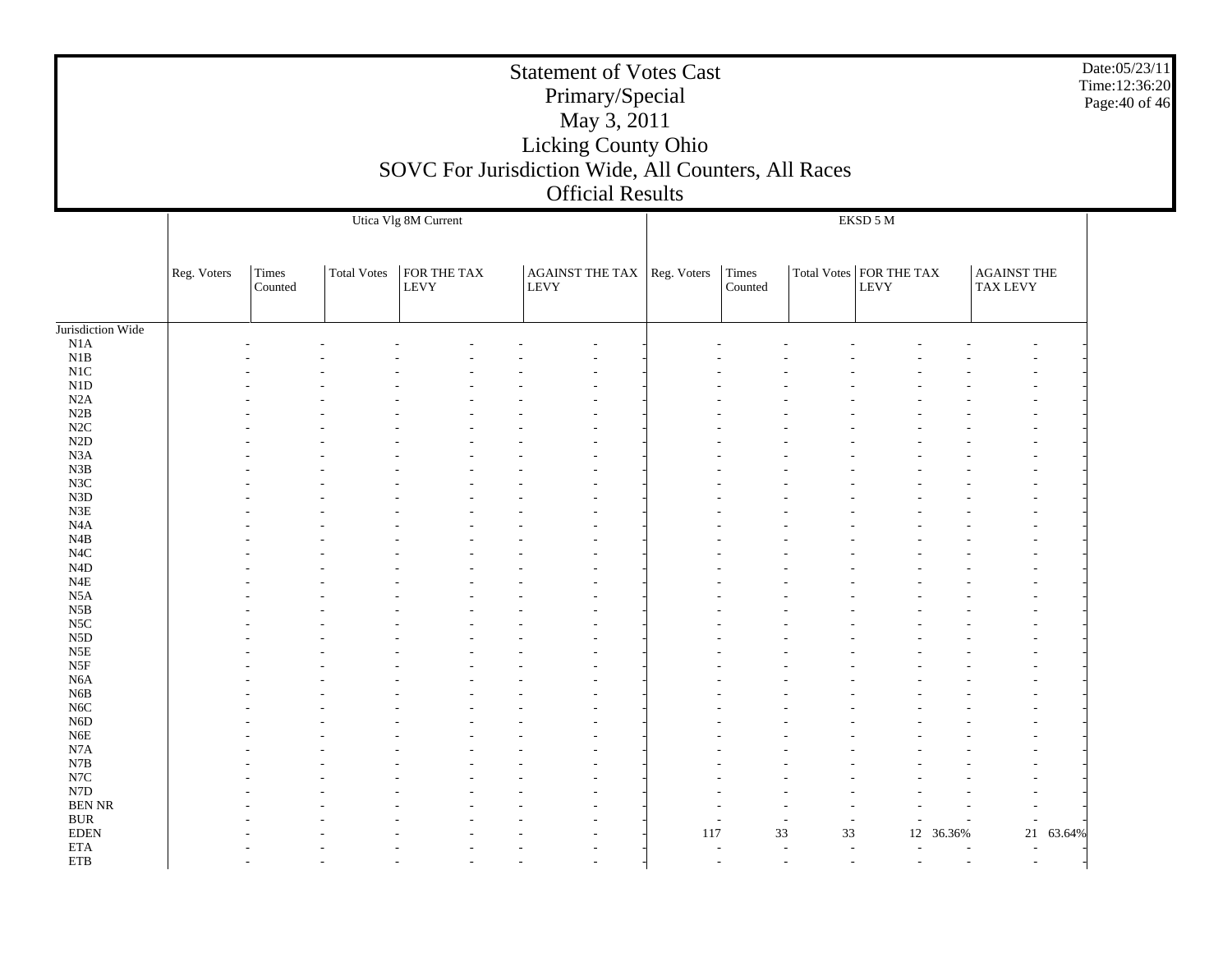|                                                                | Date:05/23/11<br><b>Statement of Votes Cast</b><br>Time:12:36:21<br>Primary/Special<br>Page: 41 of 46<br>May 3, 2011<br>Licking County Ohio<br>SOVC For Jurisdiction Wide, All Counters, All Races<br><b>Official Results</b><br>Utica Vlg 8M Current<br>EKSD 5 M |                  |                    |                     |                                            |     |                  |    |                                   |                                       |  |  |  |  |  |
|----------------------------------------------------------------|-------------------------------------------------------------------------------------------------------------------------------------------------------------------------------------------------------------------------------------------------------------------|------------------|--------------------|---------------------|--------------------------------------------|-----|------------------|----|-----------------------------------|---------------------------------------|--|--|--|--|--|
|                                                                |                                                                                                                                                                                                                                                                   |                  |                    |                     |                                            |     |                  |    |                                   |                                       |  |  |  |  |  |
|                                                                | Reg. Voters                                                                                                                                                                                                                                                       | Times<br>Counted | <b>Total Votes</b> | FOR THE TAX<br>LEVY | AGAINST THE TAX Reg. Voters<br><b>LEVY</b> |     | Times<br>Counted |    | Total Votes   FOR THE TAX<br>LEVY | <b>AGAINST THE</b><br><b>TAX LEVY</b> |  |  |  |  |  |
| <b>ETC SWL</b><br>ETD SWL<br>ETE SWL<br>ETF SWL                |                                                                                                                                                                                                                                                                   |                  |                    |                     |                                            |     |                  |    |                                   |                                       |  |  |  |  |  |
| R2A<br><b>R3A RCS</b><br>R3B<br>R3C                            |                                                                                                                                                                                                                                                                   |                  |                    |                     |                                            |     |                  |    |                                   |                                       |  |  |  |  |  |
| R3D RCS<br>FB<br><b>GTC NC</b><br>HAN TA                       |                                                                                                                                                                                                                                                                   |                  |                    |                     |                                            | 110 | $25\,$           | 25 | 13<br>52.00%                      | 12<br>48.00%                          |  |  |  |  |  |
| HAN TB<br>$\rm HR\ A$<br>HR B                                  |                                                                                                                                                                                                                                                                   |                  |                    |                     |                                            |     |                  |    |                                   |                                       |  |  |  |  |  |
| $\rm HR$ C<br>HR D<br>HR E<br><b>KIRK</b>                      |                                                                                                                                                                                                                                                                   |                  |                    |                     |                                            |     |                  |    |                                   |                                       |  |  |  |  |  |
| HFT<br><b>HFV</b><br><b>JRA</b><br>JRB                         |                                                                                                                                                                                                                                                                   |                  |                    |                     |                                            |     |                  |    |                                   |                                       |  |  |  |  |  |
| <b>JRC</b><br>LBA<br>LBB<br><b>MADA</b>                        |                                                                                                                                                                                                                                                                   |                  |                    |                     |                                            |     |                  |    |                                   |                                       |  |  |  |  |  |
| <b>MADB</b><br><b>MARYA</b><br><b>MARYB</b><br>MK              |                                                                                                                                                                                                                                                                   |                  |                    |                     |                                            |     |                  |    |                                   |                                       |  |  |  |  |  |
| <b>NKTA</b><br><b>NKTB</b><br><b>NNTA</b>                      |                                                                                                                                                                                                                                                                   |                  |                    |                     |                                            |     |                  |    |                                   |                                       |  |  |  |  |  |
| <b>NNTB</b><br><b>NNTC</b><br><b>STLOU</b><br>P <sub>1</sub> A |                                                                                                                                                                                                                                                                   |                  |                    |                     |                                            |     |                  |    |                                   |                                       |  |  |  |  |  |
| P <sub>1</sub> B                                               |                                                                                                                                                                                                                                                                   |                  |                    |                     |                                            |     |                  |    |                                   |                                       |  |  |  |  |  |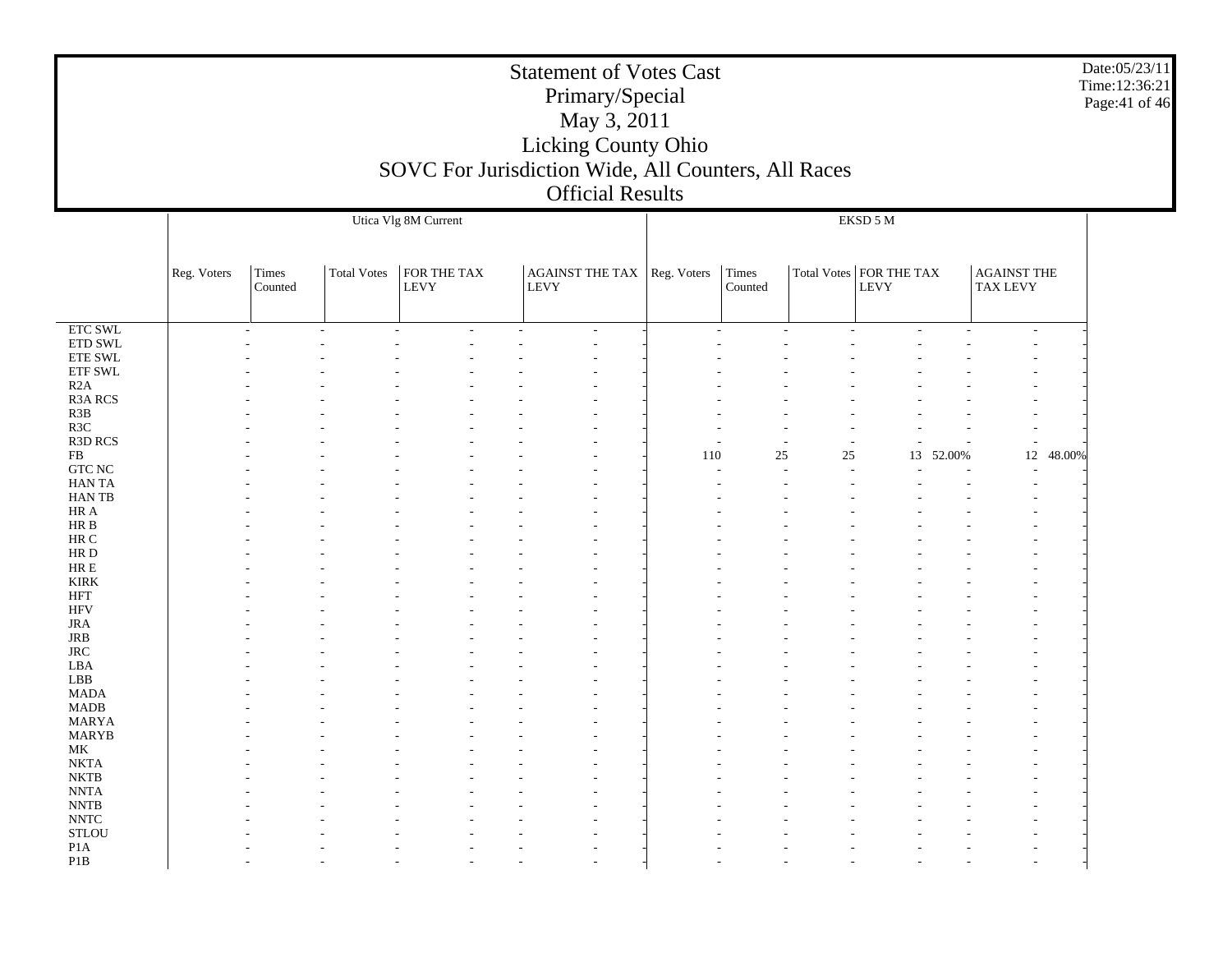|                                     | <b>Statement of Votes Cast</b><br>Primary/Special<br>May 3, 2011<br><b>Licking County Ohio</b><br>SOVC For Jurisdiction Wide, All Counters, All Races<br><b>Official Results</b> |                         |                    |                            |            |                                |            |             |                  |    |                                   |           |                                       | Date:05/23/11<br>Time: 12:36:21<br>Page: 42 of 46 |
|-------------------------------------|----------------------------------------------------------------------------------------------------------------------------------------------------------------------------------|-------------------------|--------------------|----------------------------|------------|--------------------------------|------------|-------------|------------------|----|-----------------------------------|-----------|---------------------------------------|---------------------------------------------------|
|                                     |                                                                                                                                                                                  |                         |                    | Utica Vlg 8M Current       |            |                                |            |             |                  |    | EKSD 5 M                          |           |                                       |                                                   |
|                                     | Reg. Voters                                                                                                                                                                      | <b>Times</b><br>Counted | <b>Total Votes</b> | FOR THE TAX<br><b>LEVY</b> |            | AGAINST THE TAX<br><b>LEVY</b> |            | Reg. Voters | Times<br>Counted |    | Total Votes   FOR THE TAX<br>LEVY |           | <b>AGAINST THE</b><br><b>TAX LEVY</b> |                                                   |
| P <sub>2</sub> A                    |                                                                                                                                                                                  |                         |                    |                            |            | $\sim$                         |            |             |                  |    |                                   |           |                                       |                                                   |
| P <sub>2</sub> B                    |                                                                                                                                                                                  |                         |                    |                            |            |                                |            |             |                  |    |                                   |           |                                       |                                                   |
| P <sub>2C</sub><br>P <sub>3</sub> A |                                                                                                                                                                                  |                         |                    |                            |            |                                |            |             |                  |    |                                   |           |                                       |                                                   |
| P3B                                 |                                                                                                                                                                                  |                         |                    |                            |            |                                |            |             |                  |    |                                   |           |                                       |                                                   |
| P3C                                 |                                                                                                                                                                                  |                         |                    |                            |            |                                |            |             |                  |    |                                   |           |                                       |                                                   |
| P <sub>4</sub> A                    |                                                                                                                                                                                  |                         |                    |                            |            |                                |            |             |                  |    |                                   |           |                                       |                                                   |
| P <sub>4</sub> B                    |                                                                                                                                                                                  |                         |                    |                            |            |                                |            |             |                  |    |                                   |           |                                       |                                                   |
| <b>STAA</b>                         |                                                                                                                                                                                  |                         |                    |                            |            |                                |            |             |                  |    |                                   |           |                                       |                                                   |
| <b>STAB</b>                         |                                                                                                                                                                                  |                         |                    |                            |            |                                |            |             |                  |    |                                   |           |                                       |                                                   |
| <b>ALEX</b>                         |                                                                                                                                                                                  |                         |                    |                            |            |                                |            |             |                  |    |                                   |           |                                       |                                                   |
| <b>WASH</b>                         |                                                                                                                                                                                  |                         |                    |                            |            |                                |            |             |                  |    |                                   |           |                                       |                                                   |
| <b>UTICA</b>                        | 1212                                                                                                                                                                             | 476                     | 471                | 188                        | 39.92%     | 283                            | 60.08%     |             |                  |    |                                   |           |                                       |                                                   |
| Total                               | 1212                                                                                                                                                                             | 476                     | 471                |                            | 188 39.92% |                                | 283 60.08% | 227         | 58               | 58 |                                   | 25 43.10% | 33 56.90%                             |                                                   |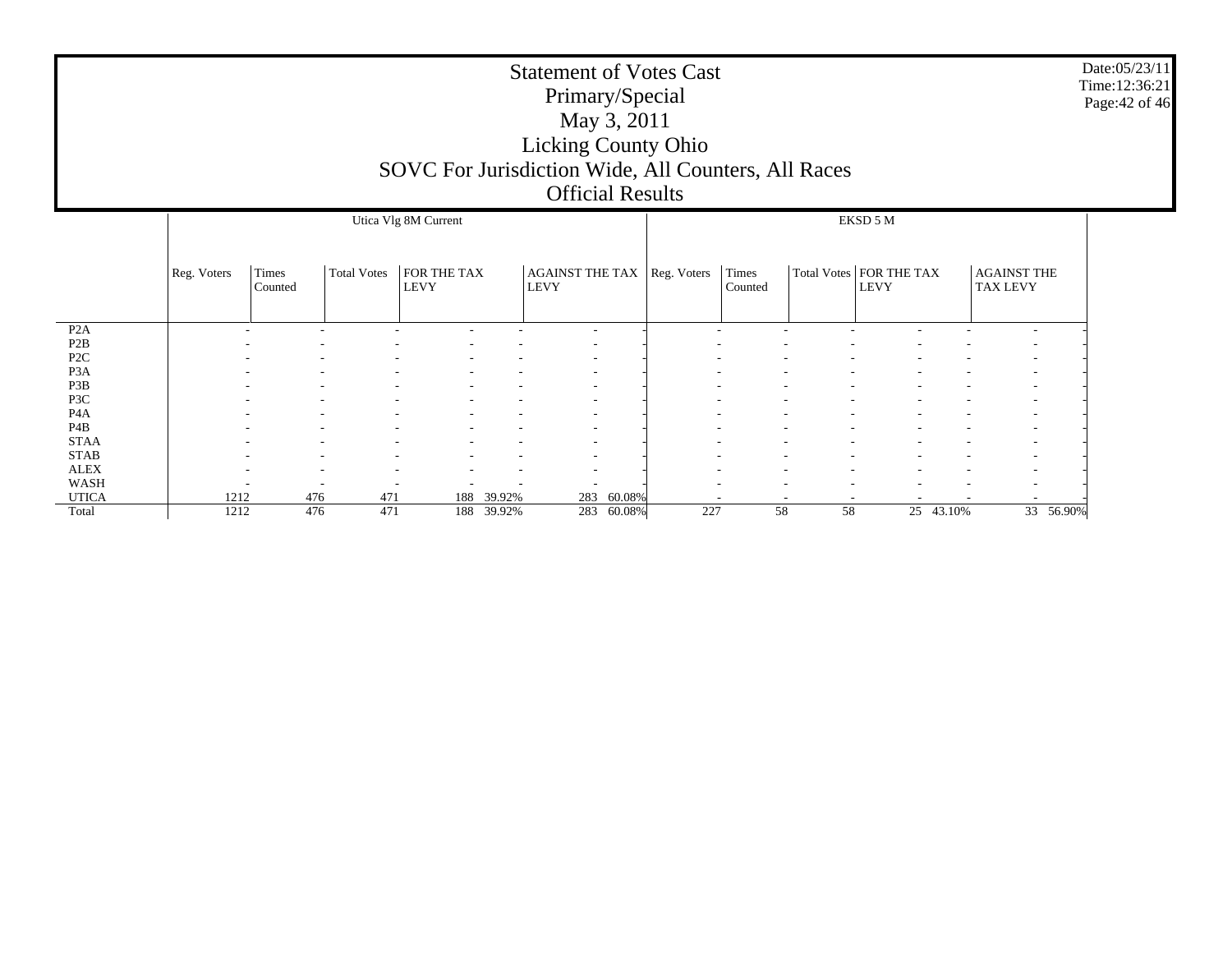|                                             |                |                        |       |                            | <b>Statement of Votes Cast</b><br>Licking County Ohio<br>SOVC For Jurisdiction Wide, All Counters, All Races |
|---------------------------------------------|----------------|------------------------|-------|----------------------------|--------------------------------------------------------------------------------------------------------------|
|                                             |                |                        |       | NA/PL Parks 1M             |                                                                                                              |
|                                             | Reg.<br>Voters | Times<br>Counted Votes | Total | FOR THE TAX<br><b>LEVY</b> | AGAINST THE<br><b>TAX LEVY</b>                                                                               |
| Jurisdiction Wide<br>N1A                    |                |                        |       |                            |                                                                                                              |
| N1B<br>N1C                                  |                |                        |       |                            |                                                                                                              |
| N1D<br>N2A<br>N2B                           |                |                        |       |                            |                                                                                                              |
| N2C<br>$\rm N2D$                            |                |                        |       |                            |                                                                                                              |
| N3A<br>N3B<br>N3C                           |                |                        |       |                            |                                                                                                              |
| N3D<br>$\ensuremath{\mathsf{N3E}}$          |                |                        |       |                            |                                                                                                              |
| N <sub>4</sub> A<br>N4B<br>N <sub>4</sub> C |                |                        |       |                            |                                                                                                              |
| $\rm N4D$<br>$_{\rm N4E}$                   |                |                        |       |                            |                                                                                                              |
| N5A<br>$_{\rm N5B}$                         |                |                        |       |                            |                                                                                                              |
| N <sub>5</sub> C<br>N5D<br>$_{\rm N5E}$     |                |                        |       |                            |                                                                                                              |
| $_{\rm{NSF}}$<br>N <sub>6</sub> A           |                |                        |       |                            |                                                                                                              |
| N6B<br>N <sub>6</sub> C<br>N6D              |                |                        |       |                            |                                                                                                              |
| N6E<br>$_{\rm N7A}$                         |                |                        |       |                            |                                                                                                              |
| N7B<br>$_{\rm N7C}$                         |                |                        |       |                            |                                                                                                              |
| ${\rm N7D}$<br><b>BEN NR</b><br>$\rm BUR$   |                |                        |       |                            |                                                                                                              |
| $\operatorname{EDEN}$<br>$\rm ETA$          |                |                        |       |                            |                                                                                                              |
| ${\rm ETB}$                                 |                |                        |       |                            |                                                                                                              |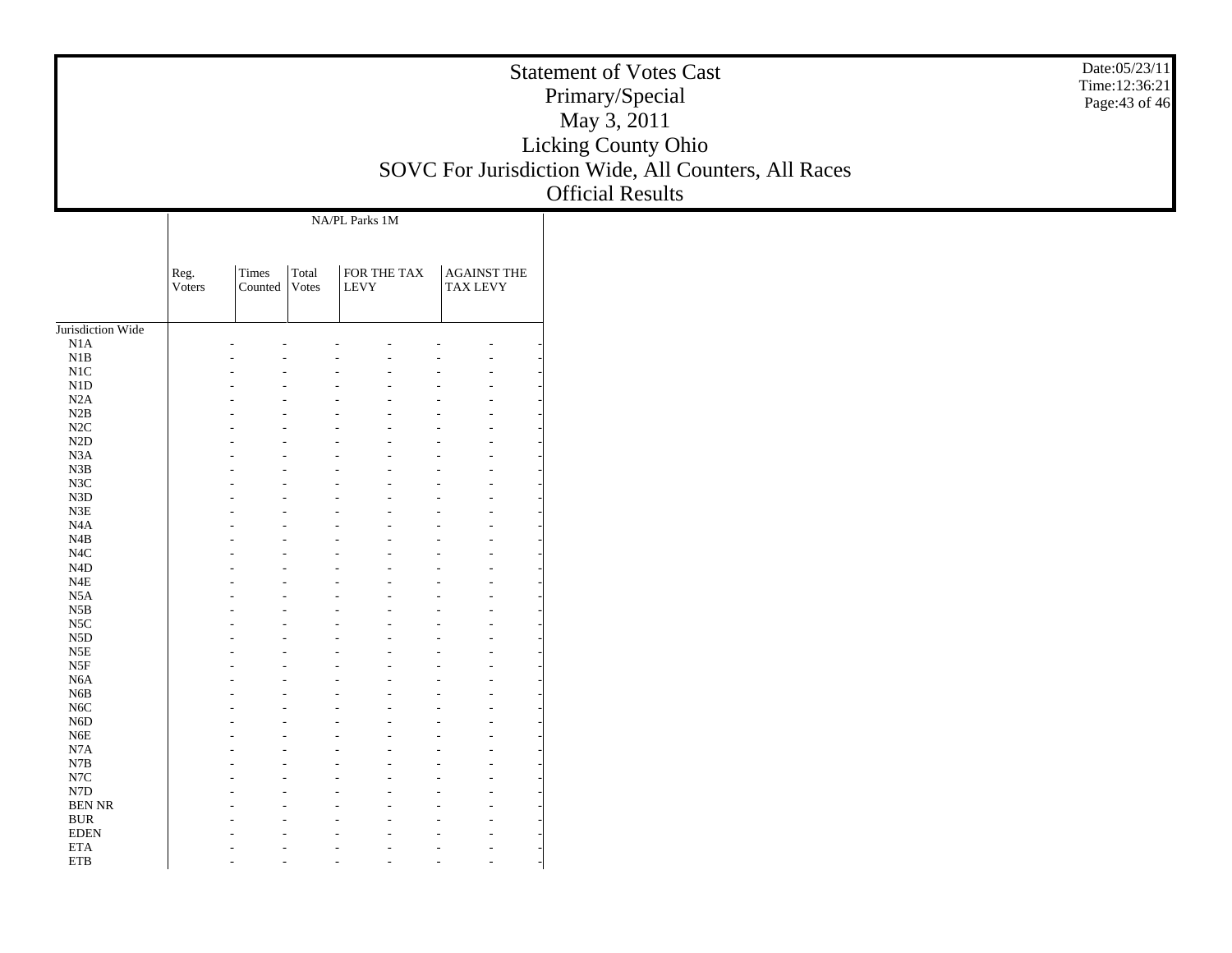|                                                          |                |                                    |          |                                       | <b>Statement of Votes Cast</b><br>Licking County Ohio<br>SOVC For Jurisdiction Wide, All Counters, All Races |
|----------------------------------------------------------|----------------|------------------------------------|----------|---------------------------------------|--------------------------------------------------------------------------------------------------------------|
|                                                          | Reg.<br>Voters | Times<br>Counted Votes             | Total    | NA/PL Parks 1M<br>FOR THE TAX<br>LEVY | <b>AGAINST THE</b><br><b>TAX LEVY</b>                                                                        |
|                                                          |                |                                    |          |                                       |                                                                                                              |
| ETC SWL                                                  |                |                                    |          |                                       |                                                                                                              |
| ETD SWL                                                  |                |                                    |          |                                       |                                                                                                              |
| ETE SWL<br>ETF SWL                                       |                |                                    |          |                                       |                                                                                                              |
| R2A                                                      |                |                                    |          |                                       |                                                                                                              |
| R3A RCS<br>R3B                                           |                |                                    |          |                                       |                                                                                                              |
| R3C                                                      |                |                                    |          |                                       |                                                                                                              |
| R3D RCS                                                  |                |                                    |          |                                       |                                                                                                              |
| FB                                                       |                |                                    |          |                                       |                                                                                                              |
| ${\rm GTC}$ NC<br><b>HANTA</b>                           |                |                                    |          |                                       |                                                                                                              |
| HAN TB                                                   |                |                                    |          |                                       |                                                                                                              |
| HR A                                                     |                |                                    |          |                                       |                                                                                                              |
| HR B<br>$\rm{HR}$ C                                      |                |                                    |          |                                       |                                                                                                              |
| $\rm HR$ D                                               |                |                                    |          |                                       |                                                                                                              |
| $\rm HR \, E$                                            |                |                                    |          |                                       |                                                                                                              |
| <b>KIRK</b>                                              |                |                                    |          |                                       |                                                                                                              |
| <b>HFT</b><br><b>HFV</b>                                 |                |                                    |          |                                       |                                                                                                              |
| <b>JRA</b>                                               |                | $\overline{c}$<br>$\boldsymbol{0}$ |          | $\boldsymbol{0}$<br>$\overline{0}$    | $\boldsymbol{0}$                                                                                             |
| <b>JRB</b>                                               |                | 8                                  | $\Omega$ | $\Omega$<br>$\Omega$                  | $\overline{0}$                                                                                               |
| $\rm JRC$                                                |                |                                    |          |                                       |                                                                                                              |
| LBA<br>${\rm LBB}$                                       |                |                                    |          |                                       |                                                                                                              |
| <b>MADA</b>                                              |                |                                    |          |                                       |                                                                                                              |
| <b>MADB</b>                                              |                |                                    |          |                                       |                                                                                                              |
| <b>MARYA</b>                                             |                |                                    |          |                                       |                                                                                                              |
| <b>MARYB</b><br>$\rm MK$                                 |                |                                    |          |                                       |                                                                                                              |
| <b>NKTA</b>                                              |                |                                    |          |                                       |                                                                                                              |
| <b>NKTB</b>                                              |                |                                    |          |                                       |                                                                                                              |
| $\ensuremath{\mathrm{NNTA}}$                             |                |                                    |          |                                       |                                                                                                              |
| $\ensuremath{\text{NNTB}}$<br>$\ensuremath{\text{NNTC}}$ |                |                                    |          |                                       |                                                                                                              |
| $\operatorname{\mathsf{STLOU}}$                          |                |                                    |          |                                       |                                                                                                              |
| P1A                                                      |                |                                    |          |                                       |                                                                                                              |
|                                                          |                |                                    |          |                                       |                                                                                                              |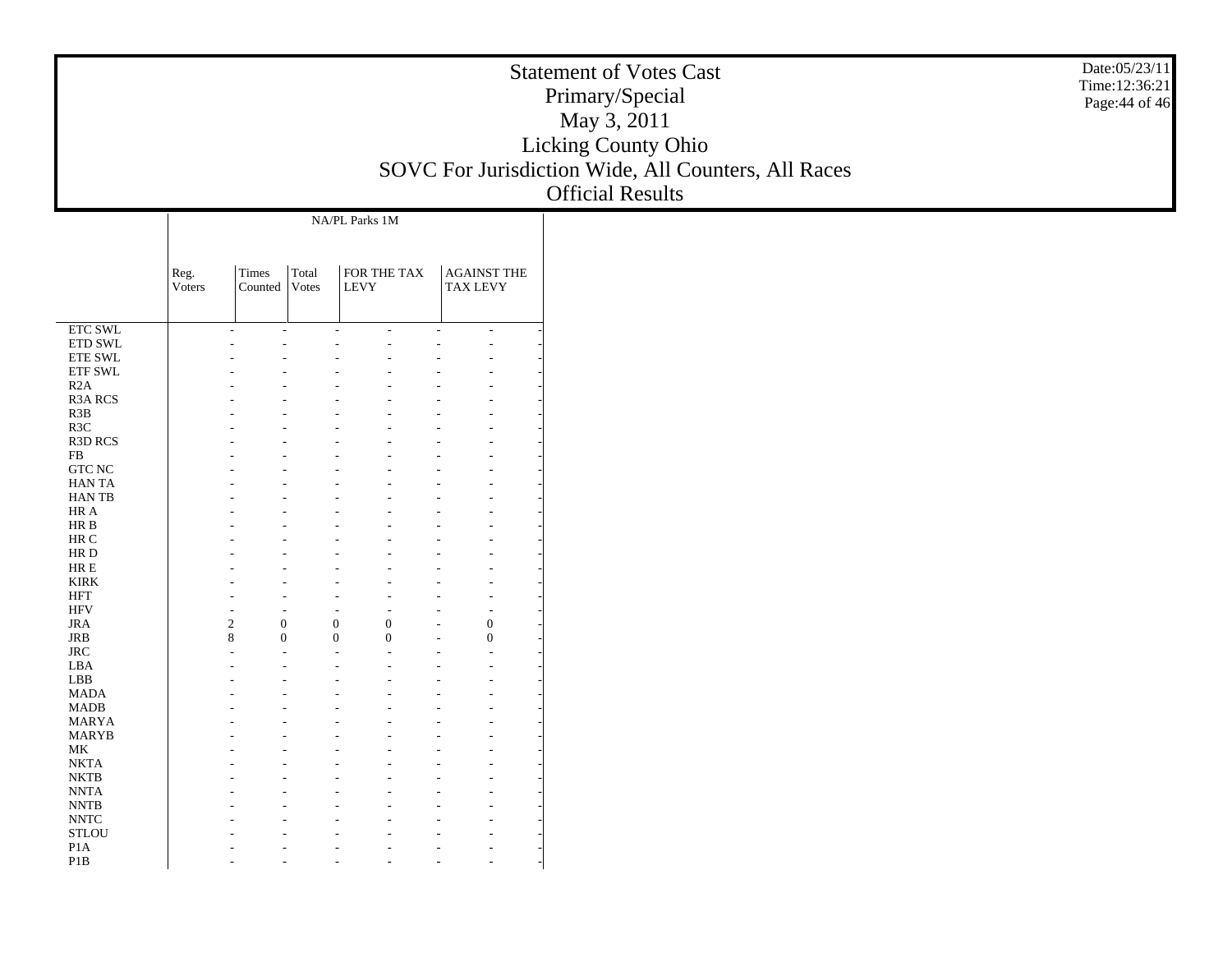|                                                                                           |                |                  |                |                                              |                                       | Date:05/23/11<br><b>Statement of Votes Cast</b><br>Time:12:36:21<br>Primary/Special<br>Page: 45 of 46<br>May 3, 2011<br>Licking County Ohio<br>SOVC For Jurisdiction Wide, All Counters, All Races<br><b>Official Results</b> |
|-------------------------------------------------------------------------------------------|----------------|------------------|----------------|----------------------------------------------|---------------------------------------|-------------------------------------------------------------------------------------------------------------------------------------------------------------------------------------------------------------------------------|
|                                                                                           | Reg.<br>Voters | Times<br>Counted | Total<br>Votes | NA/PL Parks 1M<br>FOR THE TAX<br><b>LEVY</b> | <b>AGAINST THE</b><br><b>TAX LEVY</b> |                                                                                                                                                                                                                               |
| P2A<br>$\mathbf{P2B}$<br>$\ensuremath{\mathsf{P2C}}$<br>P <sub>3</sub> A<br>P3B           |                |                  |                |                                              |                                       |                                                                                                                                                                                                                               |
| P3C<br>$\rm PAA$<br>$\mathbf{P}4\mathbf{B}$<br><b>STAA</b><br><b>STAB</b><br>${\rm ALEX}$ |                |                  |                |                                              |                                       |                                                                                                                                                                                                                               |
| WASH<br><b>UTICA</b><br>Total                                                             |                | 10               | $\Omega$       | $\overline{0}$<br>$\overline{0}$             | $\Omega$<br>$\sim$                    |                                                                                                                                                                                                                               |